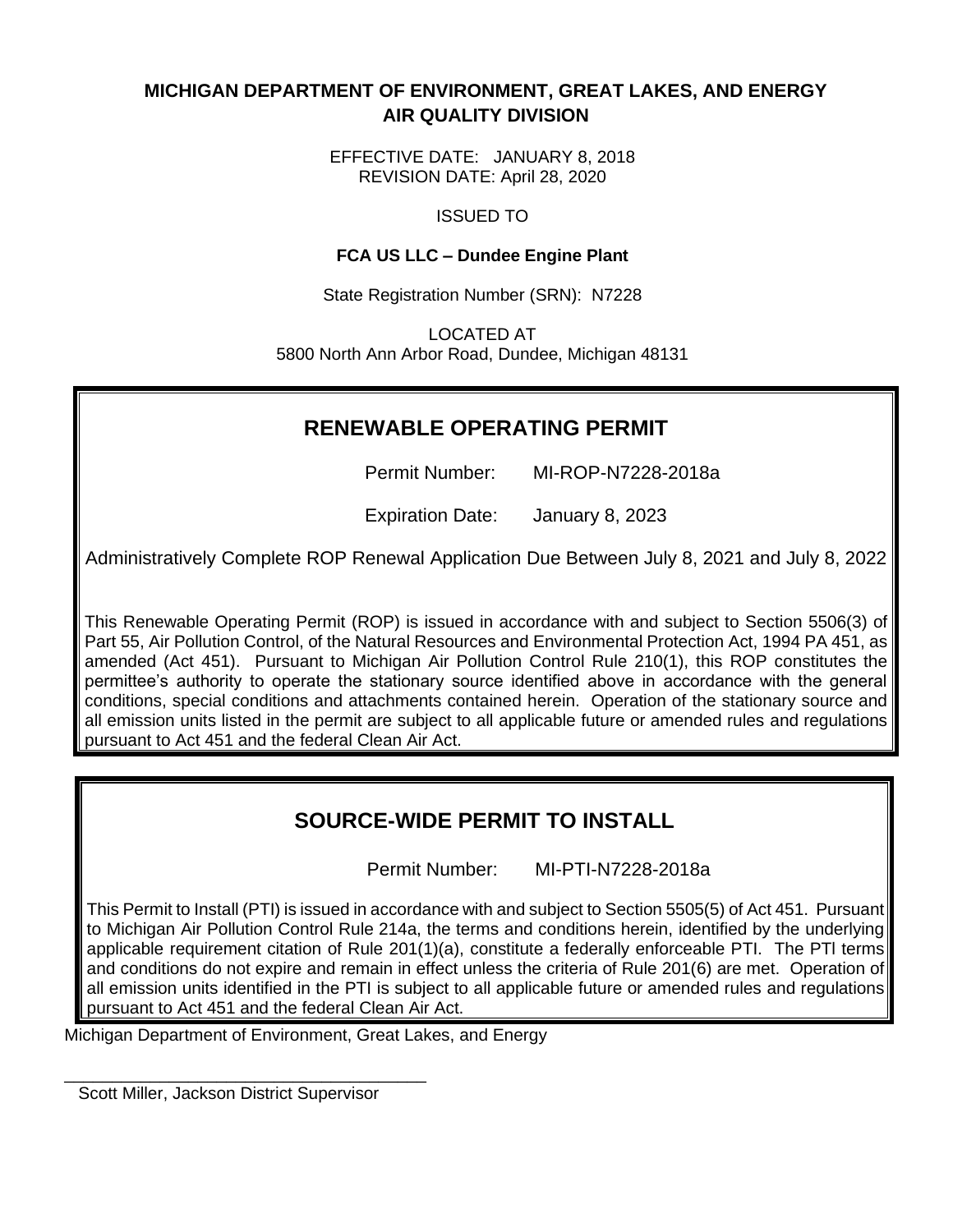# **TABLE OF CONTENTS**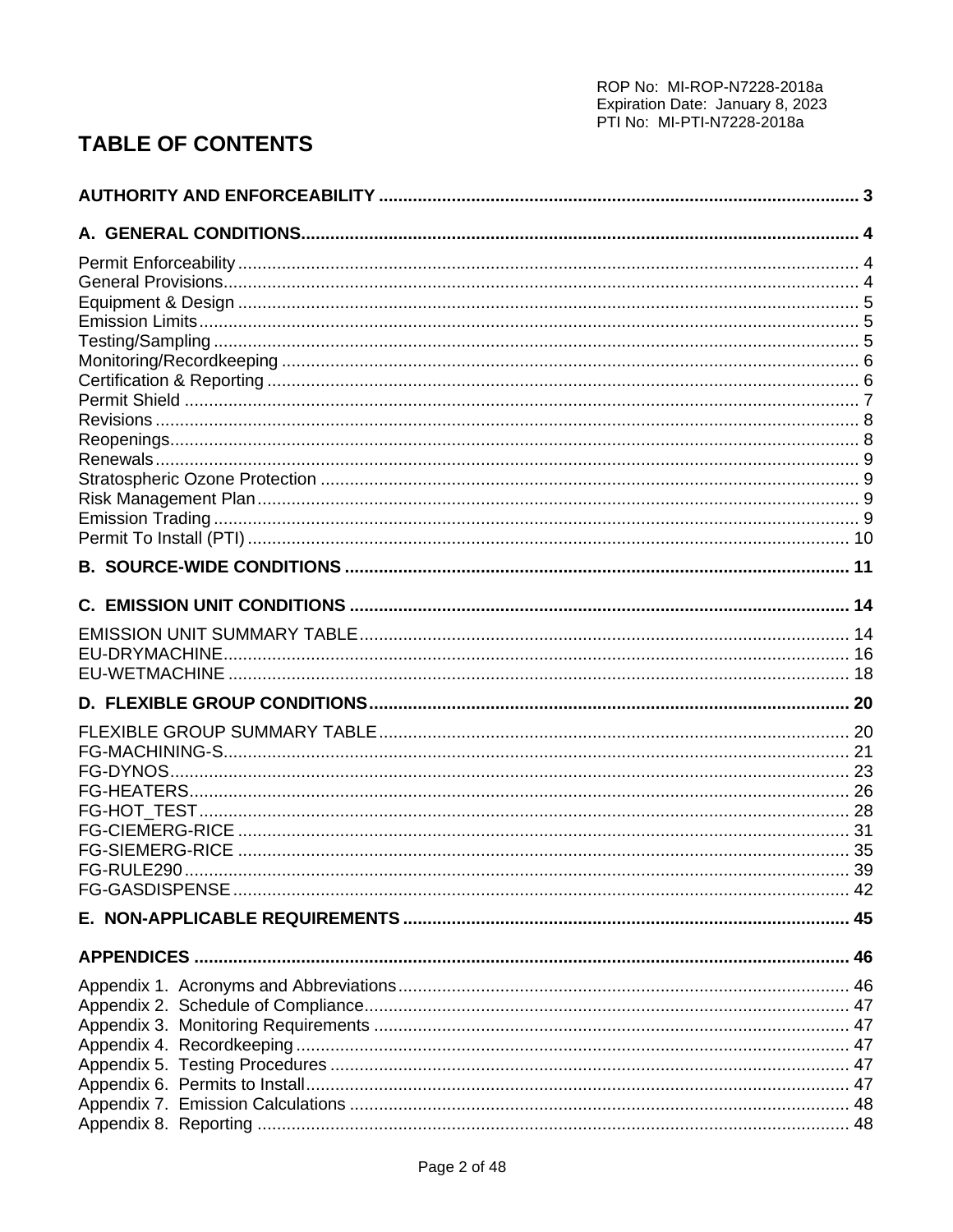# **AUTHORITY AND ENFORCEABILITY**

<span id="page-2-0"></span>For the purpose of this permit, the **permittee** is defined as any person who owns or operates an emission unit at a stationary source for which this permit has been issued. The **department** is defined in Rule 104(d) as the Director of the Michigan Department of Environment, Great Lakes, and Energy (EGLE) or his or her designee.

The permittee shall comply with all specific details in the permit terms and conditions and the cited underlying applicable requirements. All terms and conditions in this ROP are both federally enforceable and state enforceable unless otherwise footnoted. Certain terms and conditions are applicable to most stationary sources for which an ROP has been issued. These general conditions are included in Part A of this ROP. Other terms and conditions may apply to a specific emission unit, several emission units which are represented as a flexible group, or the entire stationary source which is represented as a Source-Wide group. Special conditions are identified in Parts B, C, D and/or the appendices.

In accordance with Rule 213(2)(a), all underlying applicable requirements will be identified for each ROP term or condition. All terms and conditions that are included in a PTI, are streamlined or subsumed, or are state only enforceable will be noted as such.

In accordance with Section 5507 of Act 451, the permittee has included in the ROP application a compliance certification, a schedule of compliance, and a compliance plan. For applicable requirements with which the source is in compliance, the source will continue to comply with these requirements. For applicable requirements with which the source is not in compliance, the source will comply with the detailed schedule of compliance requirements that are incorporated as an appendix in this ROP. Furthermore, for any applicable requirements effective after the date of issuance of this ROP, the stationary source will meet the requirements on a timely basis, unless the underlying applicable requirement requires a more detailed schedule of compliance.

Issuance of this permit does not obviate the necessity of obtaining such permits or approvals from other units of government as required by law.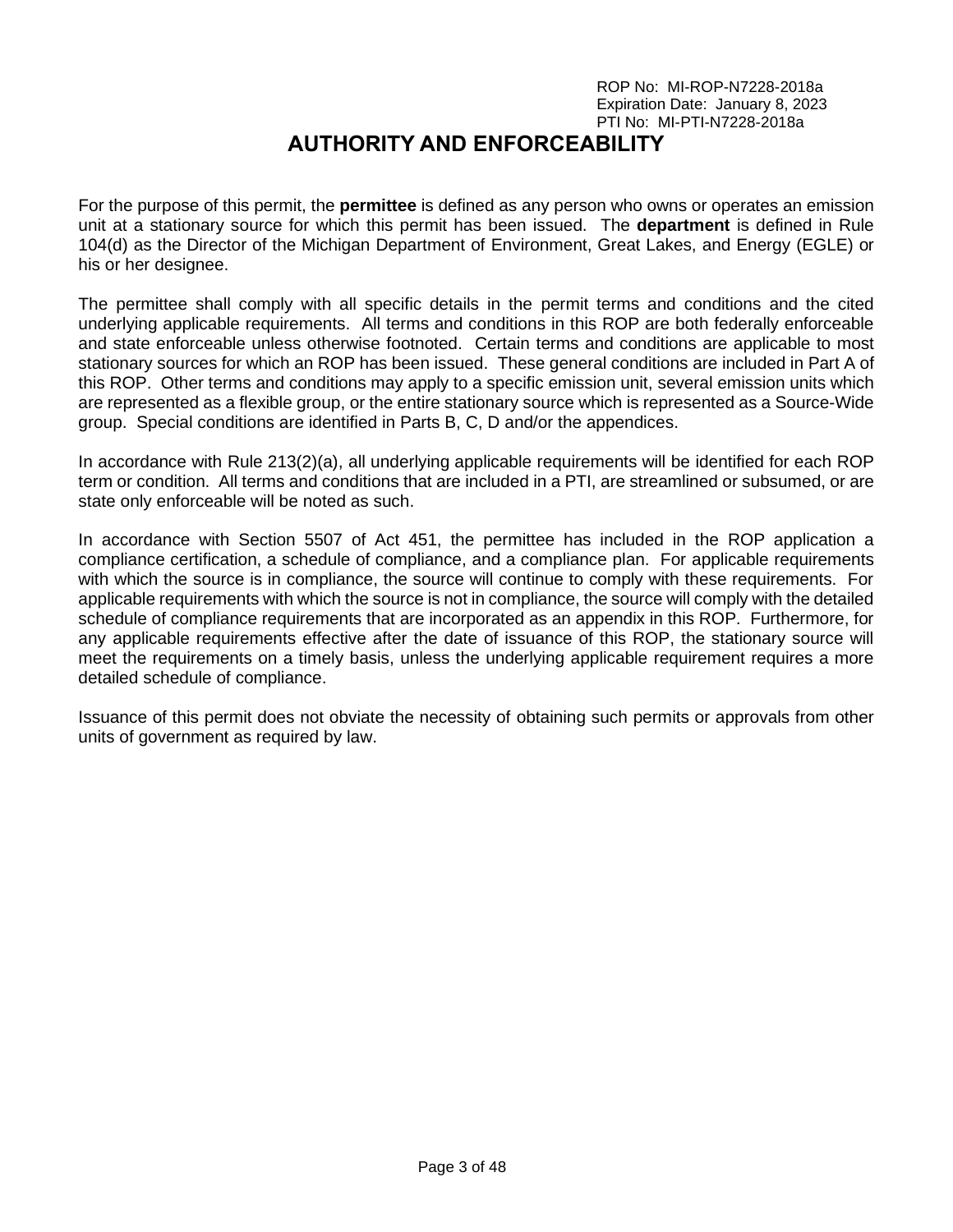# **A. GENERAL CONDITIONS**

## <span id="page-3-1"></span><span id="page-3-0"></span>**Permit Enforceability**

- All conditions in this permit are both federally enforceable and state enforceable unless otherwise noted. **(R 336.1213(5))**
- Those conditions that are hereby incorporated in a state-only enforceable Source-Wide PTI pursuant to Rule 201(2)(d) are designated by footnote one. **(R 336.1213(5)(a), R 336.1214a(5))**
- Those conditions that are hereby incorporated in a federally enforceable Source-Wide PTI pursuant to Rule 201(2)(c) are designated by footnote two. **(R 336.1213(5)(b), R 336.1214a(3))**

#### <span id="page-3-2"></span>**General Provisions**

- 1. The permittee shall comply with all conditions of this ROP. Any ROP noncompliance constitutes a violation of Act 451, and is grounds for enforcement action, for ROP revocation or revision, or for denial of the renewal of the ROP. All terms and conditions of this ROP that are designated as federally enforceable are enforceable by the Administrator of the United States Environmental Protection Agency (USEPA) and by citizens under the provisions of the federal Clean Air Act (CAA). Any terms and conditions based on applicable requirements which are designated as "state-only" are not enforceable by the USEPA or citizens pursuant to the CAA. **(R 336.1213(1)(a))**
- 2. It shall not be a defense for the permittee in an enforcement action that it would have been necessary to halt or reduce the permitted activity in order to maintain compliance with the conditions of this ROP. **(R 336.1213(1)(b))**
- 3. This ROP may be modified, revised, or revoked for cause. The filing of a request by the permittee for a permit modification, revision, or termination, or a notification of planned changes or anticipated noncompliance does not stay any ROP term or condition. This does not supersede or affect the ability of the permittee to make changes, at the permittee's own risk, pursuant to Rule 215 and Rule 216. **(R 336.1213(1)(c))**
- 4. The permittee shall allow the department, or an authorized representative of the department, upon presentation of credentials and other documents as may be required by law and upon stating the authority for and purpose of the investigation, to perform any of the following activities **(R 336.1213(1)(d))**:
	- a. Enter, at reasonable times, a stationary source or other premises where emissions-related activity is conducted or where records must be kept under the conditions of the ROP.
	- b. Have access to and copy, at reasonable times, any records that must be kept under the conditions of the ROP.
	- c. Inspect, at reasonable times, any of the following:
		- i. Any stationary source.
		- ii. Any emission unit.
		- iii. Any equipment, including monitoring and air pollution control equipment.
		- iv. Any work practices or operations regulated or required under the ROP.
	- d. As authorized by Section 5526 of Act 451, sample or monitor at reasonable times substances or parameters for the purpose of assuring compliance with the ROP or applicable requirements.
- 5. The permittee shall furnish to the department, within a reasonable time, any information the department may request, in writing, to determine whether cause exists for modifying, revising, or revoking the ROP or to determine compliance with this ROP. Upon request, the permittee shall also furnish to the department copies of any records that are required to be kept as a term or condition of this ROP. For information which is claimed by the permittee to be confidential, consistent with the requirements of the 1976 PA 442, MCL §15.231 et seq., and known as the Freedom of Information Act, the person may also be required to furnish the records directly to the USEPA together with a claim of confidentiality. **(R 336.1213(1)(e))**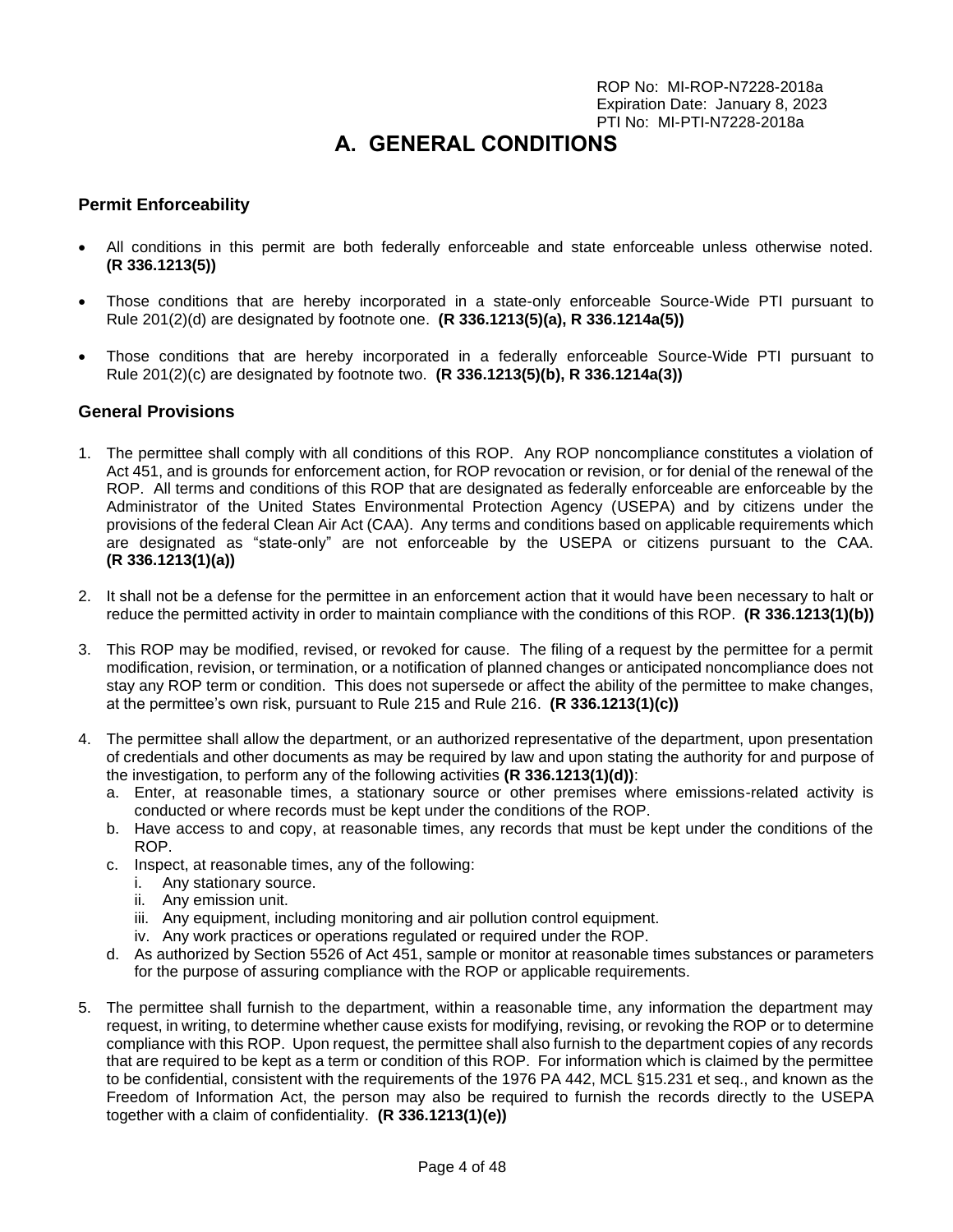- 6. A challenge by any person, the Administrator of the USEPA, or the department to a particular condition or a part of this ROP shall not set aside, delay, stay, or in any way affect the applicability or enforceability of any other condition or part of this ROP. **(R 336.1213(1)(f))**
- 7. The permittee shall pay fees consistent with the fee schedule and requirements pursuant to Section 5522 of Act 451. **(R 336.1213(1)(g))**
- 8. This ROP does not convey any property rights or any exclusive privilege. **(R 336.1213(1)(h))**

# <span id="page-4-0"></span>**Equipment & Design**

- 9. Any collected air contaminants shall be removed as necessary to maintain the equipment at the required operating efficiency. The collection and disposal of air contaminants shall be performed in a manner so as to minimize the introduction of contaminants to the outer air. Transport of collected air contaminants in Priority I and II areas requires the use of material handling methods specified in Rule 370(2).<sup>2</sup> **(R 336.1370)**
- 10. Any air cleaning device shall be installed, maintained, and operated in a satisfactory manner and in accordance with the Michigan Air Pollution Control rules and existing law. **(R 336.1910)**

## <span id="page-4-1"></span>**Emission Limits**

- 11. Unless otherwise specified in this ROP, the permittee shall comply with Rule 301, which states, in part, "Except as provided in subrules 2, 3, and 4 of this rule, a person shall not cause or permit to be discharged into the outer air from a process or process equipment a visible emission of a density greater than the most stringent of the following:" <sup>2</sup> **(R 336.1301(1))**
	- a. A 6-minute average of 20% opacity, except for one 6-minute average per hour of not more than 27% opacity.
	- b. A limit specified by an applicable federal new source performance standard.

The grading of visible emissions shall be determined in accordance with Rule 303.

- 12. The permittee shall not cause or permit the emission of an air contaminant or water vapor in quantities that cause, alone or in reaction with other air contaminants, either of the following:
	- a. Injurious effects to human health or safety, animal life, plant life of significant economic value, or property.<sup>1</sup> **(R 336.1901(a))**
	- b. Unreasonable interference with the comfortable enjoyment of life and property. <sup>1</sup> **(R 336.1901(b))**

## <span id="page-4-2"></span>**Testing/Sampling**

- 13. The department may require the owner or operator of any source of an air contaminant to conduct acceptable performance tests, at the owner's or operator's expense, in accordance with Rule 1001 and Rule 1003, under any of the conditions listed in Rule 1001(1).<sup>2</sup> **(R 336.2001)**
- 14. Any required performance testing shall be conducted in accordance with Rule 1001(2), Rule 1001(3) and Rule 1003. **(R 336.2001(2), R 336.2001(3), R 336.2003(1))**
- 15. Any required test results shall be submitted to the Air Quality Division (AQD) in the format prescribed by the applicable reference test method within 60 days following the last date of the test. **(R 336.2001(5))**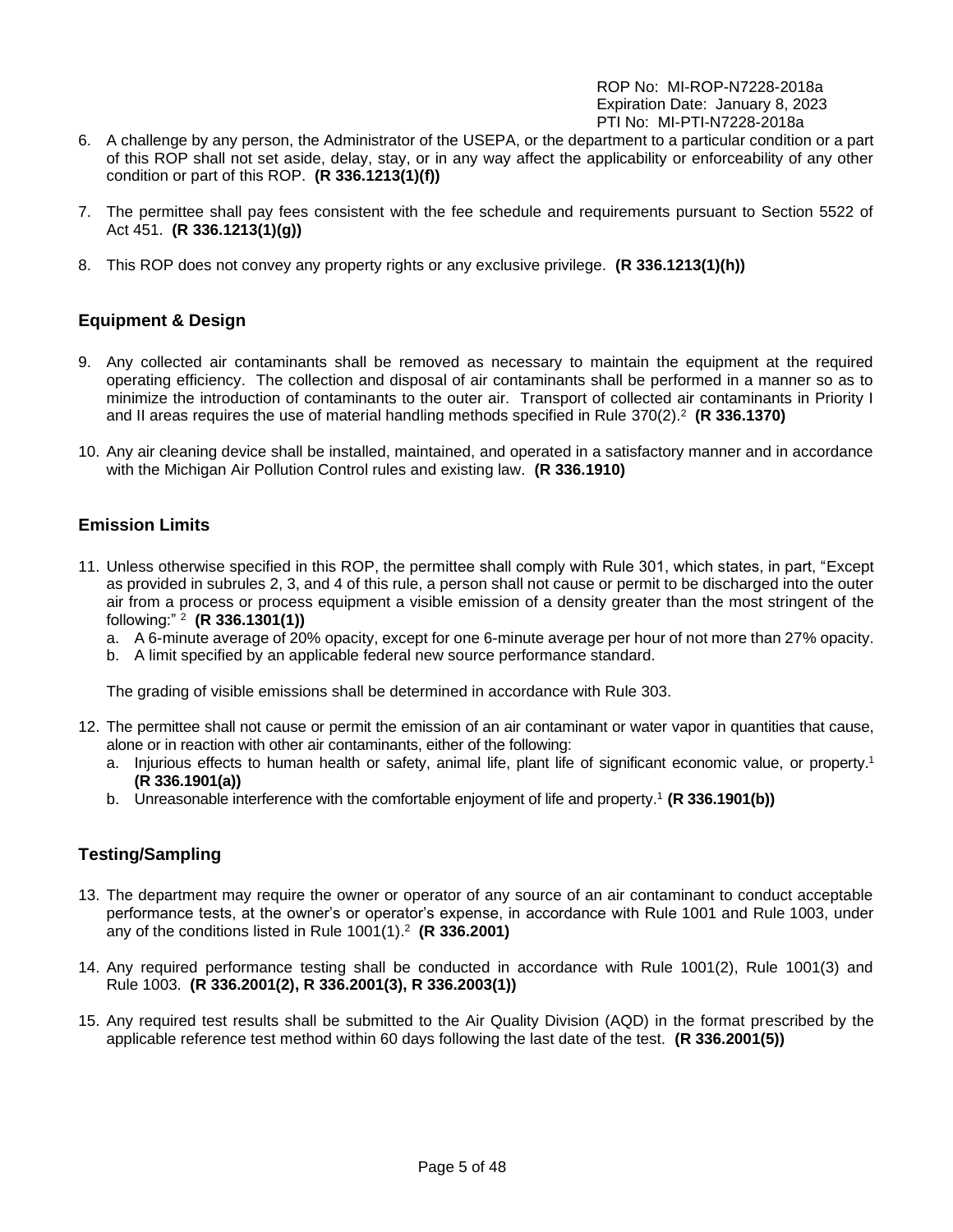## <span id="page-5-0"></span>**Monitoring/Recordkeeping**

- 16. Records of any periodic emission or parametric monitoring required in this ROP shall include the following information specified in Rule 213(3)(b)(i), where appropriate. **(R 336.1213(3)(b))**
	- a. The date, location, time, and method of sampling or measurements.
	- b. The dates the analyses of the samples were performed.
	- c. The company or entity that performed the analyses of the samples.
	- d. The analytical techniques or methods used.
	- e. The results of the analyses.
	- f. The related process operating conditions or parameters that existed at the time of sampling or measurement.
- 17. All required monitoring data, support information and all reports, including reports of all instances of deviation from permit requirements, shall be kept and furnished to the department upon request for a period of not less than 5 years from the date of the monitoring sample, measurement, report or application. Support information includes all calibration and maintenance records and all original strip-chart recordings, or other original data records, for continuous monitoring instrumentation and copies of all reports required by the ROP. **(R 336.1213(1)(e), R 336.1213(3)(b)(ii))**

## <span id="page-5-1"></span>**Certification & Reporting**

- 18. Except for the alternate certification schedule provided in Rule 213(3)(c)(iii)(B), any document required to be submitted to the department as a term or condition of this ROP shall contain an original certification by a Responsible Official which states that, based on information and belief formed after reasonable inquiry, the statements and information in the document are true, accurate, and complete. **(R 336.1213(3)(c))**
- 19. A Responsible Official shall certify to the appropriate AQD District Office and to the USEPA that the stationary source is and has been in compliance with all terms and conditions contained in the ROP except for deviations that have been or are being reported to the appropriate AQD District Office pursuant to Rule 213(3)(c). This certification shall include all the information specified in Rule 213(4)(c)(i) through (v) and shall state that, based on information and belief formed after reasonable inquiry, the statements and information in the certification are true, accurate, and complete. The USEPA address is: USEPA, Air Compliance Data - Michigan, Air and Radiation Division, 77 West Jackson Boulevard, Chicago, Illinois 60604-3507. **(R 336.1213(4)(c))**
- 20. The certification of compliance shall be submitted annually for the term of this ROP as detailed in the special conditions, or more frequently if specified in an applicable requirement or in this ROP. **(R 336.1213(4)(c))**
- 21. The permittee shall promptly report any deviations from ROP requirements and certify the reports. The prompt reporting of deviations from ROP requirements is defined in Rule 213(3)(c)(ii) as follows, unless otherwise described in this ROP. **(R 336.1213(3)(c))**
	- a. For deviations that exceed the emissions allowed under the ROP, prompt reporting means reporting consistent with the requirements of Rule 912 as detailed in Condition 25. All reports submitted pursuant to this paragraph shall be promptly certified as specified in Rule 213(3)(c)(iii).
	- b. For deviations which exceed the emissions allowed under the ROP and which are not reported pursuant to Rule 912 due to the duration of the deviation, prompt reporting means the reporting of all deviations in the semiannual reports required by Rule 213(3)(c)(i). The report shall describe reasons for each deviation and the actions taken to minimize or correct each deviation.
	- c. For deviations that do not exceed the emissions allowed under the ROP, prompt reporting means the reporting of all deviations in the semiannual reports required by Rule 213(3)(c)(i). The report shall describe the reasons for each deviation and the actions taken to minimize or correct each deviation.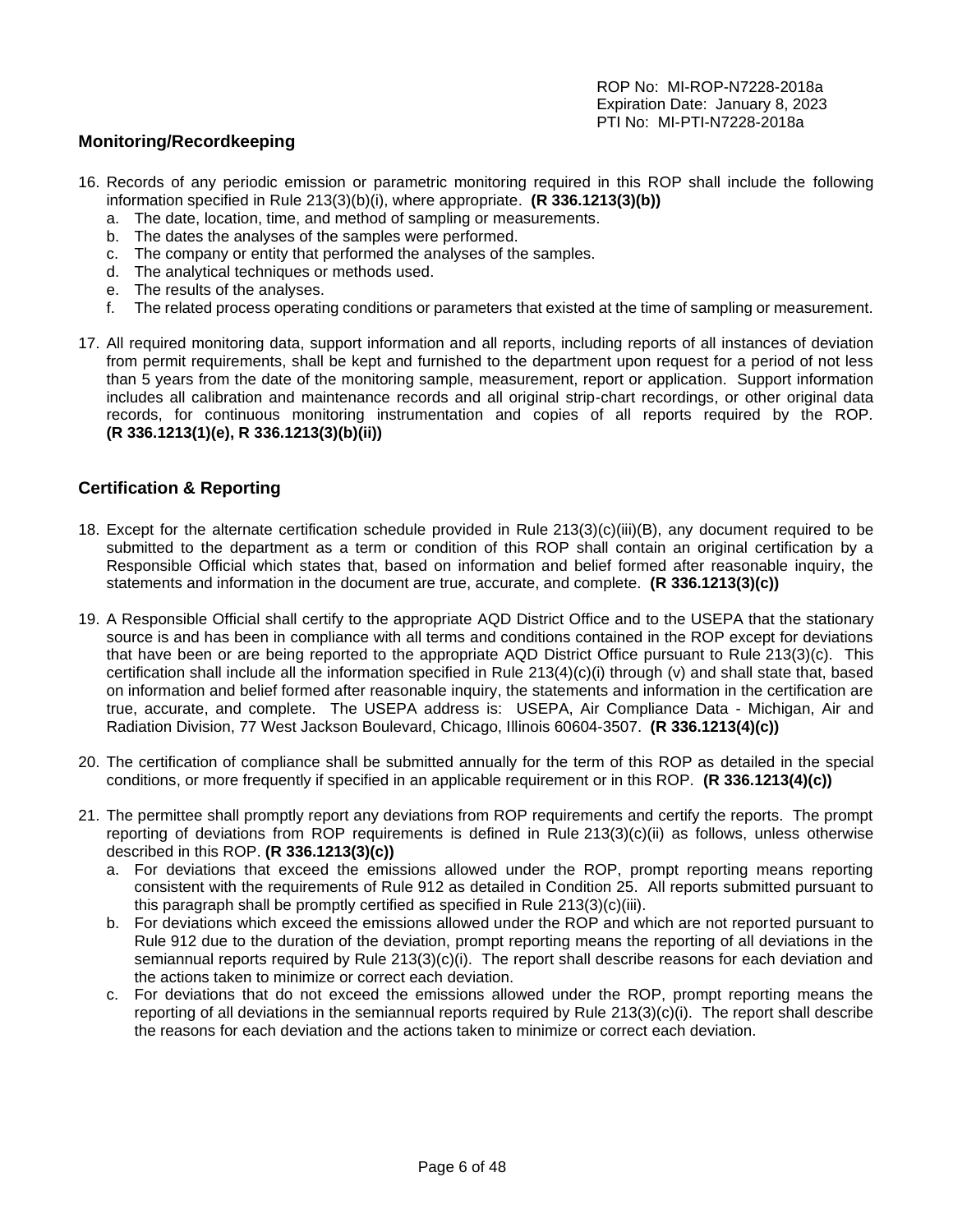- 22. For reports required pursuant to Rule 213(3)(c)(ii), prompt certification of the reports is described in Rule 213(3)(c)(iii) as either of the following **(R 336.1213(3)(c))**:
	- a. Submitting a certification by a Responsible Official with each report which states that, based on information and belief formed after reasonable inquiry, the statements and information in the report are true, accurate, and complete.
	- b. Submitting, within 30 days following the end of a calendar month during which one or more prompt reports of deviations from the emissions allowed under the ROP were submitted to the department pursuant to Rule 213(3)(c)(ii), a certification by a Responsible Official which states that, "based on information and belief formed after reasonable inquiry, the statements and information contained in each of the reports submitted during the previous month were true, accurate, and complete". The certification shall include a listing of the reports that are being certified. Any report submitted pursuant to Rule 213(3)(c)(ii) that will be certified on a monthly basis pursuant to this paragraph shall include a statement that certification of the report will be provided within 30 days following the end of the calendar month.
- 23. Semiannually for the term of the ROP as detailed in the special conditions, or more frequently if specified, the permittee shall submit certified reports of any required monitoring to the appropriate AQD District Office. All instances of deviations from ROP requirements during the reporting period shall be clearly identified in the reports. **(R 336.1213(3)(c)(i))**
- 24. On an annual basis, the permittee shall report the actual emissions, or the information necessary to determine the actual emissions, of each regulated air pollutant as defined in Rule 212(6) for each emission unit utilizing the emissions inventory forms provided by the department. **(R 336.1212(6))**
- 25. The permittee shall provide notice of an abnormal condition, start-up, shutdown, or malfunction that results in emissions of a hazardous or toxic air pollutant which continue for more than one hour in excess of any applicable standard or limitation, or emissions of any air contaminant continuing for more than two hours in excess of an applicable standard or limitation, as required in Rule 912, to the appropriate AQD District Office. The notice shall be provided not later than two business days after the start-up, shutdown, or discovery of the abnormal conditions or malfunction. Notice shall be by any reasonable means, including electronic, telephonic, or oral communication. Written reports, if required under Rule 912, must be submitted to the appropriate AQD District Supervisor within 10 days after the start-up or shutdown occurred, within 10 days after the abnormal conditions or malfunction has been corrected, or within 30 days of discovery of the abnormal conditions or malfunction, whichever is first. The written reports shall include all of the information required in Rule 912(5) and shall be certified by a Responsible Official in a manner consistent with the CAA. 2 **(R 336.1912)**

# <span id="page-6-0"></span>**Permit Shield**

- 26. Compliance with the conditions of the ROP shall be considered compliance with any applicable requirements as of the date of ROP issuance, if either of the following provisions is satisfied. **(R 336.1213(6)(a)(i), R 336.1213(6)(a)(ii))**
	- a. The applicable requirements are included and are specifically identified in the ROP.
	- b. The permit includes a determination or concise summary of the determination by the department that other specifically identified requirements are not applicable to the stationary source.

Any requirements identified in Part E of this ROP have been identified as non-applicable to this ROP and are included in the permit shield.

- 27. Nothing in this ROP shall alter or affect any of the following:
	- a. The provisions of Section 303 of the CAA, emergency orders, including the authority of the USEPA under Section 303 of the CAA. **(R 336.1213(6)(b)(i))**
	- b. The liability of the owner or operator of this source for any violation of applicable requirements prior to or at the time of this ROP issuance. **(R 336.1213(6)(b)(ii))**
	- c. The applicable requirements of the acid rain program, consistent with Section 408(a) of the CAA. **(R 336.1213(6)(b)(iii))**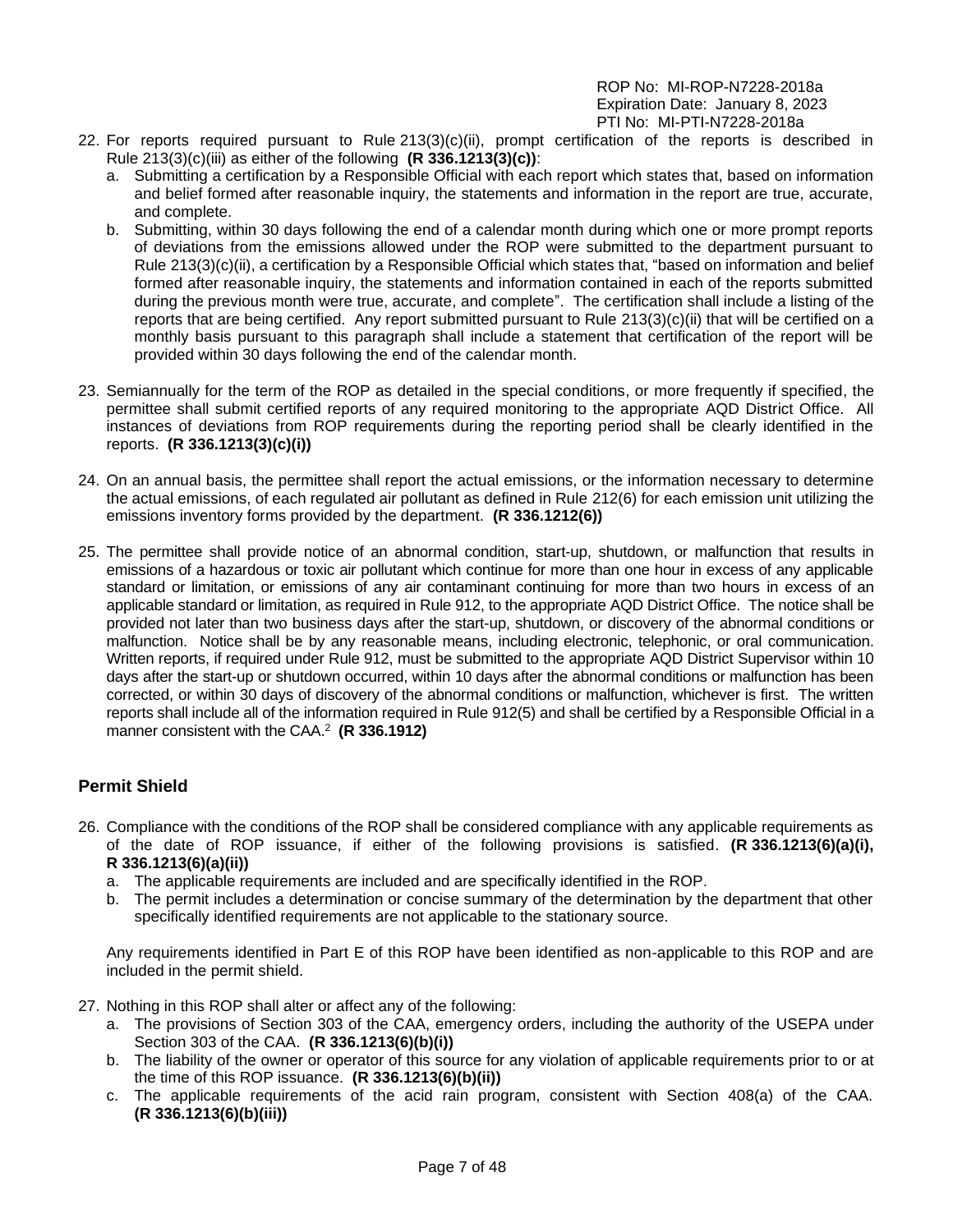- d. The ability of the USEPA to obtain information from a source pursuant to Section 114 of the CAA. **(R 336.1213(6)(b)(iv))**
- 28. The permit shield shall not apply to provisions incorporated into this ROP through procedures for any of the following:
	- a. Operational flexibility changes made pursuant to Rule 215. **(R 336.1215(5))**
	- b. Administrative Amendments made pursuant to Rule 216(1)(a)(i)-(iv). **(R 336.1216(1)(b)(iii))**
	- c. Administrative Amendments made pursuant to Rule  $216(1)(a)(v)$  until the amendment has been approved by the department. **(R 336.1216(1)(c)(iii))**
	- d. Minor Permit Modifications made pursuant to Rule 216(2). **(R 336.1216(2)(f))**
	- e. State-Only Modifications made pursuant to Rule 216(4) until the changes have been approved by the department. **(R 336.1216(4)(e))**
- 29. Expiration of this ROP results in the loss of the permit shield. If a timely and administratively complete application for renewal is submitted not more than 18 months, but not less than 6 months, before the expiration date of the ROP, but the department fails to take final action before the end of the ROP term, the existing ROP does not expire until the renewal is issued or denied, and the permit shield shall extend beyond the original ROP term until the department takes final action. **(R 336.1217(1)(c), R 336.1217(1)(a))**

## <span id="page-7-0"></span>**Revisions**

- 30. For changes to any process or process equipment covered by this ROP that do not require a revision of the ROP pursuant to Rule 216, the permittee must comply with Rule 215. **(R 336.1215, R 336.1216)**
- 31. A change in ownership or operational control of a stationary source covered by this ROP shall be made pursuant to Rule 216(1). **(R 336.1219(2))**
- 32. For revisions to this ROP, an administratively complete application shall be considered timely if it is received by the department in accordance with the time frames specified in Rule 216. **(R 336.1210(10))**
- 33. Pursuant to Rule 216(1)(b)(iii), Rule 216(2)(d) and Rule 216(4)(d), after a change has been made, and until the department takes final action, the permittee shall comply with both the applicable requirements governing the change and the ROP terms and conditions proposed in the application for the modification. During this time period, the permittee may choose to not comply with the existing ROP terms and conditions that the application seeks to change. However, if the permittee fails to comply with the ROP terms and conditions proposed in the application during this time period, the terms and conditions in the ROP are enforceable. **(R 336.1216(1)(c)(iii), R 336.1216(2)(d), R 336.1216(4)(d))**

# <span id="page-7-1"></span>**Reopenings**

- 34. A ROP shall be reopened by the department prior to the expiration date and revised by the department under any of the following circumstances:
	- a. If additional requirements become applicable to this stationary source with three or more years remaining in the term of the ROP, but not if the effective date of the new applicable requirement is later than the ROP expiration date. **(R 336.1217(2)(a)(i))**
	- b. If additional requirements pursuant to Title IV of the CAA become applicable to this stationary source. **(R 336.1217(2)(a)(ii))**
	- c. If the department determines that the ROP contains a material mistake, information required by any applicable requirement was omitted, or inaccurate statements were made in establishing emission limits or the terms or conditions of the ROP. **(R 336.1217(2)(a)(iii))**
	- d. If the department determines that the ROP must be revised to ensure compliance with the applicable requirements. **(R 336.1217(2)(a)(iv))**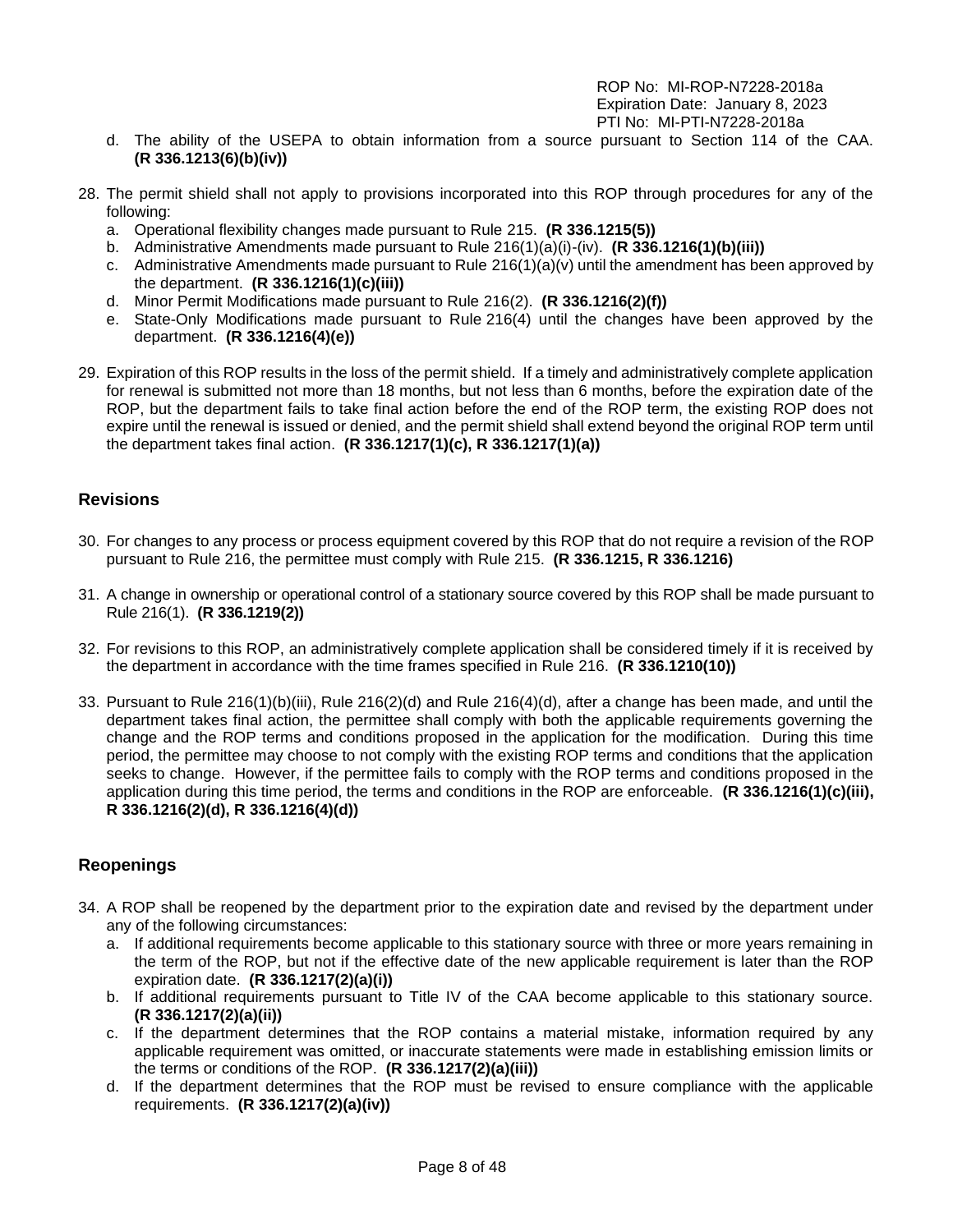#### <span id="page-8-0"></span>**Renewals**

35. For renewal of this ROP, an administratively complete application shall be considered timely if it is received by the department not more than 18 months, but not less than 6 months, before the expiration date of the ROP. **(R 336.1210(8))**

#### <span id="page-8-1"></span>**Stratospheric Ozone Protection**

- 36. If the permittee is subject to Title 40 of the Code of Federal Regulations (CFR), Part 82 and services, maintains, or repairs appliances except for motor vehicle air conditioners (MVAC), or disposes of appliances containing refrigerant, including MVAC and small appliances, or if the permittee is a refrigerant reclaimer, appliance owner or a manufacturer of appliances or recycling and recovery equipment, the permittee shall comply with all applicable standards for recycling and emissions reduction pursuant to 40 CFR Part 82, Subpart F.
- 37. If the permittee is subject to 40 CFR Part 82, and performs a service on motor (fleet) vehicles when this service involves refrigerant in the MVAC, the permittee is subject to all the applicable requirements as specified in 40 CFR Part 82, Subpart B, Servicing of Motor Vehicle Air Conditioners. The term "motor vehicle" as used in Subpart B does not include a vehicle in which final assembly of the vehicle has not been completed by the original equipment manufacturer. The term MVAC as used in Subpart B does not include the air-tight sealed refrigeration system used for refrigerated cargo or an air conditioning system on passenger buses using Hydrochlorofluorocarbon-22 refrigerant.

#### <span id="page-8-2"></span>**Risk Management Plan**

- 38. If subject to Section 112(r) of the CAA and 40 CFR Part 68, the permittee shall register and submit to the USEPA the required data related to the risk management plan for reducing the probability of accidental releases of any regulated substances listed pursuant to Section 112(r)(3) of the CAA as amended in 40 CFR 68.130. The list of substances, threshold quantities, and accident prevention regulations promulgated under 40 CFR Part 68, do not limit in any way the general duty provisions under Section 112(r)(1).
- 39. If subject to Section 112(r) of the CAA and 40 CFR Part 68, the permittee shall comply with the requirements of 40 CFR Part 68, no later than the latest of the following dates as provided in 40 CFR 68.10(a):
	- a. June 21, 1999,
	- b. Three years after the date on which a regulated substance is first listed under 40 CFR 68.130, or
	- c. The date on which a regulated substance is first present above a threshold quantity in a process.
- 40. If subject to Section 112(r) of the CAA and 40 CFR Part 68, the permittee shall submit any additional relevant information requested by any regulatory agency necessary to ensure compliance with the requirements of 40 CFR Part 68.
- 41. If subject to Section 112(r) of the CAA and 40 CFR Part 68, the permittee shall annually certify compliance with all applicable requirements of Section 112(r) as detailed in Rule 213(4)(c)). **(40 CFR Part 68)**

## <span id="page-8-3"></span>**Emission Trading**

42. Emission averaging and emission reduction credit trading are allowed pursuant to any applicable interstate or regional emission trading program that has been approved by the Administrator of the USEPA as a part of Michigan's State Implementation Plan. Such activities must comply with Rule 215 and Rule 216. **(R 336.1213(12))**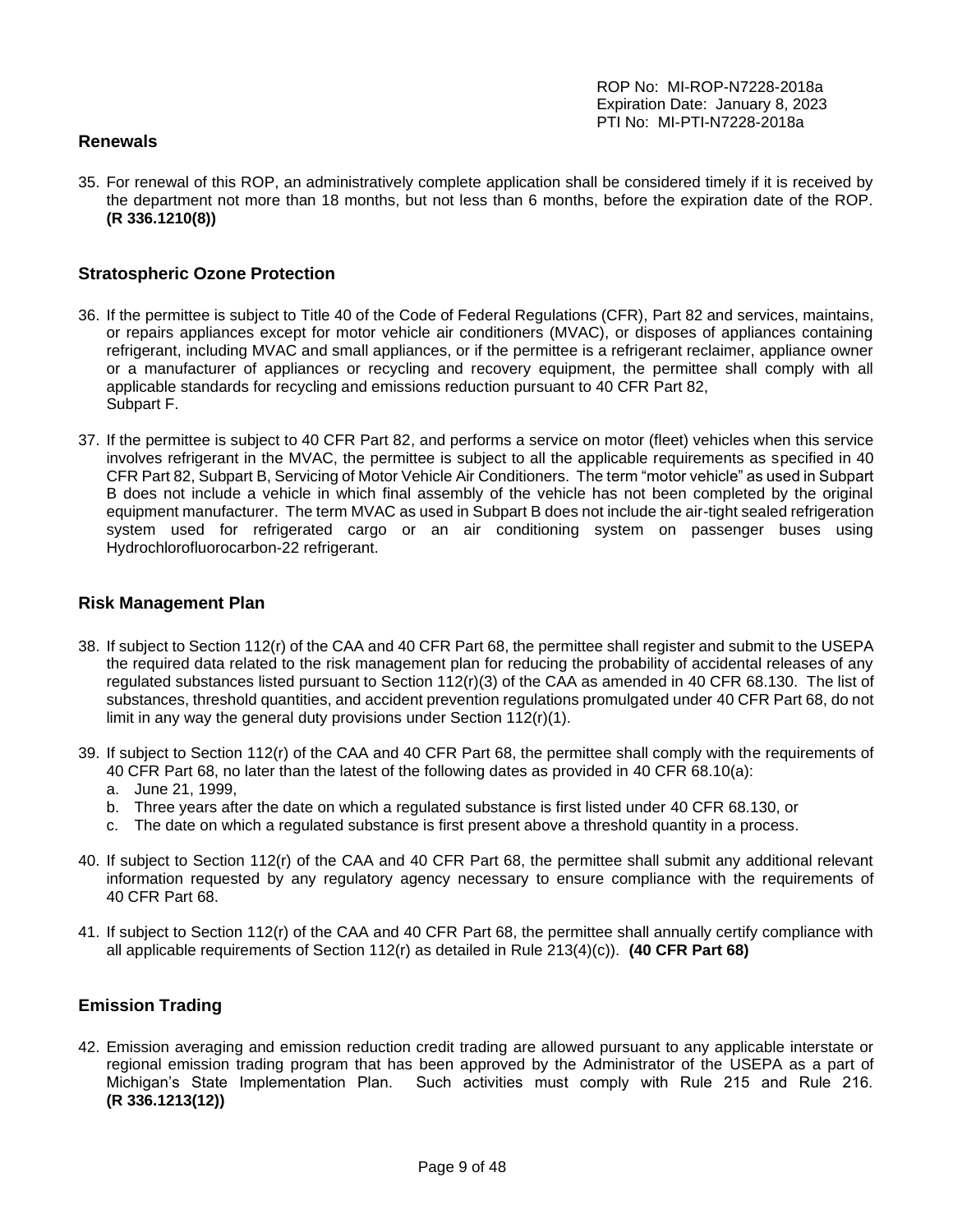# <span id="page-9-0"></span>**Permit To Install (PTI)**

- 43. The process or process equipment included in this permit shall not be reconstructed, relocated, or modified unless a PTI authorizing such action is issued by the department, except to the extent such action is exempt from the PTI requirements by any applicable rule.<sup>2</sup> **(R 336.1201(1))**
- 44. The department may, after notice and opportunity for a hearing, revoke PTI terms or conditions if evidence indicates the process or process equipment is not performing in accordance with the terms and conditions of the PTI or is violating the department's rules or the CAA.<sup>2</sup>**(R 336.1201(8), Section 5510 of Act 451)**
- 45. The terms and conditions of a PTI shall apply to any person or legal entity that now or hereafter owns or operates the process or process equipment at the location authorized by the PTI. If a new owner or operator submits a written request to the department pursuant to Rule 219 and the department approves the request, this PTI will be amended to reflect the change of ownership or operational control. The request must include all of the information required by Subrules (1)(a), (b) and (c) of Rule 219. The written request shall be sent to the appropriate AQD District Supervisor, EGLE.<sup>2</sup> **(R 336.1219)**
- 46. If the installation, reconstruction, relocation, or modification of the equipment for which PTI terms and conditions have been approved has not commenced within 18 months of the original PTI issuance date, or has been interrupted for 18 months, the applicable terms and conditions from that PTI, as incorporated into the ROP, shall become void unless otherwise authorized by the department. Furthermore, the person to whom that PTI was issued, or the designated authorized agent, shall notify the department via the Supervisor, Permit Section, EGLE, AQD, P. O. Box 30260, Lansing, Michigan 48909, if it is decided not to pursue the installation, reconstruction, relocation, or modification of the equipment allowed by the terms and conditions from that PTI.<sup>2</sup>**(R 336.1201(4))**

#### **Footnotes:**

<sup>1</sup>This condition is state-only enforceable and was established pursuant to Rule 201(1)(b).

<sup>2</sup>This condition is federally enforceable and was established pursuant to Rule 201(1)(a).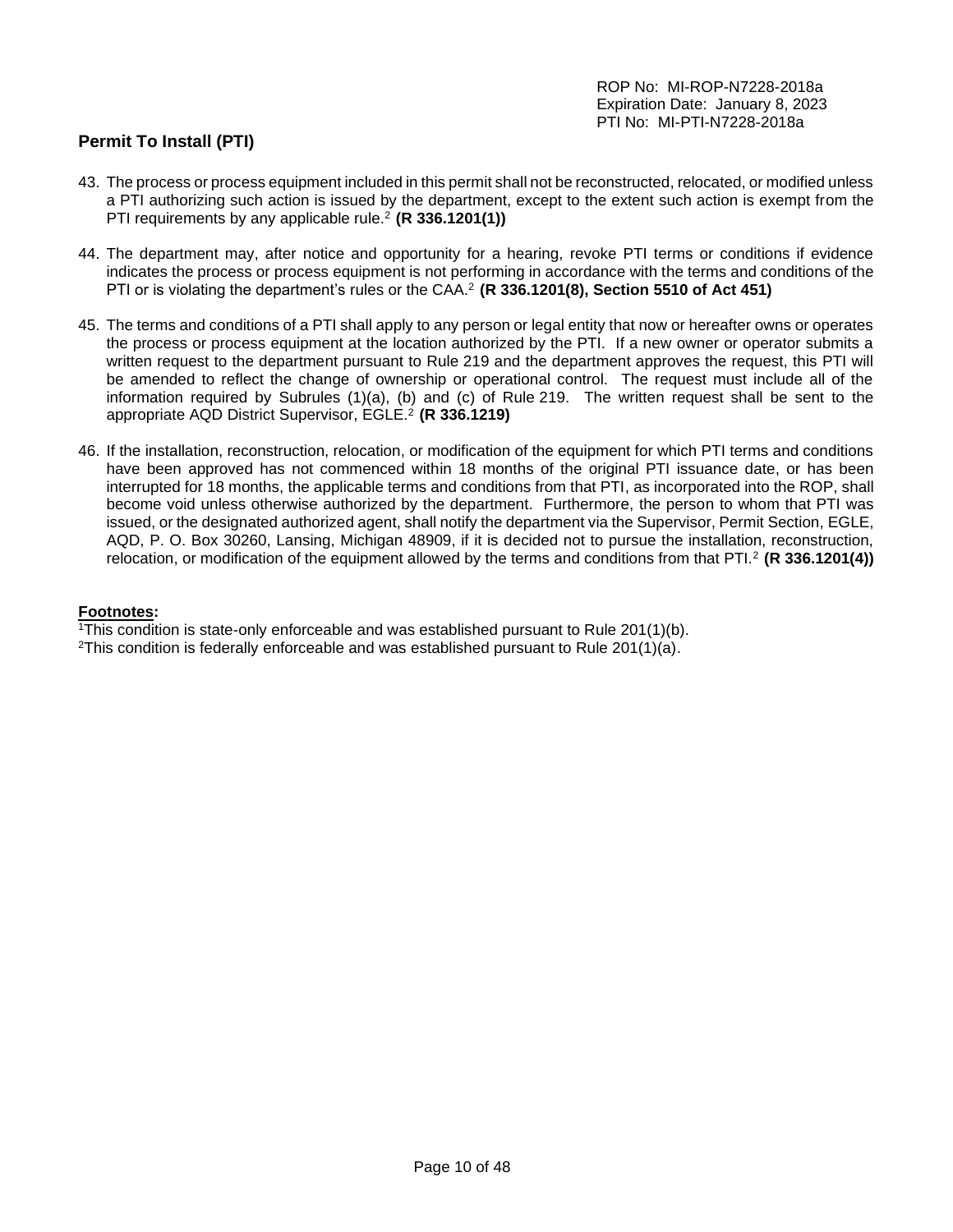# **B. SOURCE-WIDE CONDITIONS**

<span id="page-10-0"></span>Part B outlines the Source-Wide Terms and Conditions that apply to this stationary source. The permittee is subject to these special conditions for the stationary source in addition to the general conditions in Part A and any other terms and conditions contained in this ROP.

The permittee shall comply with all specific details in the special conditions and the underlying applicable requirements cited. If a specific condition type does not apply to this source, NA (not applicable) has been used in the table. If there are no Source-Wide Conditions, this section will be left blank.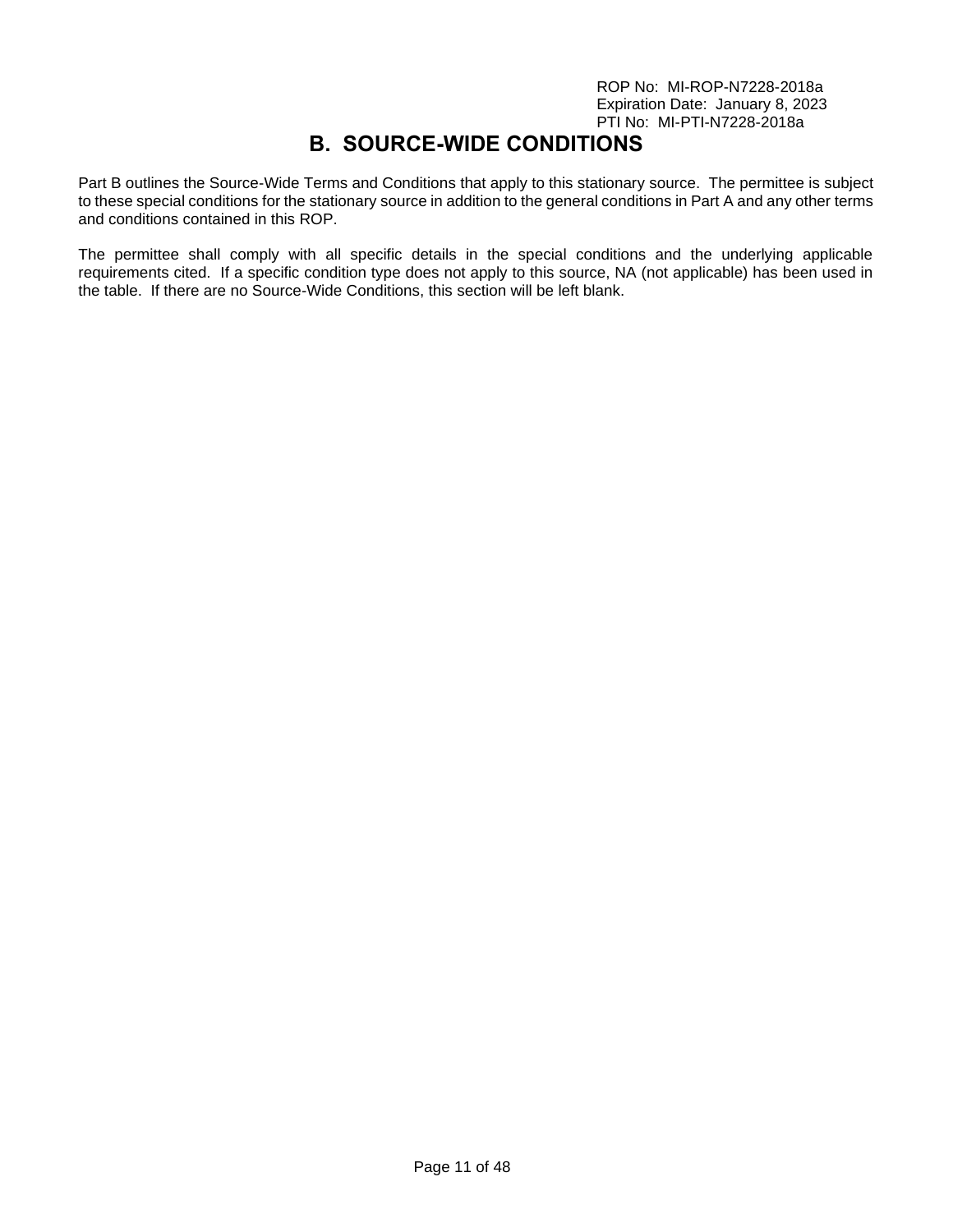# **SOURCE-WIDE CONDITIONS**

## **DESCRIPTION**

The following conditions apply source-wide to all process equipment including equipment covered by other permits, grand-fathered equipment and exempt equipment.

## **POLLUTION CONTROL EQUIPMENT**

As listed in the special conditions for individual emission units and in flexible groups.

## **I. EMISSION LIMIT(S)**

| <b>Pollutant</b>                                  | Limit                  | <b>Time Period / Operating</b><br><b>Scenario</b>                                      | <b>Equipment</b>                | <b>Monitoring /</b><br><b>Testing Method</b>  | <b>Underlying</b><br>Applicable<br><b>Requirements</b> |
|---------------------------------------------------|------------------------|----------------------------------------------------------------------------------------|---------------------------------|-----------------------------------------------|--------------------------------------------------------|
| $1.$ NO $x$                                       | 40.4 tpy <sup>2</sup>  | 12-month rolling time<br>period as determined at<br>the end of each calendar<br>month. | Source-Wide                     | SC VI.2                                       | R 336.1205(1)(a)&(3),<br>40 CFR 52.21(c)&(d)           |
| 2.<br>CO                                          | 224.9 tpy <sup>2</sup> | 12-month rolling time<br>period as determined at<br>the end of each calendar<br>month. | Source-Wide                     | SC VI.3                                       | R 336.1205(1)(a)&(3),<br>40 CFR 52.21(d)               |
|                                                   |                        |                                                                                        | <b>Emission Factors</b>         |                                               |                                                        |
| <b>NO<sub>x</sub></b><br>$FG-DYNOS - 0.30$ lb/gal |                        |                                                                                        | $FG-DYNOS - 3.12 lb/gal$        | CO                                            |                                                        |
| FG-HEATERS - 50 lb/MMcf                           |                        |                                                                                        | FG-HEATERS - 20 lb/MMcf         |                                               |                                                        |
| FG-HOT_TEST - 2840 lb/MMcf                        |                        |                                                                                        | FG-HOT TEST - 399 lb/MMcf       |                                               |                                                        |
| Diesel Fire Pumps - 18.9 g/kW-hr                  |                        |                                                                                        | Diesel Fire Pumps - 4.1 g/kW-hr |                                               |                                                        |
|                                                   |                        | Natural Gas Emergency Engines - 11.6 g/kW-hr                                           |                                 | Natural Gas Emergency Engines - 19.04 g/kW-hr |                                                        |

## **II. MATERIAL LIMIT(S)**

NA

## **III. PROCESS/OPERATIONAL RESTRICTION(S)**

NA

## **IV. DESIGN/EQUIPMENT PARAMETER(S)**

NA

## **V. TESTING/SAMPLING**

Records shall be maintained on file for a period of five years. **(R 336.1213(3)(b)(ii))**

NA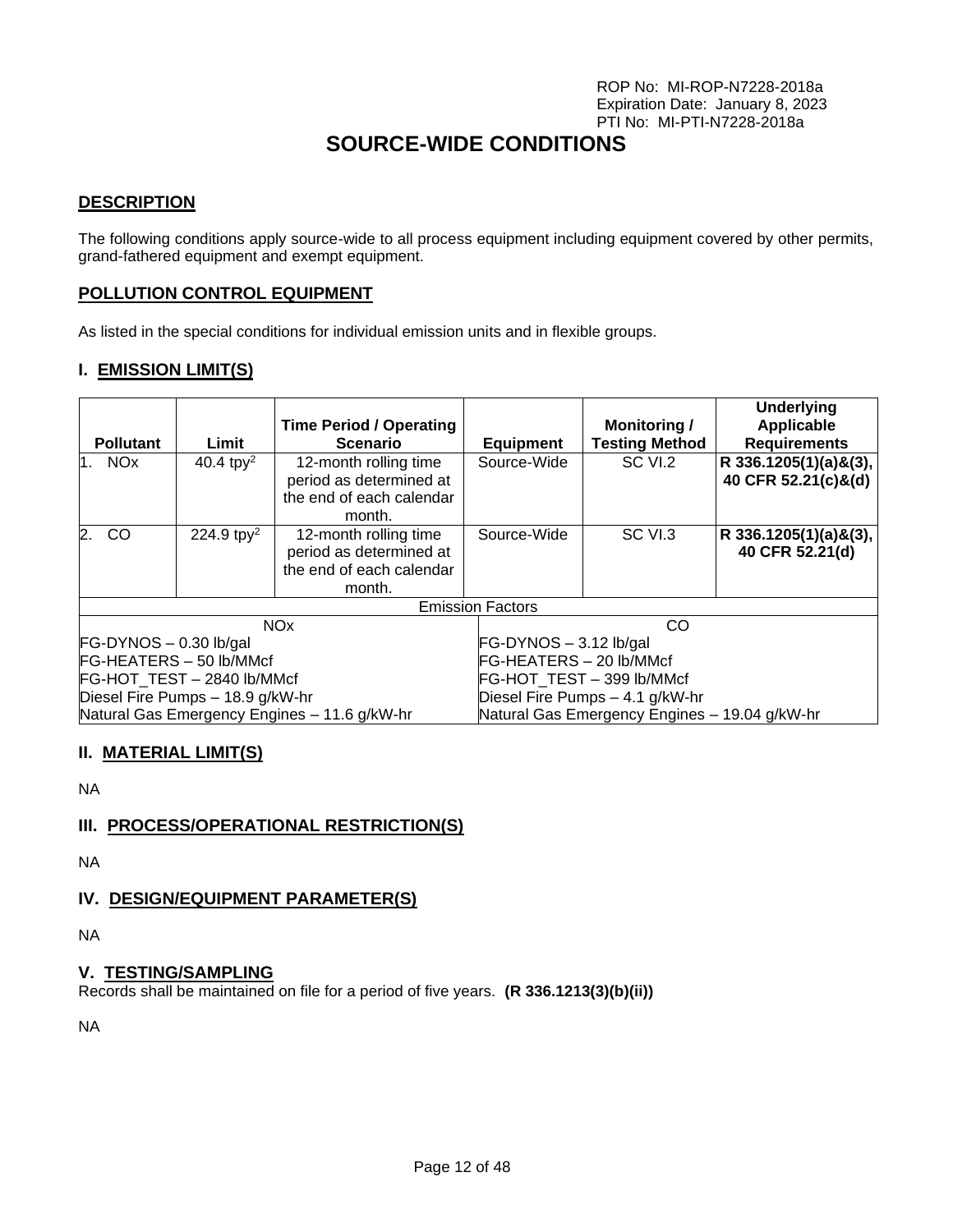#### **VI. MONITORING/RECORDKEEPING**

Records shall be maintained on file for a period of five years. **(R 336.1213(3)(b)(ii))**

- 1. The permittee shall complete all required calculations in a format acceptable to the AQD District Supervisor by the 15<sup>th</sup> day of the calendar month, for the previous calendar month, unless otherwise specified in any monitoring/recordkeeping special condition.<sup>2</sup> **(R 336.1205)**
- 2. The permittee shall calculate and keep, in a satisfactory manner, records of monthly and 12-month rolling total Source-Wide NOx mass emissions. The permittee shall use the emission factors listed in the Source-Wide Emission Limits table to calculate the NOx emissions, unless otherwise approved by the AQD District Supervisor. All records shall be kept on file for a period of at least five years and made available to the Department upon request.<sup>2</sup> **(R336.1205(1)(a) & (3), 40 CFR 52.21(c) & (d))**
- 3. The permittee shall calculate and keep, in a satisfactory manner, records of monthly and 12-month rolling total Source-Wide CO mass emissions. The permittee shall use the emission factors listed in the Source-Wide Emission Limits table to calculate the CO emissions, unless otherwise approved by the AQD District Supervisor. All records shall be kept on file for a period of at least five years and made available to the Department upon request.<sup>2</sup> **(R336.1205(1)(a) & (3), 40 CFR 52.21(d))**

## **VII. REPORTING**

- 1. Prompt reporting of deviations pursuant to General Conditions 21 and 22 of Part A. **(R 336.1213(3)(c)(ii))**
- 2. Semiannual reporting of monitoring and deviations pursuant to General Condition 23 of Part A. The report shall be postmarked or received by the appropriate AQD District Office by March 15 for reporting period July 1 to December 31 and September 15 for reporting period January 1 to June 30. **(R 336.1213(3)(c)(i))**
- 3. Annual certification of compliance pursuant to General Conditions 19 and 20 of Part A. The report shall be postmarked or received by the appropriate AQD District Office by March 15 for the previous calendar year. **(R 336.1213(4)(c))**

#### **See Appendix 8**

## **VIII. STACK/VENT RESTRICTION(S)**

NA

#### **IX. OTHER REQUIREMENT(S)**

NA

#### **Footnotes:**

<sup>1</sup> This condition is state only enforceable and was established pursuant to Rule  $201(1)(b)$ .

<sup>2</sup> This condition is federally enforceable and was established pursuant to Rule 201(1)(a).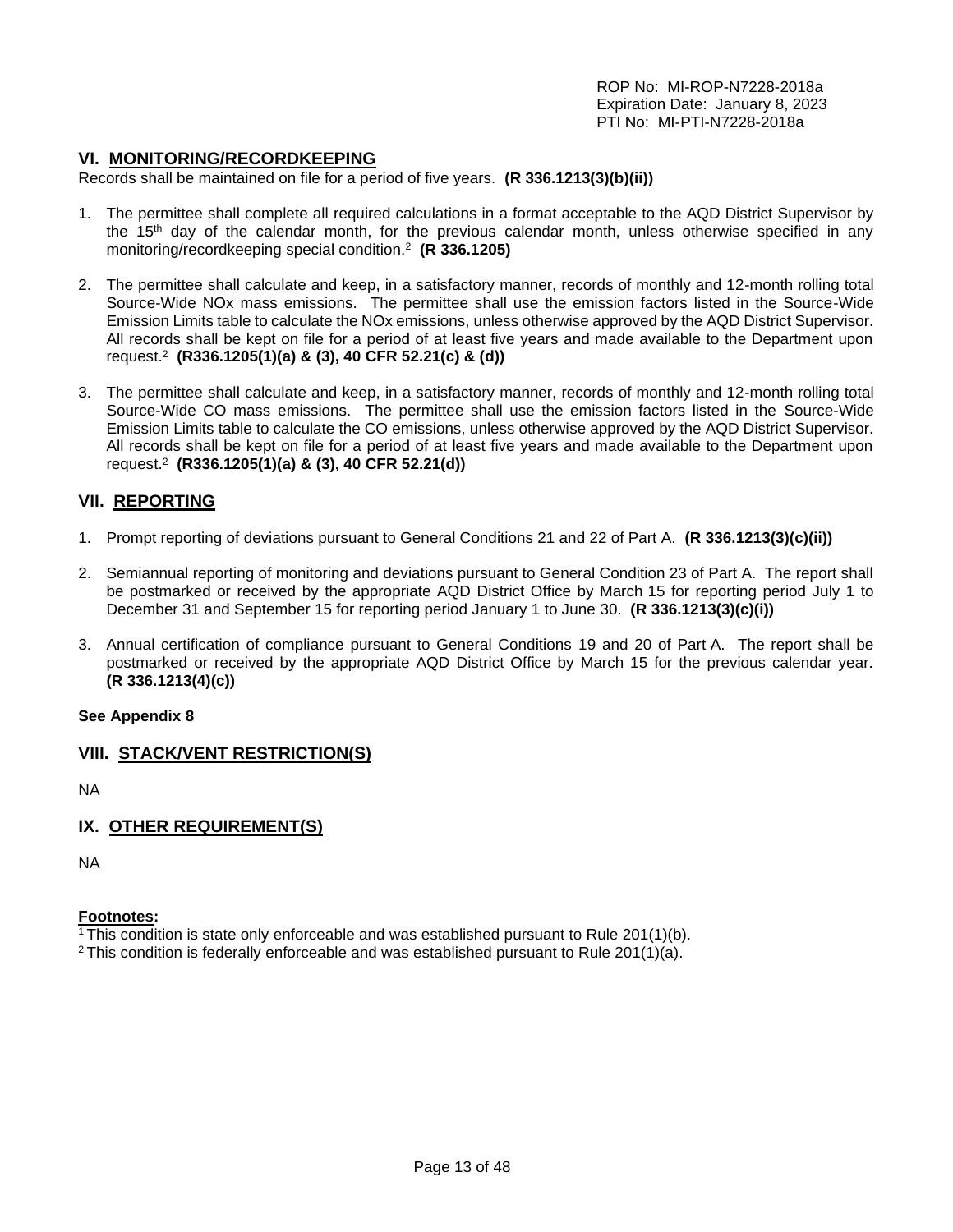# **C. EMISSION UNIT CONDITIONS**

<span id="page-13-0"></span>Part C outlines terms and conditions that are specific to individual emission units listed in the Emission Unit Summary Table. The permittee is subject to the special conditions for each emission unit in addition to the General Conditions in Part A and any other terms and conditions contained in this ROP.

The permittee shall comply with all specific details in the special conditions and the underlying applicable requirements cited. If a specific condition type does not apply, NA (not applicable) has been used in the table. If there are no conditions specific to individual emission units, this section will be left blank.

## **EMISSION UNIT SUMMARY TABLE**

<span id="page-13-1"></span>The descriptions provided below are for informational purposes and do not constitute enforceable conditions.

| <b>Emission Unit ID</b> | <b>Emission Unit Description</b>                                                                                                                                                                                                | <b>Installation</b>               | <b>Flexible Group ID</b> |
|-------------------------|---------------------------------------------------------------------------------------------------------------------------------------------------------------------------------------------------------------------------------|-----------------------------------|--------------------------|
|                         | (Including Process Equipment & Control<br>Device(s))                                                                                                                                                                            | Date/<br><b>Modification Date</b> |                          |
| EU-DRYMACH-S            | Dry machining operations conducted for<br>engine manufacturing and assembly in the<br>South Plant. The processes are controlled by<br>fabric filters and high-efficiency filters and are<br>vented to the in-plant environment. | August 22, 2019                   | FG-MACHINING-S           |
| EU-WETMACH-S            | Wet machining operations conducted for<br>engine manufacturing and assembly in the<br>South Plant. The processes are controlled by<br>high-efficiency filters and are vented to the in-<br>plant environment.                   | August 22, 2019                   | <b>FG-MACHINING-S</b>    |
| EU-DYNO1                | Engine dynamometer test cell burning<br>unleaded gasoline                                                                                                                                                                       | May 2010/<br>March 2011           | <b>FG-DYNOS</b>          |
| EU-DYNO2                | Engine dynamometer test cell burning<br>unleaded gasoline                                                                                                                                                                       | May 2010/<br>March 2011           | FG-DYNOS                 |
| EU-DYNO3                | Engine dynamometer test cell burning<br>unleaded gasoline                                                                                                                                                                       | August 22, 2019                   | <b>FG-DYNOS</b>          |
| EU-DYNO4                | Engine dynamometer test cell burning<br>unleaded gasoline                                                                                                                                                                       | May 2010/<br>March 2011           | <b>FG-DYNOS</b>          |
| EU-DYNO5                | Engine dynamometer test cell burning<br>unleaded gasoline                                                                                                                                                                       | August 22, 2019                   | FG-DYNOS                 |
| EU-DYNO6                | Engine dynamometer test cell burning<br>unleaded gasoline                                                                                                                                                                       | August 22, 2019                   | FG-DYNOS                 |
| EU-HOT_TEST1            | One of three engine test stands; each engine<br>burns natural gas                                                                                                                                                               | August 22, 2019                   | FG-HOT_TEST              |
| EU-HOT_TEST2            | One of three engine test stands; each engine<br>burns natural gas                                                                                                                                                               | January 2005                      | FG-HOT_TEST              |
| EU-HOT_TEST3            | One of three engine test stands; each engine<br>burns natural gas.                                                                                                                                                              | August 22, 2019                   | FG-HOT_TEST              |
| EU-SPACEHEAT1           | Natural gas, radiant space heating unit. It will<br>provide building heat in the South plant.                                                                                                                                   | August 22, 2019                   | <b>FG-HEATERS</b>        |
| EU-SPACEHEAT2           | Natural gas, radiant space heating unit. It will<br>provide building heat in the South plant.                                                                                                                                   | August 22, 2019                   | <b>FG-HEATERS</b>        |
| EU-SPACEHEAT3           | Natural gas, radiant space heating unit. It will<br>provide building heat in the South plant.                                                                                                                                   | August 22, 2019                   | <b>FG-HEATERS</b>        |
| EU-SPACEHEAT4           | Natural gas, radiant space heating unit. It will<br>provide building heat in the South plant.                                                                                                                                   | August 22, 2019                   | <b>FG-HEATERS</b>        |
| EU-SPACEHEAT5           | Natural gas, radiant space heating unit. It will<br>provide building heat in the South plant.                                                                                                                                   | August 22, 2019                   | <b>FG-HEATERS</b>        |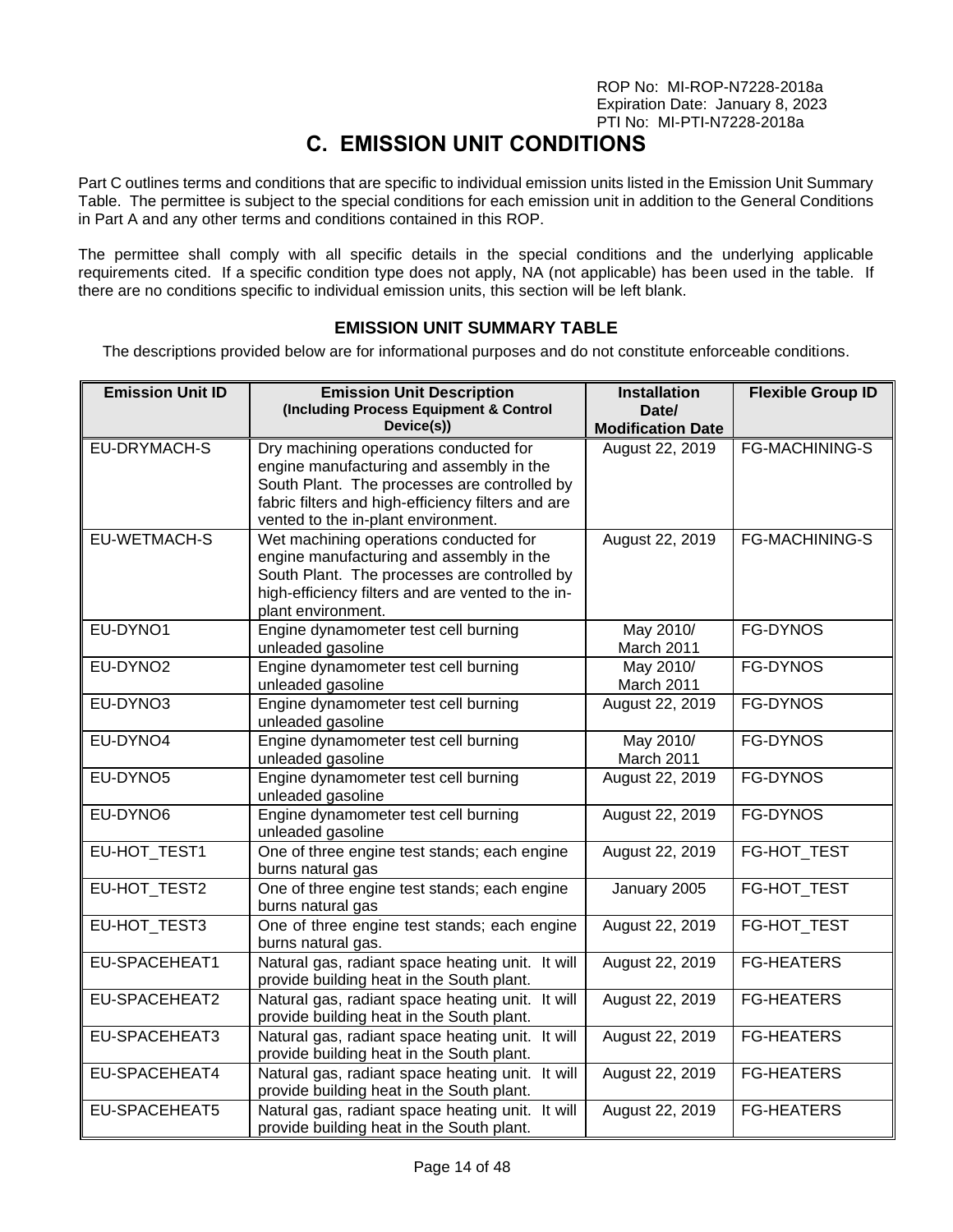| <b>Emission Unit Description</b><br><b>Emission Unit ID</b><br>(Including Process Equipment & Control<br>Device(s)) |                                                               | <b>Installation</b><br>Date/<br><b>Modification Date</b> | <b>Flexible Group ID</b> |
|---------------------------------------------------------------------------------------------------------------------|---------------------------------------------------------------|----------------------------------------------------------|--------------------------|
| EU-FIRE_PUMP1                                                                                                       | Diesel fueled SI Emergency fire pump                          | 2003                                                     | <b>FG-SIEMERG-RICE</b>   |
| EU-FIRE PUMP2                                                                                                       | Diesel fueled SI Emergency fire pump                          | 2003                                                     | <b>FG-SIEMERG-RICE</b>   |
| EU-EM GEN1                                                                                                          | Natural gas CI Emergency Generator                            | 2003                                                     | <b>FG-CIEMERG-RICE</b>   |
| EU-EM GEN2                                                                                                          | Natural gas CI Emergency Generator                            | 2003                                                     | <b>FG-CIEMERG-RICE</b>   |
| EU-EM GEN3                                                                                                          | Natural gas CI Emergency Generator                            | 2003                                                     | <b>FG-CIEMERG-RICE</b>   |
| EU-EM GEN4                                                                                                          | Natural gas CI Emergency Generator                            | 2003                                                     | <b>FG-CIEMERG-RICE</b>   |
| EU-ADHESIVE                                                                                                         | <b>Adhesives and Solvents</b>                                 | January 5, 2005                                          | FG-RULE290               |
| <b>EU-GASDISPENSE</b>                                                                                               | Unleaded Gasoline Dispensing Storage Tank<br>for dynamometers | June 1, 2010                                             | <b>FG-GASDISPENSE</b>    |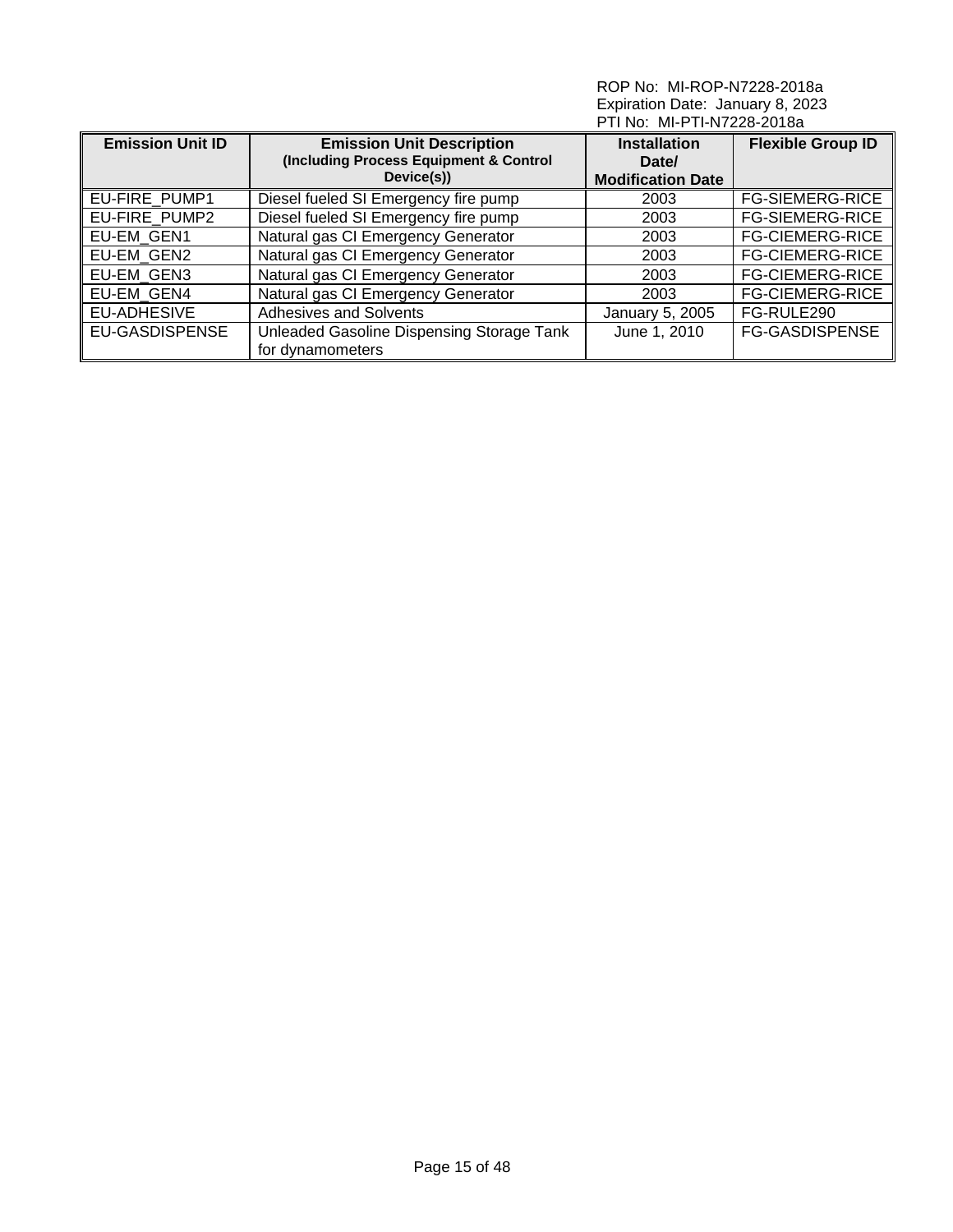# **EU-DRYMACHINE EMISSION UNIT CONDITIONS**

## <span id="page-15-0"></span>**DESCRIPTION**

Various machining operations including grinding, boring, etc. The processes are maintained with PM filtration systems.

**Flexible Group ID:** FG-FACILITY

## **POLLUTION CONTROL EQUIPMENT**

PM filtration system

## **I. EMISSION LIMIT(S)**

| <b>Pollutant</b> | Limit                               | <b>Time Period/ Operating</b><br><b>Scenario</b> | <b>Equipment</b> | Monitoring/<br><b>Testing Method</b> | Underlying<br>Applicable<br><b>Requirements</b> |
|------------------|-------------------------------------|--------------------------------------------------|------------------|--------------------------------------|-------------------------------------------------|
| 1. PM            | 0.01 grain per<br>dscf <sup>2</sup> | Hourly                                           | EU-DRYMACHINE    | SC V.1                               | R 336.1331                                      |
| 2. PM            | $2.8$ lb/hr <sup>2</sup>            | Hourlv                                           | EU-DRYMACHINE    | <b>SC V.1</b>                        | R 336.1331                                      |

3. The visible emissions from EU-DRYMACHINE shall not exceed a six-minute average of 10 percent opacity.<sup>2</sup> **(R 336.1301)**

## **II. MATERIAL LIMIT(S)**

NA

## **III. PROCESS/OPERATIONAL RESTRICTION(S)**

NA

## **IV. DESIGN/EQUIPMENT PARAMETER(S)**

1. The permittee shall not operate EU-DRYMACHINE unless the PM filtration system is installed, maintained and operated in a satisfactory manner.<sup>2</sup> **(R 336.1205, R 336.1301, R 336.1331, R 336.1910)**

## **V. TESTING/SAMPLING**

Records shall be maintained on file for a period of five years. **(R 336.1213(3)(b)(ii))**

1. The permittee may be required to verify PM/PM10 emission rates from EU-DRYMACHINE by testing at owner's expense, in accordance with Department requirements. Testing shall be performed using an approved EPA Method listed in 40 CFR Part 51, Appendix M. An alternate method, or a modification to the approved EPA Method, may be specified in an AQD-approved Test Protocol. No less than 30 days prior to testing, the permittee shall submit a complete test plan to the AQD Technical Programs Unit and District Office. The AQD must approve the final plan prior to testing, including any modifications to the method in the test protocol that are proposed after initial submittal. Verification of emission rates includes the submittal of a complete report of the test results to the AQD Technical Programs Unit and District Office within 60 days following the last date of the test.<sup>2</sup> **(R 336.1205, R 336.1299, R 336.1702, R 336.2001, R 336.2003, R 336.2004)**

#### **See Appendix 5**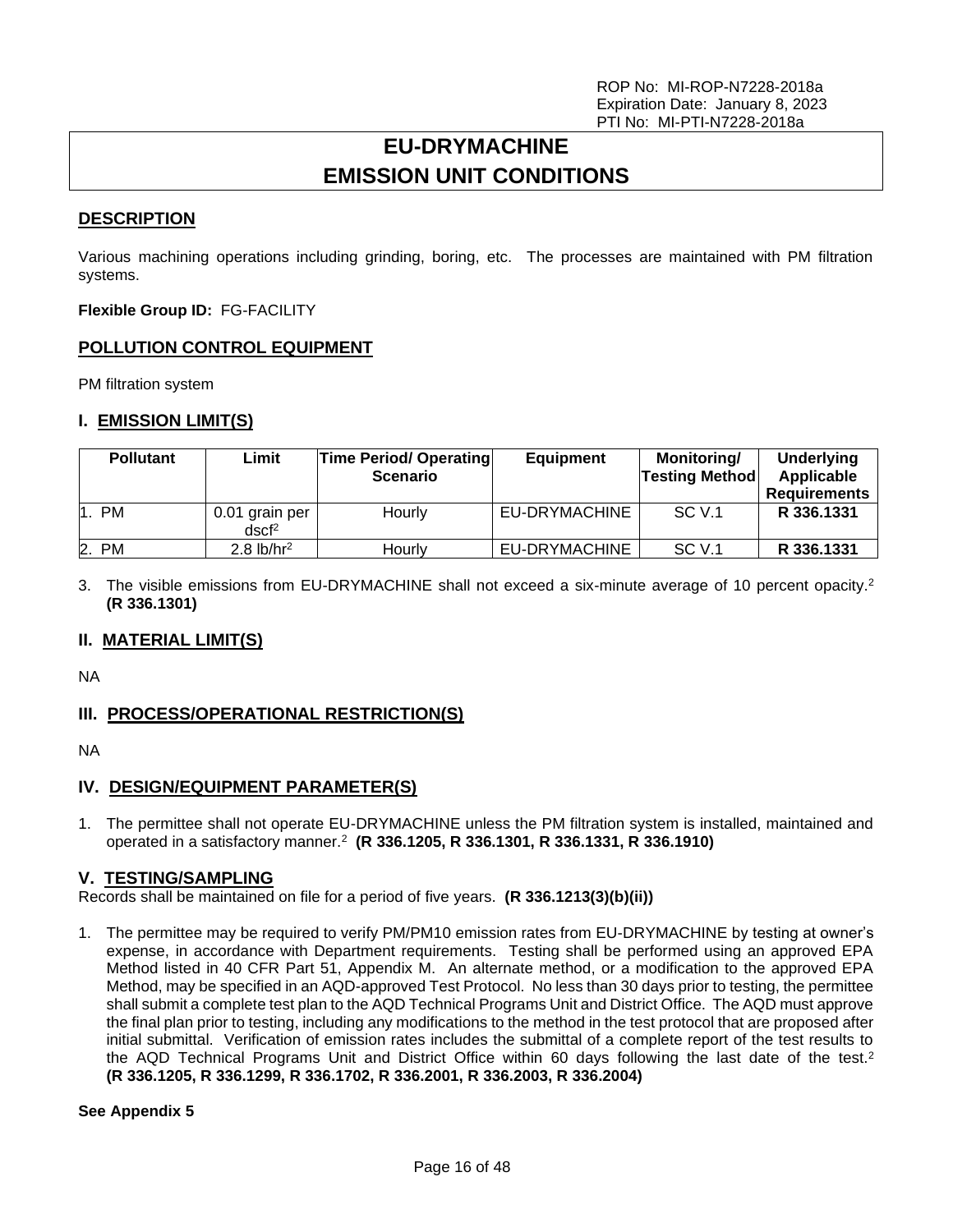## **VI. MONITORING/RECORDKEEPING**

Records shall be maintained on file for a period of five years. **(R 336.1213(3)(b)(ii))**

## **VII. REPORTING**

- 1. Prompt reporting of deviations pursuant to General Conditions 21 and 22 of Part A. **(R 336.1213(3)(c)(ii))**
- 2. Semiannual reporting of monitoring and deviations pursuant to General Condition 23 of Part A. The report shall be postmarked or received by the appropriate AQD District Office by March 15 for reporting period July 1 to December 31 and September 15 for reporting period January 1 to June 30. **(R 336.1213(3)(c)(i))**
- 3. Annual certification of compliance pursuant to General Conditions 19 and 20 of Part A. The report shall be postmarked or received by the appropriate AQD District Office by March 15 for the previous calendar year. **(R 336.1213(4)(c))**

#### **See Appendix 8**

#### **VIII. STACK/VENT RESTRICTION(S)**

NA

## **IX. OTHER REQUIREMENT(S)**

NA

#### **Footnotes:**

<sup>1</sup>This condition is state only enforceable and was established pursuant to Rule 201(1)(b).

<sup>2</sup>This condition is federally enforceable and was established pursuant to Rule 201(1)(a).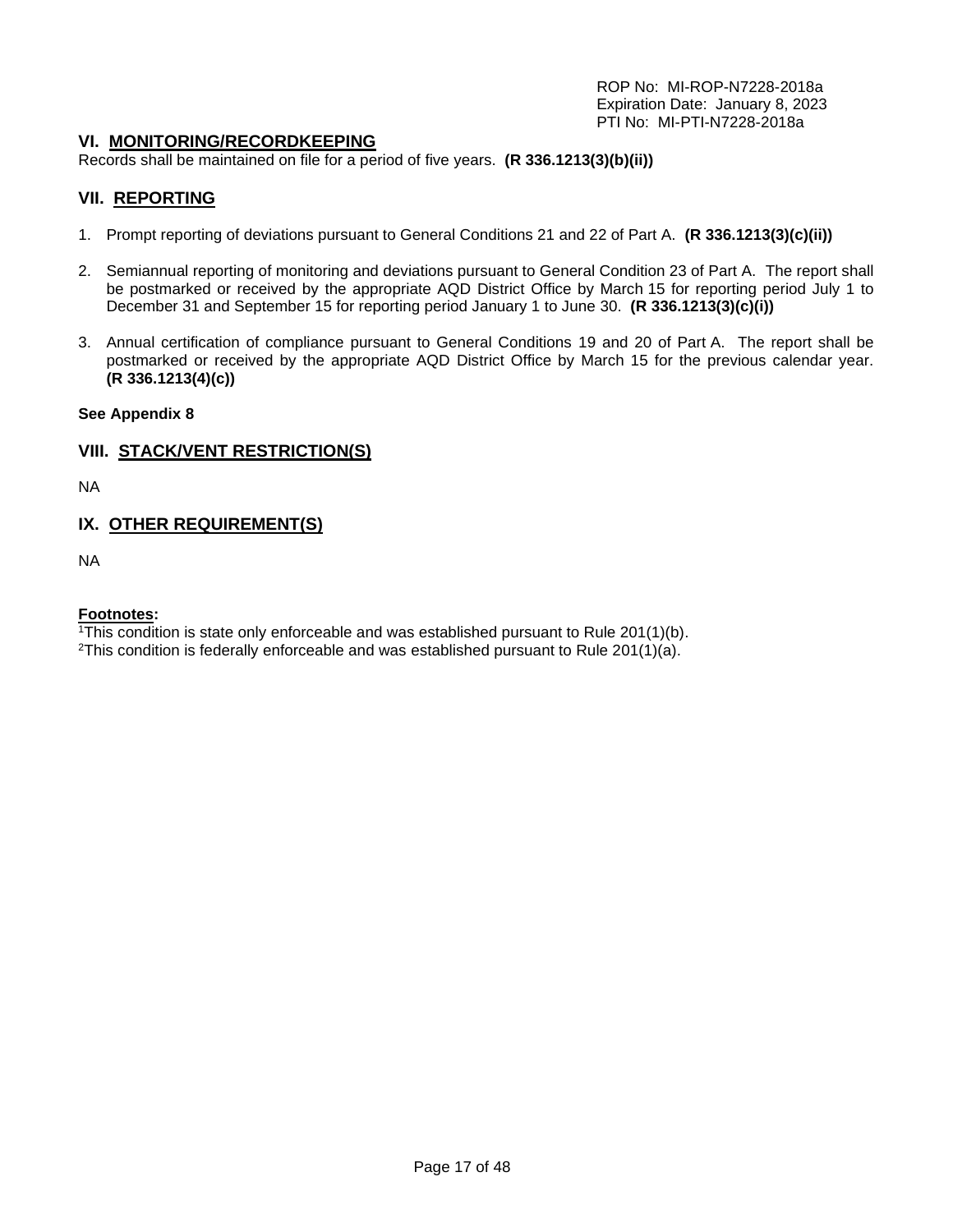# **EU-WETMACHINE EMISSION UNIT CONDITIONS**

## <span id="page-17-0"></span>**DESCRIPTION**

Various machining operations including grinding, boring, etc. utilizing various cutting oils and coolants. The processes are maintained with oil mist collectors.

**Flexible Group ID:** FGFACILITY

## **POLLUTION CONTROL EQUIPMENT**

Oil mist collectors

#### **I. EMISSION LIMIT(S)**

| <b>Pollutant</b> | Limit                                   | <b>Time Period/</b><br><b>Operating Scenario</b> | <b>Equipment</b> | <b>Monitoring/</b><br><b>Testing Method</b> | <b>Underlying Applicable</b><br><b>Requirements</b> |
|------------------|-----------------------------------------|--------------------------------------------------|------------------|---------------------------------------------|-----------------------------------------------------|
| 1. PM            | $0.0018$ grain<br>per dscf <sup>2</sup> | Hourly                                           | EU-WETMACHINE    | SC V.1                                      | R 336.1331                                          |
| 2. PM-10         | 5.2 $lb/hr2$                            | Hourly                                           | EU-WETMACHINE    | SC V.1                                      | R 336.2803, R 336.2804<br>40 CFR 52.21(c) & (d)     |

3. The visible emissions from EU-WETMACHINE shall not exceed a six-minute average of 5 percent opacity.<sup>2</sup> **(R 336.1301, R 336.1331, 40 CFR 52.21)**

## **II. MATERIAL LIMIT(S)**

NA

# **III. PROCESS/OPERATIONAL RESTRICTION(S)**

1. The permittee shall maintain and operate EU-WETMACHINE according to the procedures outlined in a preventative maintenance plan approved by the AQD District Supervisor.<sup>2</sup> **(R 336.1910, R 336.1911)**

## **IV. DESIGN/EQUIPMENT PARAMETER(S)**

1. The permittee shall not operate EU-WETMACHINE unless the oil mist collectors are installed, maintained and operated in a satisfactory manner.<sup>2</sup> **(R 336.1205, R 336.1301, R 336.1331, R 336.1910)**

#### **V. TESTING/SAMPLING**

Records shall be maintained on file for a period of five years. **(R 336.1213(3)(b)(ii))**

1. The permittee may be required to verify PM/PM10 emission rates from EU-WETMACHINE by testing at owner's expense, in accordance with Department requirements. Testing shall be performed using an approved EPA Method listed in 40 CFR Part 51, Appendix M. An alternate method, or a modification to the approved EPA Method, may be specified in an AQD-approved Test Protocol. No less than 30 days prior to testing, the permittee shall submit a complete test plan to the AQD Technical Programs Unit and District Office. The AQD must approve the final plan prior to testing, including any modifications to the method in the test protocol that are proposed after initial submittal. Verification of emission rates includes the submittal of a complete report of the test results to the AQD Technical Programs Unit and District Office within 60 days following the last date of the test. **(R 336.1205, R 336.1299, R 336.1702, R 336.2001, R 336.2003, R 336.2004)**

#### **See Appendix 5**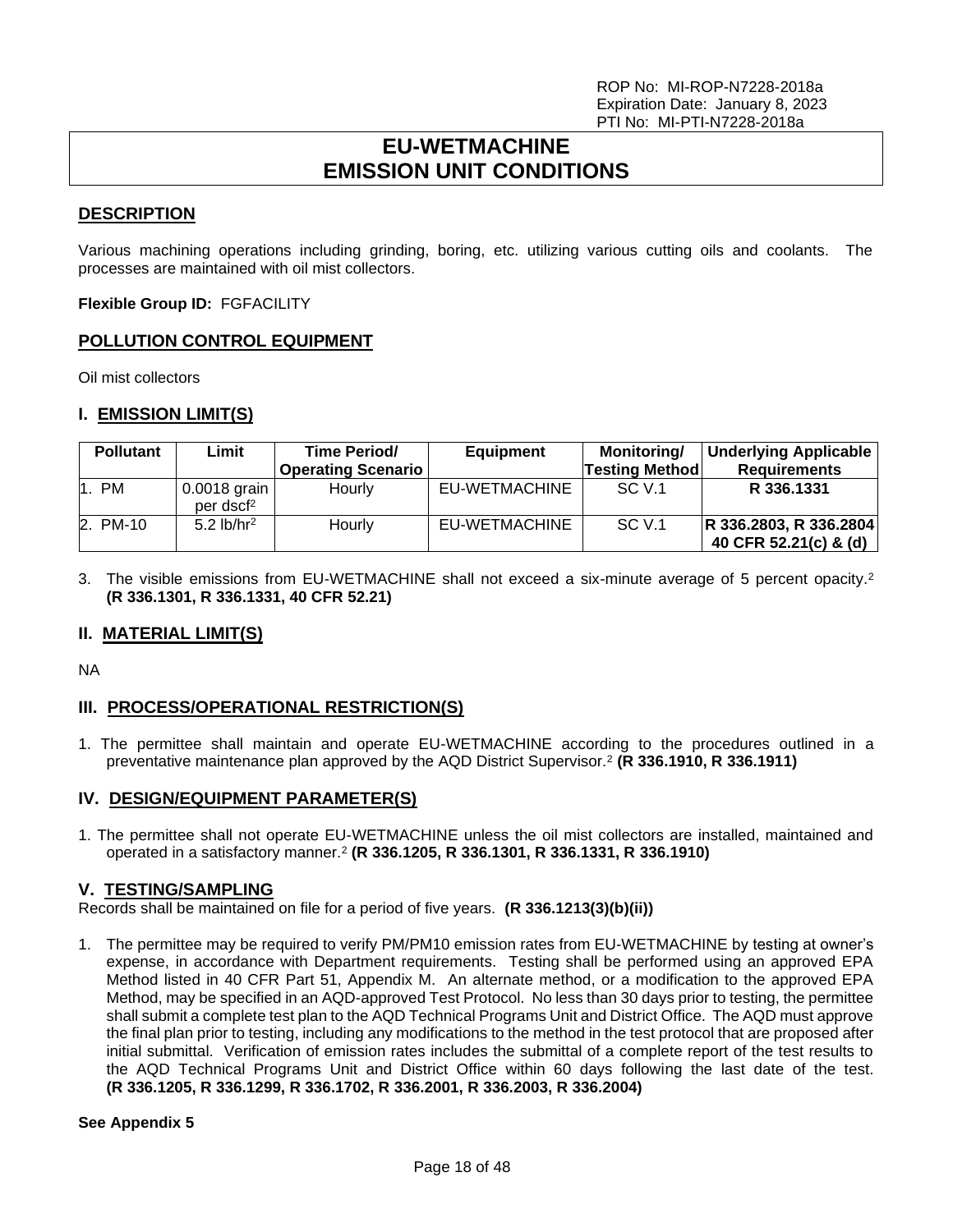## **VI. MONITORING/RECORDKEEPING**

Records shall be maintained on file for a period of five years. **(R 336.1213(3)(b)(ii))**

NA

## **VII. REPORTING**

- 1. Prompt reporting of deviations pursuant to General Conditions 21 and 22 of Part A. **(R 336.1213(3)(c)(ii))**
- 2. Semiannual reporting of monitoring and deviations pursuant to General Condition 23 of Part A. The report shall be postmarked or received by the appropriate AQD District Office by March 15 for reporting period July 1 to December 31 and September 15 for reporting period January 1 to June 30. **(R 336.1213(3)(c)(i))**
- 3. Annual certification of compliance pursuant to General Conditions 19 and 20 of Part A. The report shall be postmarked or received by the appropriate AQD District Office by March 15 for the previous calendar year. **(R 336.1213(4)(c))**

#### **See Appendix 8**

## **VIII. STACK/VENT RESTRICTION(S)**

NA

## **IX. OTHER REQUIREMENT(S)**

NA

#### **Footnotes:**

 $1$ <sup>1</sup>This condition is state only enforceable and was established pursuant to Rule 201(1)(b).

 $2$  This condition is federally enforceable and was established pursuant to Rule 201(1)(a).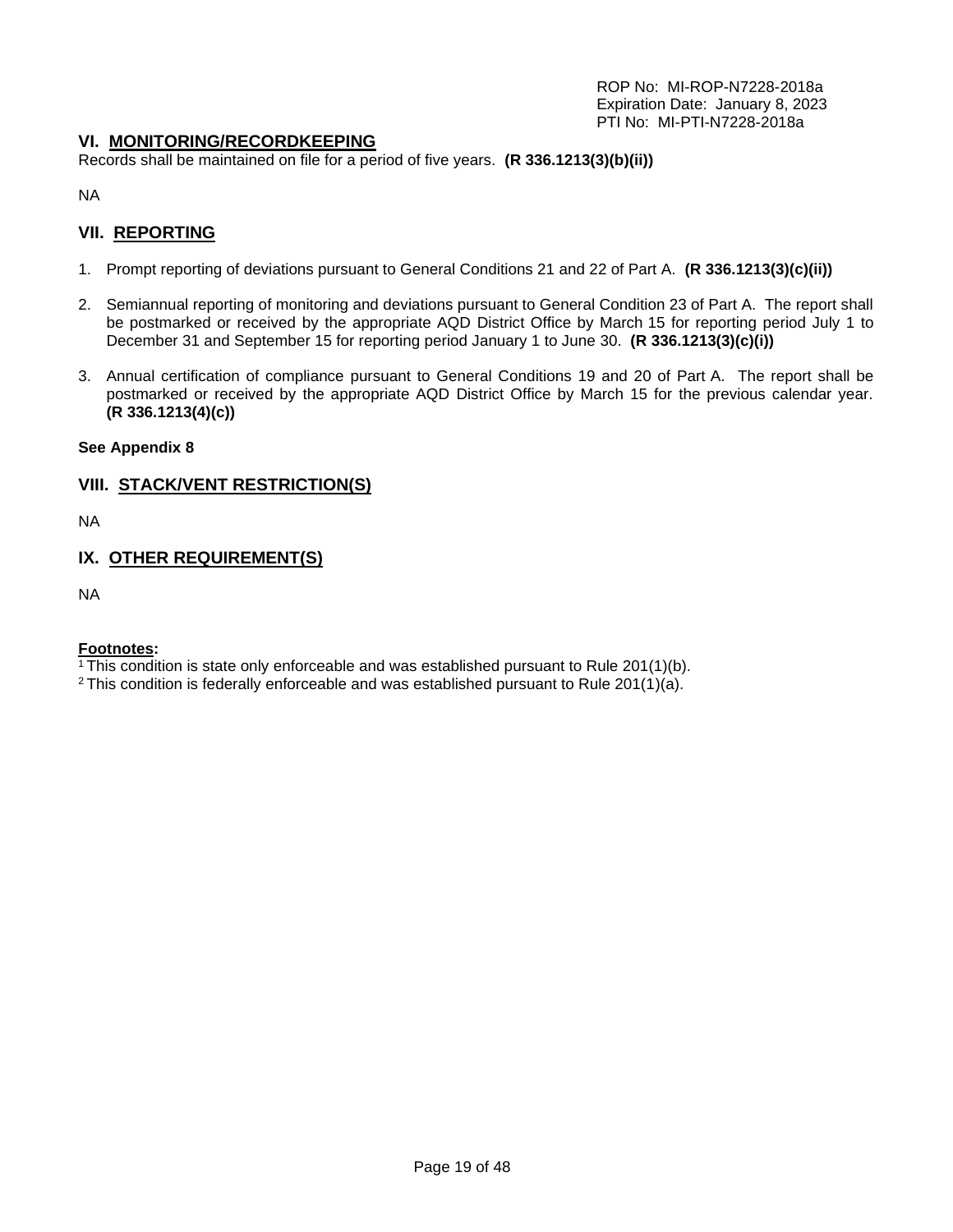# **D. FLEXIBLE GROUP CONDITIONS**

<span id="page-19-0"></span>Part D outlines the terms and conditions that apply to more than one emission unit. The permittee is subject to the special conditions for each flexible group in addition to the General Conditions in Part A and any other terms and conditions contained in this ROP.

The permittee shall comply with all specific details in the special conditions and the underlying applicable requirements cited. If a specific condition type does not apply, NA (not applicable) has been used in the table. If there are no special conditions that apply to more than one emission unit, this section will be left blank.

## **FLEXIBLE GROUP SUMMARY TABLE**

<span id="page-19-1"></span>The descriptions provided below are for informational purposes and do not constitute enforceable conditions.

| <b>Flexible Group ID</b> | <b>Flexible Group Description</b>                                                                                           | <b>Associated</b><br><b>Emission Unit IDs</b>                                                                      |
|--------------------------|-----------------------------------------------------------------------------------------------------------------------------|--------------------------------------------------------------------------------------------------------------------|
| <b>FG-MACHINING-S</b>    | Dry and wet machining operations conducted for engine<br>manufacturing and assembly. Vented to the in-plant<br>environment. | EU-DRYMACH-S,<br>EU-WETMACH-S                                                                                      |
| FG-DYNOS                 | Six engine dynamometer test cells burning unleaded<br>gasoline                                                              | EU-DYNO1<br>EU-DYNO <sub>2</sub><br>EU-DUNO3<br>EU-DYNO4<br>EU-DYNO5<br>EU-DYNO6                                   |
| <b>FG-HEATERS</b>        | Air handling units, heaters, ovens, and hot water<br>boilers; each burning natural gas fuel                                 | <b>NA</b>                                                                                                          |
| FG-HOT TEST              | Three engine test stands; each engine burns natural<br>gas                                                                  | EU-HOT_TEST1<br>EU-HOT TEST2<br>EU-HOT TEST3                                                                       |
| <b>FG-HEATERS</b>        | Air handling units, heaters, ovens, and hot water boilers;<br>each burning natural gas fuel.                                | EU-SPACEHEAT1,<br>EU-SPACEHEAT2,<br>EU-SPACEHEAT3,<br>EU-SPACEHEAT4,<br>EU-SPACEHEAT5,<br>additional unnamed units |
| <b>FG-CIEMERG-RICE</b>   | Two diesel fired emergency CI fire pumps                                                                                    | EU-FIRE PUMP1<br>EU-FIRE PUMP2                                                                                     |
| <b>FG-SIEMERG-RICE</b>   | 4 natural gas fired SI emergency generators                                                                                 | EU-EM GEN1<br>EU-EM GEN2<br>EU-EM-GEN3<br>EU-EM-GEN4                                                               |
| FG-RULE290               | <b>Adhesives and Solvents</b>                                                                                               | <b>EU-ADHESIVE</b>                                                                                                 |
| <b>FG-GASDISPENSE</b>    | On-site gasoline storage tank for storing gasoline<br>dispensed into test engines operated on<br>dynamometers.              | <b>EU-GASDISPENSE</b>                                                                                              |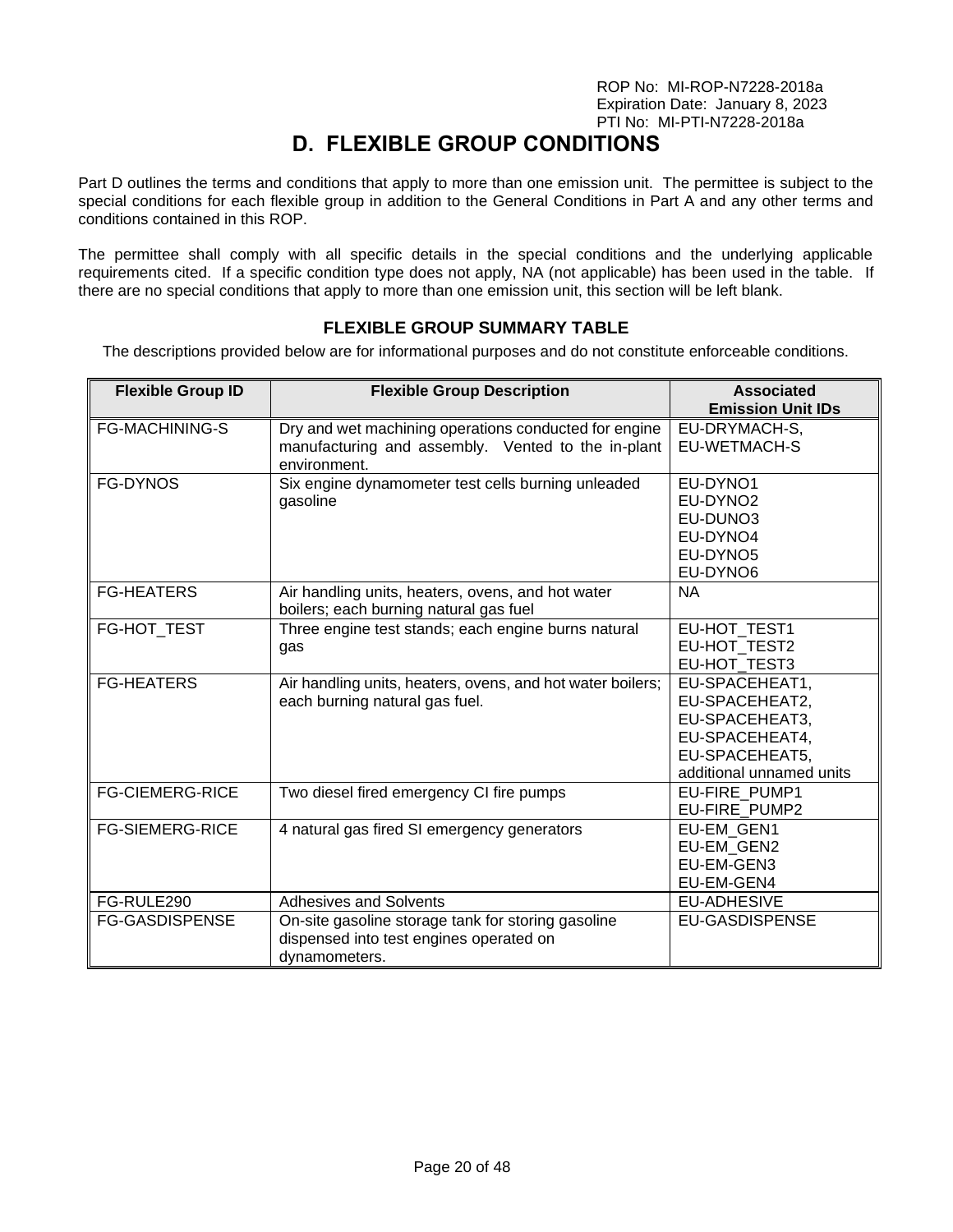# **FG-MACHINING-S FLEXIBLE GROUP CONDITIONS**

## <span id="page-20-0"></span>**DESCRIPTION**

Dry and wet machining operations conducted for engine manufacturing and assembly. Vented to the in-plant environment.

**Emission Unit:** EU-DRYMACH-S, EU-WETMACH-S

## **POLLUTION CONTROL EQUIPMENT**

Fabric filters and high-efficiency filters in series for the dry machining operations and high-efficiency filters for the wet machining operations.

## **I. EMISSION LIMIT(S)**

NA

## **II. MATERIAL LIMIT(S)**

NA

## **III. PROCESS/OPERATIONAL RESTRICTION(S)**

- 1. The permittee shall not operate EU-DRYMACH-S or EU-WETMACH-S unless a malfunction abatement plan (MAP) as described in Rule 911(2), for operation and maintenance of the control devices, has been submitted within 180 days of permit issuance, and is implemented and maintained. The MAP shall, at a minimum, specify the following:
	- a. A complete preventative maintenance program including identification of the supervisory personnel responsible for overseeing the inspection, maintenance, and repair of air-cleaning devices, a description of the items or conditions that shall be inspected, the frequency of the inspections or repairs, and an identification of the major replacement parts that shall be maintained in inventory for quick replacement.
	- b. An identification of the source and air-cleaning device operating variables that shall be monitored to detect a malfunction or failure, the normal operating range of these variables, and a description of the method of monitoring or surveillance procedures.
	- c. A description of the corrective procedures or operational changes that shall be taken in the event of a malfunction or failure to achieve compliance with the applicable emission limits.

If at any time the MAP fails to address or inadequately addresses an event that meets the characteristics of a malfunction, the permittee shall amend the MAP within 45 days after such an event occurs. The permittee shall also amend the MAP within 45 days, if new equipment is installed or upon request from the District Supervisor. The permittee shall submit the MAP and any amendments to the MAP to the AQD District Supervisor for review and approval. If the AQD does not notify the permittee within 90 days of submittal, the MAP or amended MAP shall be considered approved. Until an amended plan is approved, the permittee shall implement corrective procedures or operational changes to achieve compliance with all applicable emission limits.<sup>2</sup> **(R 336.1205(1)(a) & (3), R 336.1331, R 336.1910, R 336.1911, 40 CFR 52.21(c) & (d))**

# **IV. DESIGN/EQUIPMENT PARAMETER(S)**

1. The permittee shall not operate any portion of EU-DRYMACH-S unless its respective fabric filters and highefficiency filters in series are installed, maintained, and operated in a satisfactory manner. Satisfactory manner includes operating and maintaining each control device for EU-DRYMACH-S in accordance with an approved MAP for FG-MACHINING-S as required in SC III.1.<sup>2</sup> **(R 336.1205(1)(a) & (3), R 336.1331, R 336.1910, 40 CFR 52.21(c) & (d))**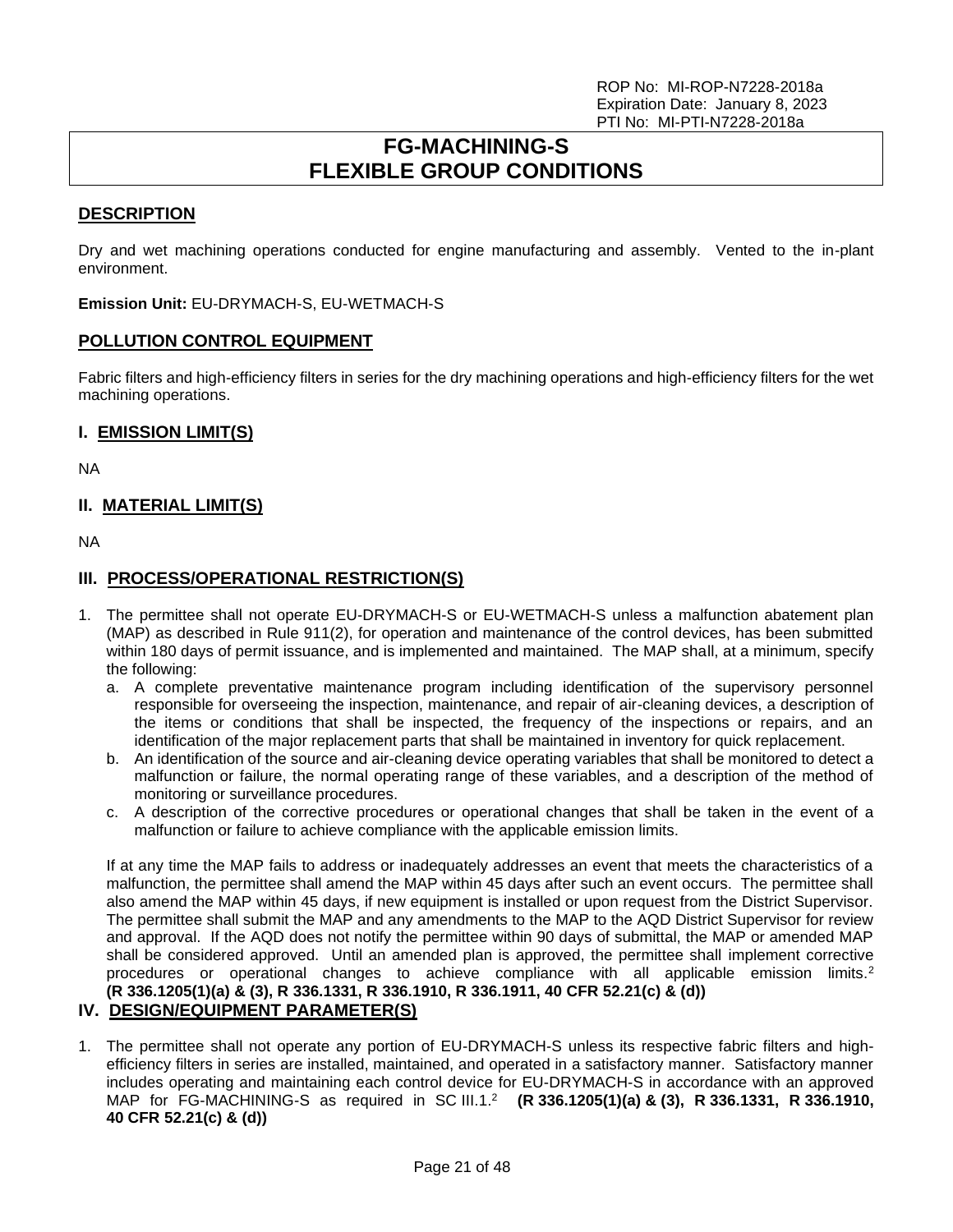2. The permittee shall not operate any portion of EU-WETMACH-S unless its respective high-efficiency filters are installed, maintained, and operated in a satisfactory manner. Satisfactory manner includes operating and maintaining each control device for EU-WETMACH-S in accordance with an approved MAP for FG-MACHINING-S as required in SC III.1.<sup>2</sup> **(R 336.1205(1)(a) & (3), R 336.1331, R 336.1910, 40 CFR 52.21(c) & (d))**

## **V. TESTING/SAMPLING**

Records shall be maintained on file for a period of five years. **(R 336.1213(3)(b)(ii))**

NA

## **VI. MONITORING/RECORDKEEPING**

Records shall be maintained on file for a period of five years. **(R 336.1213(3)(b)(ii))**

1. The permittee shall keep, in a satisfactory manner, records required by the approved MAP. The permittee shall keep all records on file and make them available to the Department upon request.<sup>2</sup> **(R 336.1205(1)(a) & (3), R 336.1331, R 336.1910, R 336.1911, 40 CFR 52.21(c) & (d))**

# **VII. REPORTING**

- 1. Prompt reporting of deviations pursuant to General Conditions 21 and 22 of Part A. **(R 336.1213(3)(c)(ii))**
- 2. Semiannual reporting of monitoring and deviations pursuant to General Condition 23 of Part A. The report shall be postmarked or received by the appropriate AQD District Office by March 15 for reporting period July 1 to December 31 and September 15 for reporting period January 1 to June 30. **(R 336.1213(3)(c)(i))**
- 3. Annual certification of compliance pursuant to General Conditions 19 and 20 of Part A. The report shall be postmarked or received by the appropriate AQD District Office by March 15 for the previous calendar year. **(R 336.1213(4)(c))**
- 4. Within 30 days after completion of the installation, construction, reconstruction, relocation, or modification of FG-MACHINING-S, the permittee or the authorized agent pursuant to Rule 204, shall notify the AQD District Supervisor, in writing, of the completion of the activity. Completion of the installation, construction, reconstruction, relocation, or modification is considered to occur not later than commencement of trial operation of FG-MACHINING-S.<sup>2</sup> **(R 336.1201(7)(a))**

#### **See Appendix 8**

## **VIII. STACK/VENT RESTRICTION(S)**

1. The exhaust gases from any equipment in FG-MACHINING-S shall not be directly discharged to the ambient air at any time.<sup>2</sup> **(R 336.1205(1)(a) & (3), 40 CFR 52.21(c) & (d))**

## **IX. OTHER REQUIREMENT(S)**

NA

## **Footnotes:**

<sup>1</sup> This condition is state only enforceable and was established pursuant to Rule 201(1)(b).

<sup>2</sup> This condition is federally enforceable and was established pursuant to Rule 201(1)(a).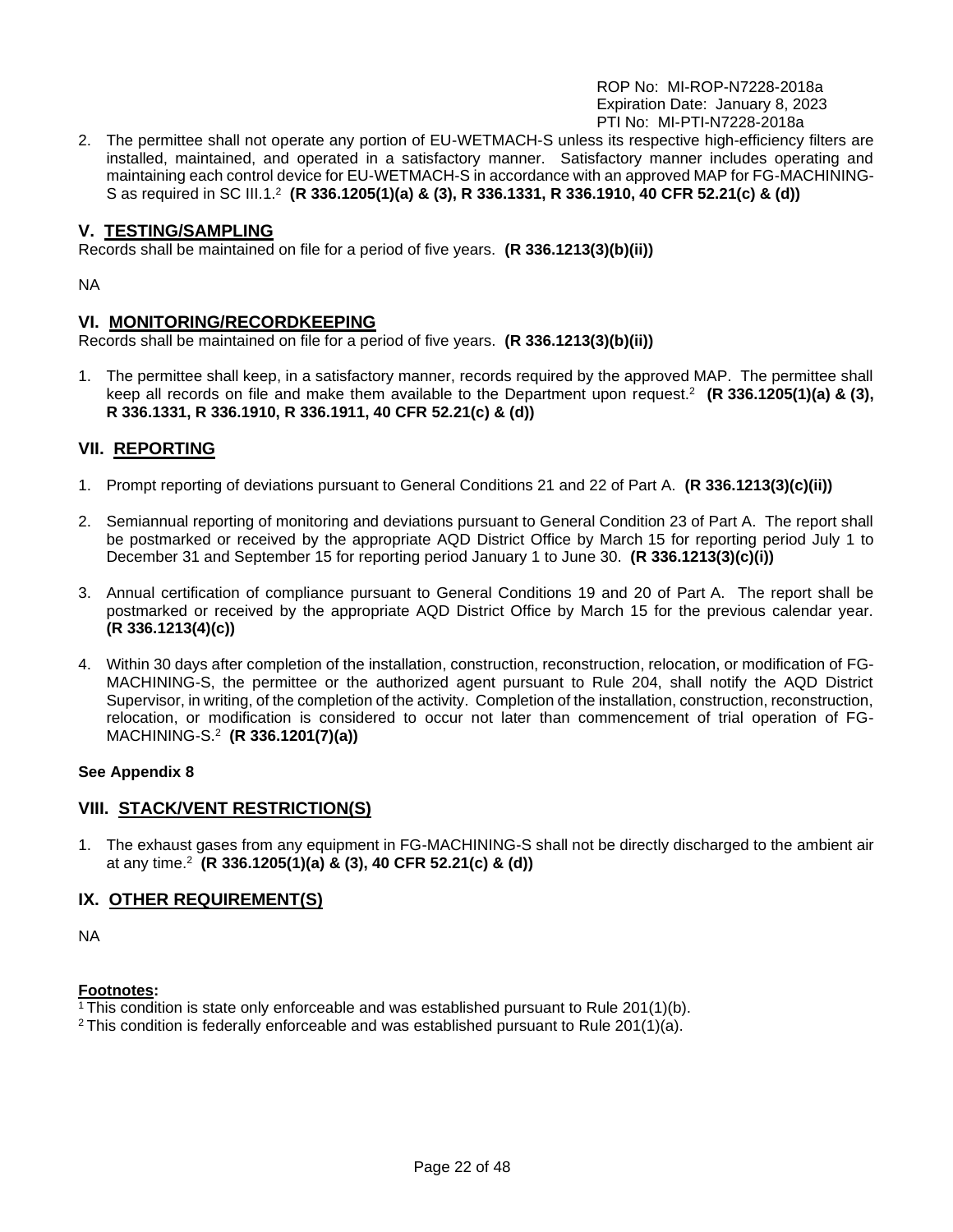# **FG-DYNOS FLEXIBLE GROUP CONDITIONS**

# <span id="page-22-0"></span>**DESCRIPTION**

Six engine dynamometer test cells burning unleaded gasoline

**Emission Units:** EU-DYNO1, EU-DYNO2, EU-DYNO3, EU-DYNO4, EU-DYNO5, EU-DYNO6

# **POLLUTION CONTROL EQUIPMENT**

NA

# **I. EMISSION LIMIT(S)**

| <b>Pollutant</b>        | Limit                       | <b>Time Period/</b><br><b>Operating Scenario</b>                                       | <b>Equipment</b> | Monitoring/<br><b>Testing Method</b> | <b>Underlying</b><br><b>Applicable</b><br><b>Requirements</b> |
|-------------------------|-----------------------------|----------------------------------------------------------------------------------------|------------------|--------------------------------------|---------------------------------------------------------------|
| 1.CO                    | $3.12$ lb/gal <sup>2</sup>  | Hourly                                                                                 | <b>FG-DYNOS</b>  | SCV.1<br>SC VI.2                     | R 336.1205(1)(a)                                              |
| 2. CO                   | 219.23 tpy <sup>2</sup>     | 12-month rolling time<br>period as determined at<br>the end of each<br>calendar month. | FG-DYNOS         | SC VI.4                              | R 336.1205(1)(a)<br>40 CFR 52.21 (d)                          |
| 3. NO <sub>x</sub>      | $0.300$ lb/gal <sup>2</sup> | Hourly                                                                                 | <b>FG-DYNOS</b>  | SC V.1<br>SC VI.2                    | R 336.1205(1)(a)                                              |
| 4. NOx                  | $9$ pph <sup>2</sup>        | Hourly                                                                                 | <b>FG-DYNOS</b>  | SC V.1<br>SC VI.2                    | R 336.1205(1)(a)<br>40 CFR 52.21 (c) & (d)                    |
| <b>Emission Factors</b> |                             |                                                                                        |                  |                                      |                                                               |

 $CO - 3.12$  lb/gallon

# **II. MATERIAL LIMIT(S)**

| <b>Material</b>       | Limit                                      | <b>Time Period/</b><br><b>Operating Scenario</b>                                      | <b>Equipment</b> | Monitoring/<br><b>Testing Method</b> | <b>Underlying</b><br>Applicable<br><b>Requirements</b>                         |
|-----------------------|--------------------------------------------|---------------------------------------------------------------------------------------|------------------|--------------------------------------|--------------------------------------------------------------------------------|
| Unleadedl<br>gasoline | $30$ gallons <sup>2</sup>                  | Daily average                                                                         | <b>FG-DYNOS</b>  | SC VI.3                              | $R$ 336.1205(1)(a)&(3),<br>R 336.1225,<br>40 CFR 52.21(c)&(d)                  |
| gasoline              | 2. Unleaded $137,850$ gallons <sup>2</sup> | 12 month rolling time<br>period as determined at<br>the end of each<br>calendar month | <b>FG-DYNOS</b>  | SC VI.4                              | $R$ 336.1205(1)(a)&(3),<br>R 336.1225<br>R 336.1702(a),<br>40 CFR 52.21(c)&(d) |

3. The permittee shall only burn unleaded gasoline (with ethanol contents less than 20 percent) in FG-DYNOS.<sup>2</sup> **(R 336.1205(1)(a) & (3), R 336.1224, R 336.1225, R 336.1702(a), 40 CFR 52.21(c) & (d))**

# **III. PROCESS/OPERATIONAL RESTRICTION(S)**

NA

# **IV. DESIGN/EQUIPMENT PARAMETER(S)**

NA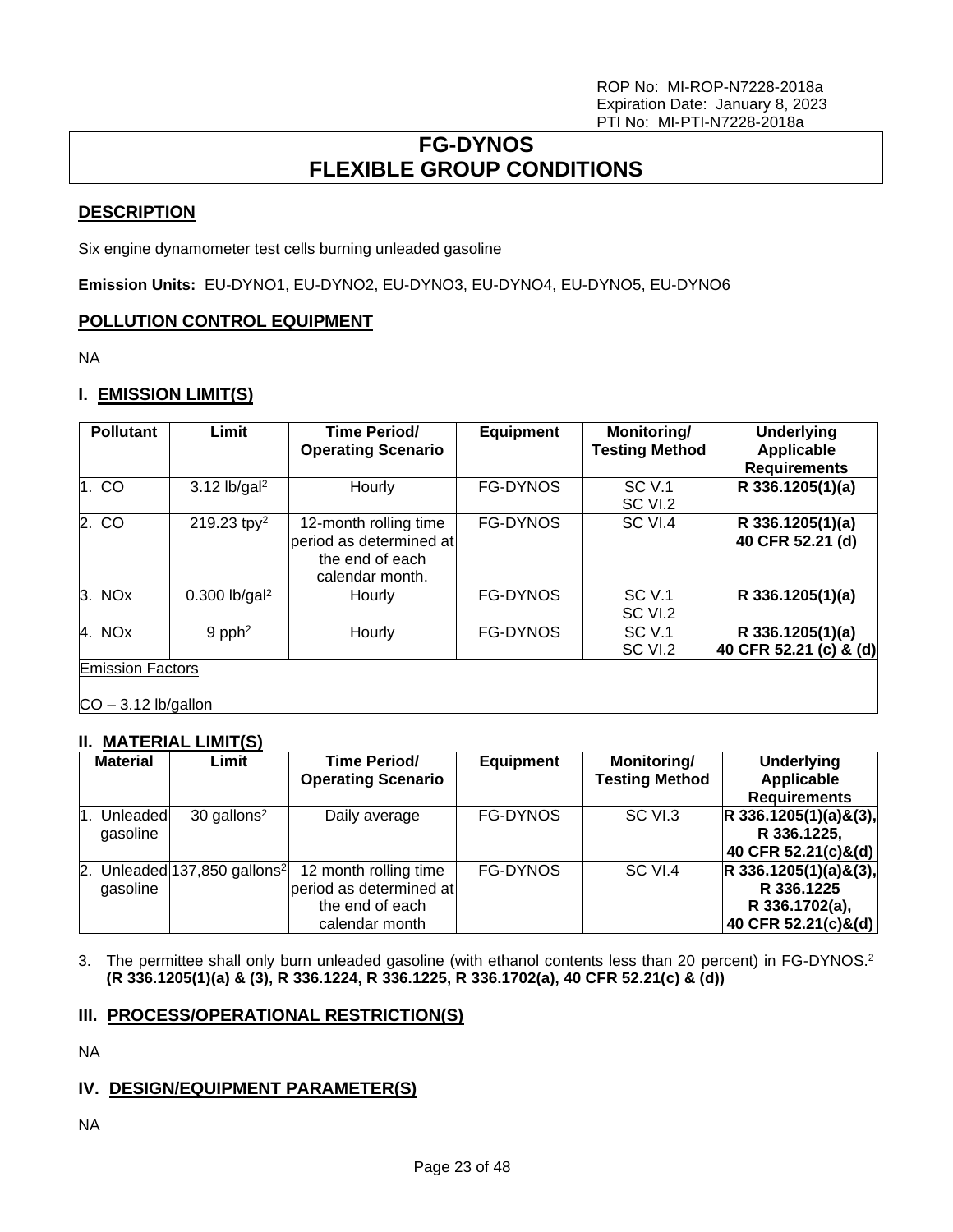## **V. TESTING/SAMPLING**

Records shall be maintained on file for a period of five years. **(R 336.1213(3)(b)(ii))**

- 1. Upon request by the AQD District Supervisor, the permittee shall verify CO and/or NOx emission rates from FG-DYNOS by testing at owner's expense, in accordance with Department requirements. Testing shall be performed using an approved EPA Method listed in 40 CFR Part 60, Appendix A. An alternate method, or a modification to the approved EPA Method, may be specified in an AQD-approved Test Protocol. No less than 30 days prior to testing, the permittee shall submit a complete test plan to the AQD Technical Programs Unit and District Office. The AQD must approve the final plan prior to testing, including any modifications to the method in the test protocol that are proposed after initial submittal. Verification of emission rates includes the submittal of a complete report of the test results to the AQD Technical Programs Unit and District Office within 60 days following the last date of the test. **(R 336.1205(1)(a) & (3), R 336.1902, R 336.2001, R 336.2003, R 336.2004, 40 CFR 52.21(c) & (d))**
- 2. The permittee shall notify the AQD Technical Programs Unit Supervisor and the District Supervisor not less than 30 days of the time and place before performance tests are conducted. **(R 336.1213(3))**

#### **VI. MONITORING/RECORDKEEPING**

Records shall be maintained on file for a period of five years. **(R 336.1213(3)(b)(ii))**

- 1. The permittee shall complete all required calculations in a format acceptable to the AQD District Supervisor by the 15<sup>th</sup> day of the calendar month, for the previous calendar month, unless otherwise specified in any monitoring/recordkeeping special condition.<sup>2</sup> **(R 336.1205, R 336.1225, R 336.1702(a), R 336.2803, R 336.2804, 40 CFR 52.21(c) & (d))**
- 2. The permittee shall keep, in a satisfactory manner, test reports for FG-DYNOS, as required by SC V.1, on file at the facility and make them available to the Department upon request.<sup>2</sup> **(R 336.1205(1)(a) & (3), 40 CFR 52.21(c) & (d))**
- 3. The permittee shall keep the following information on a daily basis for FG-DYNOS:
	- a. A record of hours of operation in an operating day.
	- b. Daily gallons of unleaded gasoline used in FG-DYNOS.
	- c. Hourly gallons of unleaded gasoline calculations based upon the daily gallons of unleaded gasoline divided by the number of hours FG-DYNOS operated during the calendar day.

The permittee shall keep the records in a format acceptable to the AQD District Supervisor. The permittee shall keep all records on file and make them available to the Department upon request.<sup>2</sup> **(R 336.1205(1)(a) & (3)**, **R 336.1225, 40 CFR 52.21(c) & (d))**

- 4. The permittee shall keep the following information on a monthly basis for FG-DYNOS:
	- a. A record of the days of operation.
	- b. Gasoline usage calculations determining the monthly usage rate in gallons per calendar month.
	- c. Gasoline usage calculations determining the annual usage rate in gallons per 12-month rolling time period as determined at the end of each calendar month.
	- c. CO emission calculations determining the monthly emission rate in tons per calendar month.
	- d. CO emission calculations determining the annual emission rate in tons per 12-month rolling time period as determined at the end of each calendar month.

The permittee shall keep the records in a format acceptable to the AQD District Supervisor. The permittee shall keep all records on file and make them available to the Department upon request.<sup>2</sup> **(R 336.1205(1)(a) & (3), R 336.1225, R 336.1702(a), 40 CFR 52.21(c) & (d))**

## **VII. REPORTING**

1. Prompt reporting of deviations pursuant to General Conditions 21 and 22 of Part A. **(R 336.1213(3)(c)(ii))**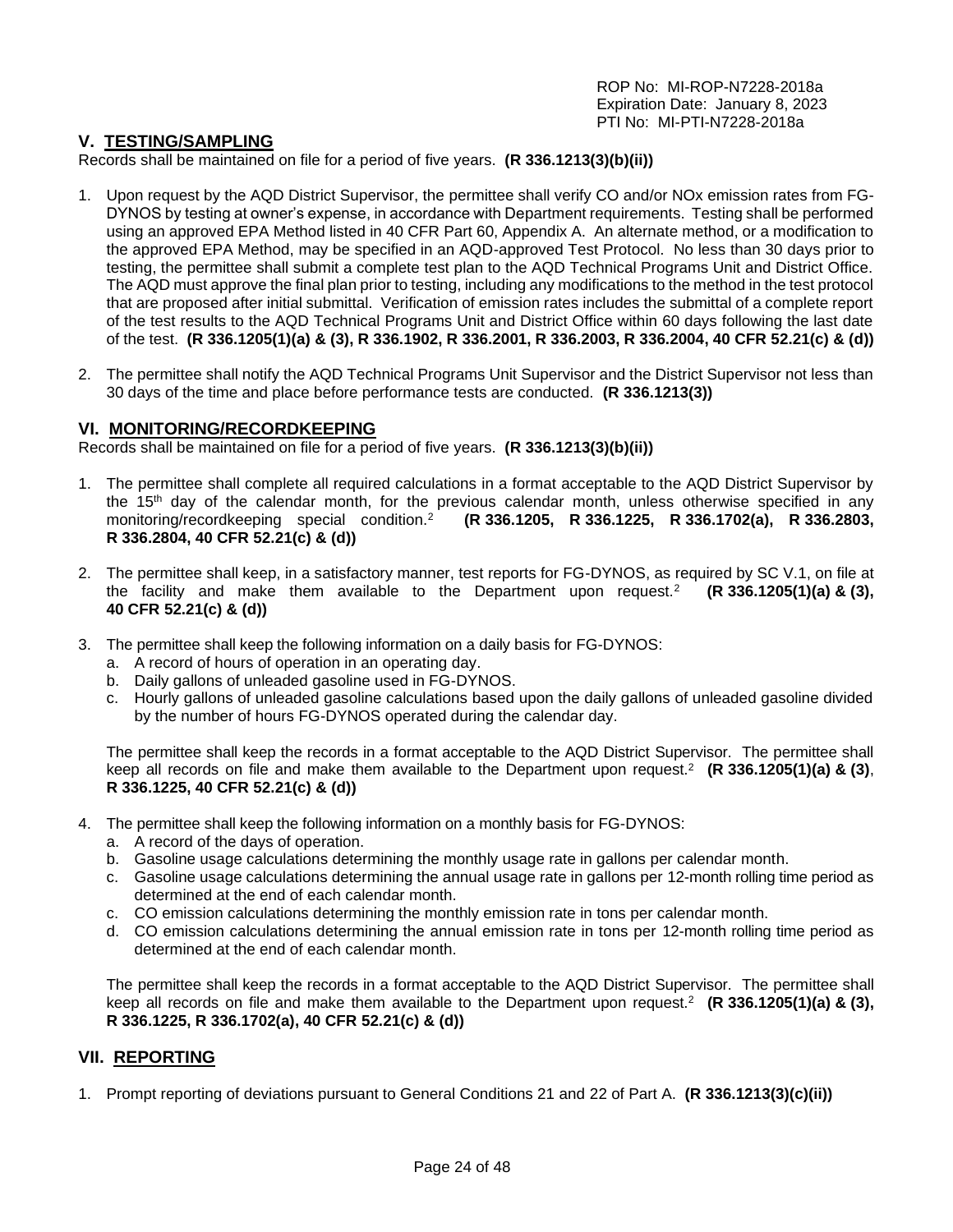- 2. Semiannual reporting of monitoring and deviations pursuant to General Condition 23 of Part A. The report shall be postmarked or received by the appropriate AQD District Office by March 15 for reporting period July 1 to December 31 and September 15 for reporting period January 1 to June 30. **(R 336.1213(3)(c)(i))**
- 3. Annual certification of compliance pursuant to General Conditions 19 and 20 of Part A. The report shall be postmarked or received by the appropriate AQD District Office by March 15 for the previous calendar year. **(R 336.1213(4)(c))**
- 4. The permittee shall submit any performance test reports to the AQD Technical Programs Unit and District Office, in a format approved by the AQD. **(R 336.1213(3)(c), R 336.2001(5))**
- 5. Within 30 days after completion of the installation, construction, reconstruction, relocation, or modification of the new dynamometer test cells in FG-DYNOS, the permittee or the authorized agent pursuant to Rule 204, shall notify the AQD District Supervisor, in writing, of the completion of the activity. Completion of the installation, construction, reconstruction, relocation, or modification is considered to occur not later than commencement of trial operation of the new dynamometer test cells in FG-DYNOS. **(R 336.1201(7)(a))**

## **See Appendix 8**

## **VIII. STACK/VENT RESTRICTION(S)**

The exhaust gases from the stacks listed in the table below shall be discharged unobstructed vertically upwards to the ambient air unless otherwise noted:

| <b>Stack &amp; Vent ID</b> | <b>Maximum</b><br><b>Exhaust</b><br><b>Dimensions</b><br>(inches) | <b>Minimum Height</b><br><b>Above Ground</b><br>(feet) | <b>Underlying Applicable</b><br><b>Requirements</b> |
|----------------------------|-------------------------------------------------------------------|--------------------------------------------------------|-----------------------------------------------------|
| 1. SV-DYNO1                | $12^{2}$                                                          | 45.0 <sup>2</sup>                                      | R 336.1225,<br>40 CFR 52.21 (c) & (d)               |
| 2. SV-DYNO2                | $12^{2}$                                                          | 45.0 <sup>2</sup>                                      | R 336.1225<br>40 CFR 52.21 (c) & (d)                |
| 3. SV-DYNO3                | $12^{2}$                                                          | 45.0 <sup>2</sup>                                      | R 336.1225,<br>40 CFR 52.21 (c) & (d)               |
| 4. SV-DYNO4                | $12^{2}$                                                          | 45.0 <sup>2</sup>                                      | R 336.1225,<br>40 CFR 52.21 (c) & (d)               |
| 5. SV-DYNO5                | $12^{2}$                                                          | 45.0 <sup>2</sup>                                      | R 336.1225,<br>40 CFR 52.21 (c) & (d)               |
| 6. SV-DYNO6                | $12^{2}$                                                          | 45.0 <sup>2</sup>                                      | R 336.1225,<br>40 CFR 52.21 (c) & (d)               |

# **IX. OTHER REQUIREMENT(S)**

1. The permittee shall comply with the minimum height above ground for SV-DYNO1, SV-DYNO2, and SV-DYNO3.<sup>2</sup> **(R 336.1225, 40 CFR 52.21(c) & (d))**

#### **Footnotes:**

<sup>1</sup>This condition is state only enforceable and was established pursuant to Rule 201(1)(b).

<sup>2</sup>This condition is federally enforceable and was established pursuant to Rule 201(1)(a).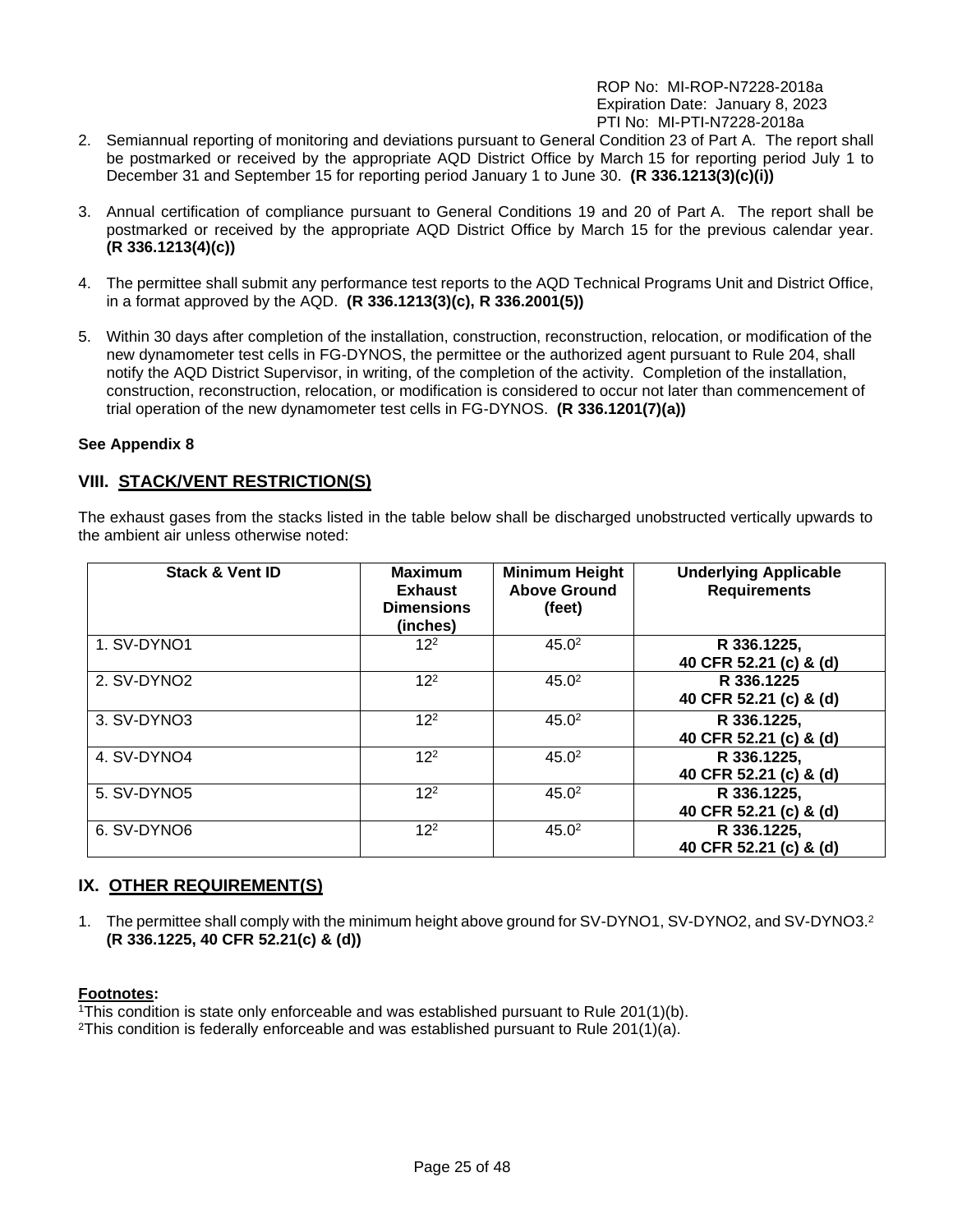# **FG-HEATERS FLEXIBLE GROUP CONDITIONS**

## <span id="page-25-0"></span>**DESCRIPTION**

Air handling units, heaters, ovens, and hot water boilers; each burning natural gas fuel

**Emission Unit:** EU-SPACEHEAT1, EU-SPACEHEAT2, EU-SPACEHEAT3, EU-SPACEHEAT4, EU-SPACEHEAT5, additional unnamed units

## **POLLUTION CONTROL EQUIPMENT**

Low NO<sub>x</sub> burners on all equipment.

## **I. EMISSION LIMIT(S)**

NA

## **II. MATERIAL LIMIT(S)**

| <b>Material</b>             | Limit                                   | <b>Time Period/ Operating</b><br><b>Scenario</b>                                                | <b>Equipment</b> | <b>Monitoring/</b><br><b>Testing</b><br>Method | <b>Underlying</b><br>Applicable<br><b>Requirements</b> |  |
|-----------------------------|-----------------------------------------|-------------------------------------------------------------------------------------------------|------------------|------------------------------------------------|--------------------------------------------------------|--|
|                             | 1. Natural gas 378 MMcf/yr <sup>2</sup> | 12-month rolling time period   FG-HEATERS<br>as determined at the end of<br>each calendar month |                  | SC VI.2.<br>SC VI.3                            | R 336.1205,<br>R 336.1225,<br>40 CFR 52.21(c) & (d)    |  |
| $MMcf = million cubic feet$ |                                         |                                                                                                 |                  |                                                |                                                        |  |

2. The permittee shall only burn natural gas in FG-HEATERS.<sup>2</sup> **(R 336.1205(1)(a) & (3), R 336.1224, R 336.1225, R 336.1702(a), 40 CFR 52.21(c) & (d))**

## **III. PROCESS/OPERATIONAL RESTRICTION(S)**

NA

## **IV. DESIGN/EQUIPMENT PARAMETER(S)**

1. The permittee shall not operate equipment in FG-HEATERS unless its respective low NOx burner is installed, maintained, and operated in a satisfactory manner.<sup>2</sup> **(R 336.1205(1)(a) & (3), R 336.1910, 40 CFR 52.21(c)&(d))**

## **V. TESTING/SAMPLING**

Records shall be maintained on file for a period of five years. **(R 336.1213(3)(b)(ii))**

NA

## **VI. MONITORING/RECORDKEEPING**

Records shall be maintained on file for a period of five years. **(R 336.1213(3)(b)(ii))**

- 1. The permittee shall complete all required calculations in a format acceptable to the AQD District Supervisor by the 15<sup>th</sup> day of the calendar month, for the previous calendar month, unless otherwise specified in any monitoring/recordkeeping special condition.<sup>2</sup> **(R 336.1205, R 336.1225, 40 CFR 52.21(c) & (d))**
- 2. The permittee shall monitor and record, in a satisfactory manner, the natural gas usage for FG-HEATERS on a monthly basis.<sup>2</sup> **(R 336.1205, R 336.1225, 40 CFR 52.21(c) & (d))**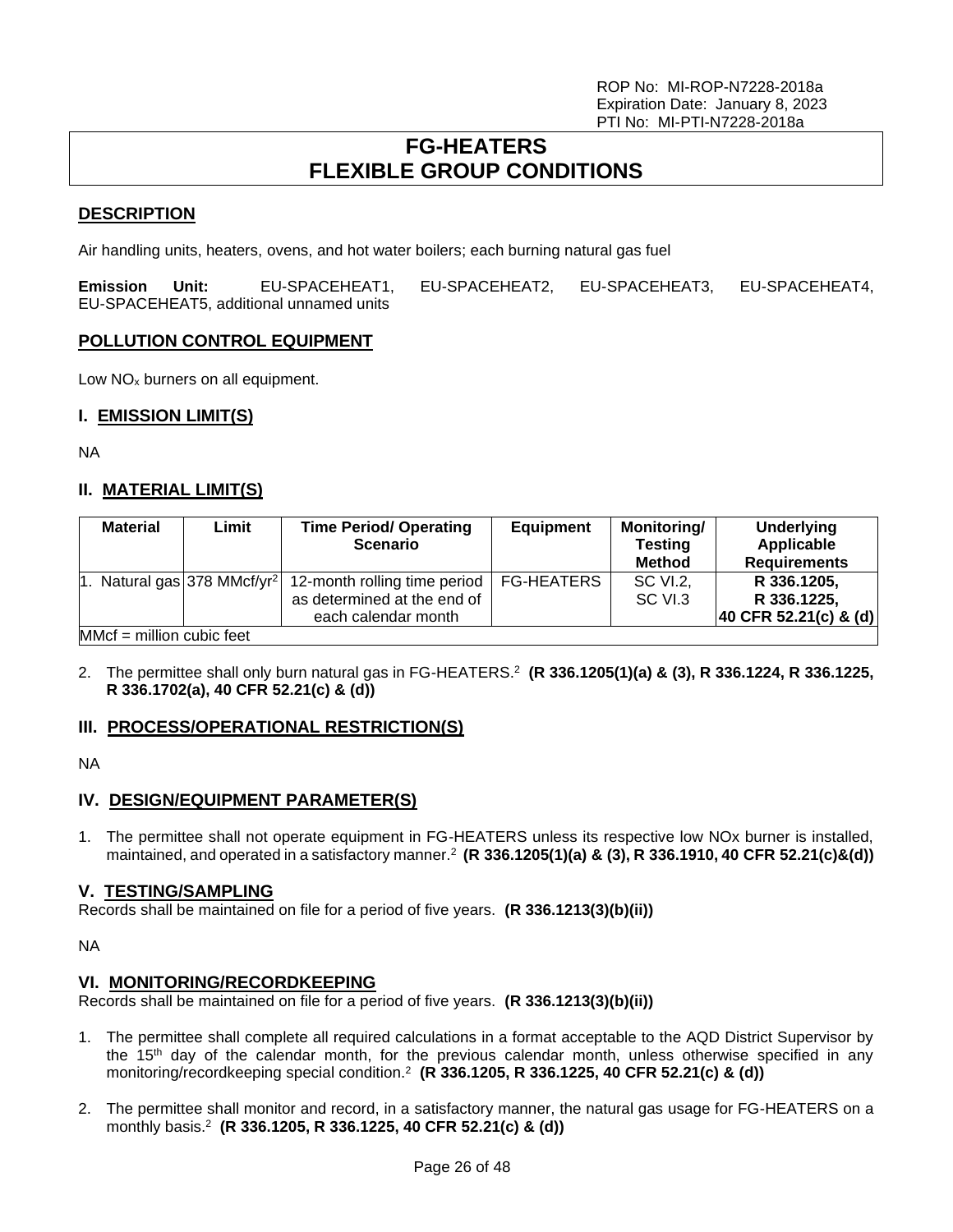- 3. The permittee shall keep, in a satisfactory manner, monthly and previous 12-month natural gas use records for FG-HEATERS. All records shall be kept on file for a period of at least five years and made available to the Department upon request.<sup>2</sup> **(R 336.1205, R 336.1225, 40 CFR 52.21(c) & (d))**
- 4. The permittee shall keep manufacturer documentation showing that each piece of equipment in FG-HEATERS has low NOx burner installed.<sup>2</sup> **(R 336.1205(1)(a) & (3), R 336.1910, 40 CFR 52.21(c) & (d))**

# **VII. REPORTING**

- 1. Prompt reporting of deviations pursuant to General Conditions 21 and 22 of Part A. **(R 336.1213(3)(c)(ii))**
- 2. Semiannual reporting of monitoring and deviations pursuant to General Condition 23 of Part A. The report shall be postmarked or received by the appropriate AQD District Office by March 15 for reporting period July 1 to December 31 and September 15 for reporting period January 1 to June 30. **(R 336.1213(3)(c)(i))**
- 3. Annual certification of compliance pursuant to General Conditions 19 and 20 of Part A. The report shall be postmarked or received by the appropriate AQD District Office by March 15 for the previous calendar year. **(R 336.1213(4)(c))**
- 4. Within 30 days after completion of the installation, construction, reconstruction, relocation, or modification of EU-SPACEHEAT1 and EU-SPACEHEAT2, the permittee or the authorized agent pursuant to Rule 204, shall notify the AQD District Supervisor, in writing, of the completion of the activity. Completion of the installation, construction, reconstruction, relocation, or modification is considered to occur not later than commencement of trial operation of EU-SPACEHEAT1 and EU-SPACEHEAT2.<sup>2</sup> **(R 336.1201(7)(a))**

## **See Appendix 8**

# **VIII. STACK/VENT RESTRICTION(S)**

NA

# **IX. OTHER REQUIREMENT(S)**

NA

# **Footnotes:**

<sup>1</sup>This condition is state only enforceable and was established pursuant to Rule 201(1)(b).

 $2$  This condition is federally enforceable and was established pursuant to Rule 201(1)(a).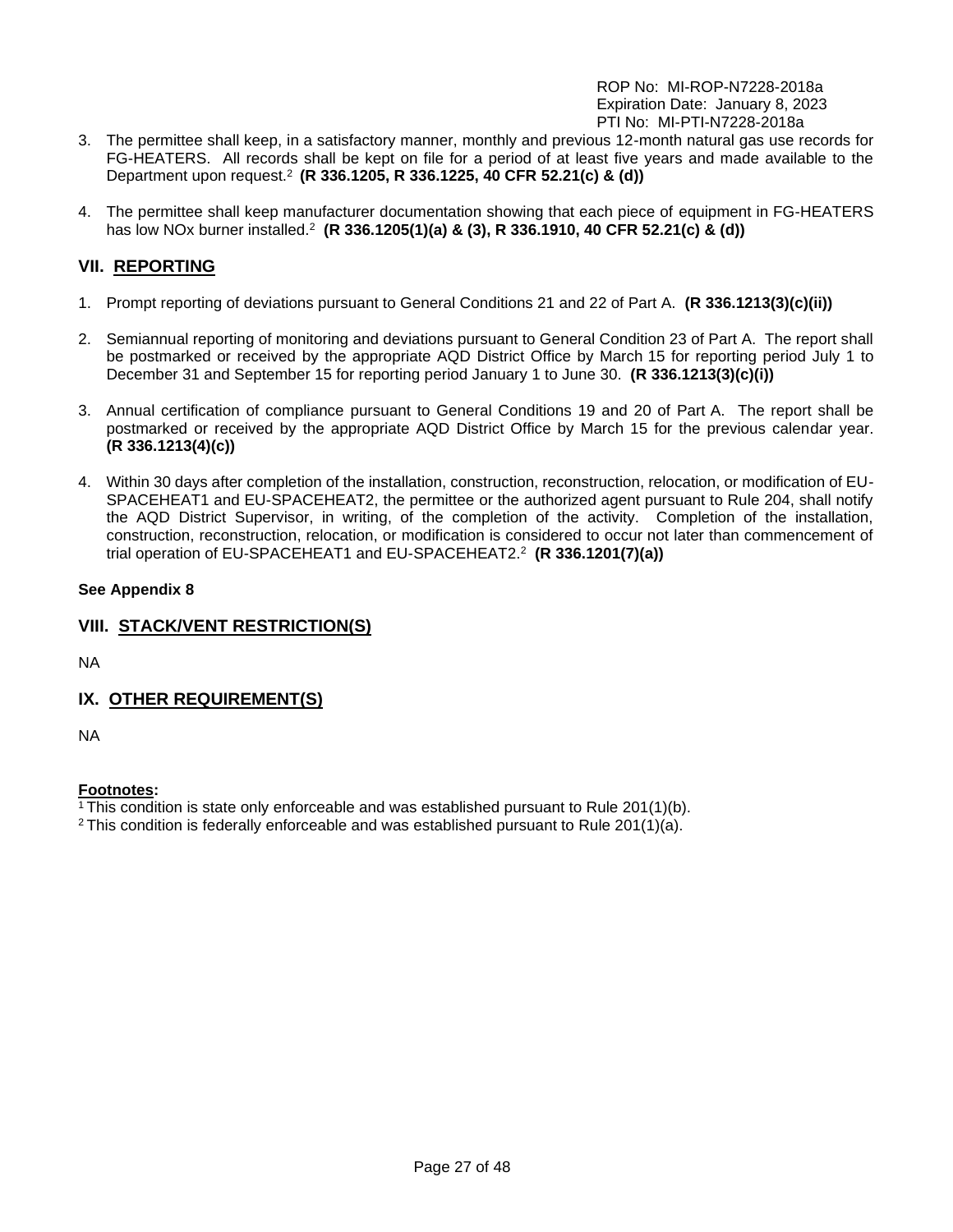# **FG-HOT\_TEST FLEXIBLE GROUP CONDITIONS**

## <span id="page-27-0"></span>**DESCRIPTION**

Three engine test stands; each engine burns natural gas

**Emission Units:** EU-HOT\_TEST1, EU-HOT\_TEST2, EU-HOT\_TEST3

## **POLLUTION CONTROL EQUIPMENT**

NA

# **I. EMISSION LIMIT(S)**

NA

## **II. MATERIAL LIMIT(S)**

|    |                 |                                         | Time Period /                                                                          |                  | <b>Monitoring /</b>   | <b>Underlying</b><br>Applicable                               |
|----|-----------------|-----------------------------------------|----------------------------------------------------------------------------------------|------------------|-----------------------|---------------------------------------------------------------|
|    | <b>Material</b> | Limit                                   | <b>Operating Scenario</b>                                                              | <b>Equipment</b> | <b>Testing Method</b> | <b>Requirements</b>                                           |
| h. |                 | Natural gas 0.0012 MMcf/hr <sup>2</sup> | Daily average.                                                                         | FG-HOT TEST      | SC VI.2               | $R$ 336.1205(1)(a)&(3),<br>R 336.1225,                        |
|    |                 |                                         |                                                                                        |                  |                       | 40 CFR 52.21(c)&(d)                                           |
| 2. | Natural gas     | 2 MMcf/ $yr^2$                          | 12-month rolling time<br>period as determined<br>at the end of each<br>calendar month. | FG-HOT TEST      | SC VI.2,<br>SC VI.3   | $R$ 336.1205(1)(a)&(3),<br>R 336.1225,<br>40 CFR 52.21(c)&(d) |

3. The permittee shall only burn natural gas in FG-HOT\_TEST.<sup>2</sup> **(R 336.1205(1)(a) & (3), R 336.1224, R 336.1225, R 336.1702(a), 40 CFR 52.21(c) & (d))**

## **III. PROCESS/OPERATIONAL RESTRICTION(S)**

NA

## **IV. DESIGN/EQUIPMENT PARAMETER(S)**

1. On and after December 1, 2019, the permittee shall install, calibrate, maintain and operate in a satisfactory manner, a device to monitor and record the natural gas usage in FG-HOT\_TEST on a continuous basis.<sup>2</sup> **(R 336.1205(1)(a) & (3), R 336.1225, R 336.1702(a), 40 CFR 52.21(c) & (d))**

## **V. TESTING/SAMPLING**

Records shall be maintained on file for a period of five years. **(R 336.1213(3)(b)(ii))**

NA

## **VI. MONITORING/RECORDKEEPING**

Records shall be maintained on file for a period of five years. **(R 336.1213(3)(b)(ii))**

1. The permittee shall complete all required calculations in a format acceptable to the AQD District Supervisor by the 15<sup>th</sup> day of the calendar month, for the previous calendar month, unless otherwise specified in any monitoring/recordkeeping special condition.<sup>2</sup> **(R 336.1205, R 336.1225)**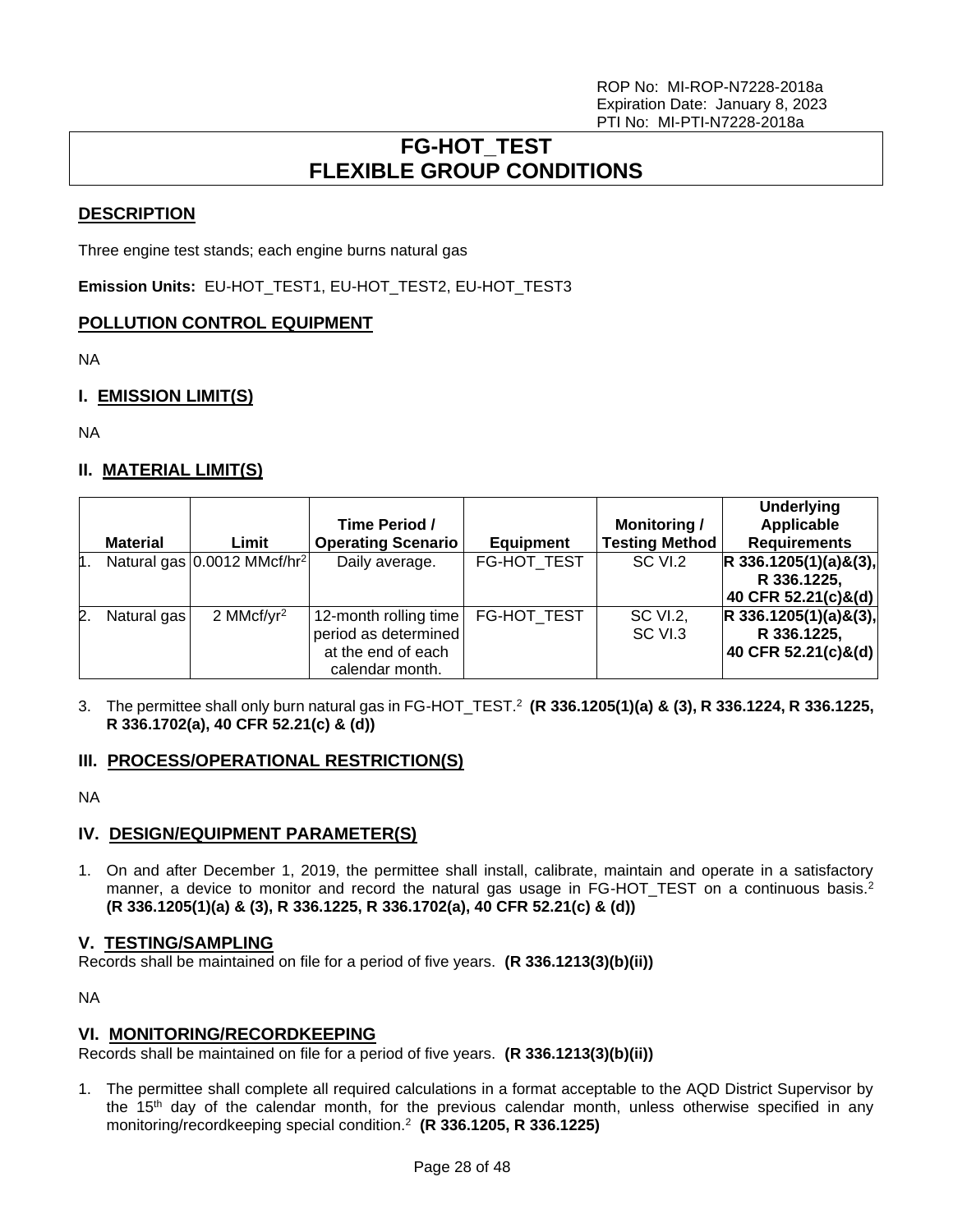- 2. On and after December 1, 2019, the permittee shall keep the following information on a daily basis for FG-HOT\_TEST:
	- a. A record of hours of operation in an operating day.
	- b. Daily natural gas used in FG-HOT\_TEST.
	- c. Hourly natural gas usage calculations based upon the daily natural gas usage divided by the number of hours FG-HOT TEST operated during the calendar day.

The permittee shall keep the records in a format acceptable to the AQD District Supervisor. The permittee shall keep all records on file and make them available to the Department upon request.<sup>2</sup> **(R 336.1205(1)(a) & (3)**, **R 336.1225, 40 CFR 52.21(c) & (d))**

- 3. The permittee shall keep the following information on a monthly basis for FG-HOT\_TEST:
	- a. A record of the days of operation.
	- b. Natural gas usage calculations determining the monthly usage rate in MMcf per calendar month.
	- c. Natural gas usage calculations determining the annual usage rate in MMcf per 12-month rolling time period as determined at the end of each calendar month.

The permittee shall keep the records in a format acceptable to the AQD District Supervisor. The permittee shall keep all records on file and make them available to the Department upon request.<sup>2</sup> **(R 336.1205(1)(a) & (3), R 336.1225, 40 CFR 52.21(c) & (d))**

## **VII. REPORTING**

- 1. Prompt reporting of deviations pursuant to General Conditions 21 and 22 of Part A. **(R 336.1213(3)(c)(ii))**
- 2. Semiannual reporting of monitoring and deviations pursuant to General Condition 23 of Part A. The report shall be postmarked or received by the appropriate AQD District Office by March 15 for reporting period July 1 to December 31 and September 15 for reporting period January 1 to June 30. **(R 336.1213(3)(c)(i))**
- 3. Annual certification of compliance pursuant to General Conditions 19 and 20 of Part A. The report shall be postmarked or received by the appropriate AQD District Office by March 15 for the previous calendar year. **(R 336.1213(4)(c))**
- 4. Within 30 days after completion of the installation, construction, reconstruction, relocation, or modification of EU-HOT TEST3, the permittee or the authorized agent pursuant to Rule 204, shall notify the AQD District Supervisor, in writing, of the completion of the activity. Completion of the installation, construction, reconstruction, relocation, or modification is considered to occur not later than commencement of trial operation of EU-HOT\_TEST3. **(R 336.1201(7)(a))**

#### **See Appendix 8**

## **VIII. STACK/VENT RESTRICTION(S)**

| <b>Stack &amp; Vent ID</b> | <b>Maximum Exhaust</b><br><b>Diameter / Dimensions</b><br>(inches) | <b>Minimum Height</b><br><b>Above Ground</b><br>(feet) | <b>Underlying Applicable</b><br><b>Requirements</b> |
|----------------------------|--------------------------------------------------------------------|--------------------------------------------------------|-----------------------------------------------------|
| SV-HOTTEST1                | 6 <sup>2</sup>                                                     | 45.0 <sup>2</sup>                                      | R 336.1225,<br>40 CFR 52.21(c) & (d)                |
| 2. SV-HOTTEST2             | 6 <sup>2</sup>                                                     | 45 $0^{B,2}$                                           | R 336.1225,<br>40 CFR 52.21(c) & (d)                |
| SV-HOTTEST3                | 6 <sup>2</sup>                                                     | 45.0 <sup>2</sup>                                      | R 336.1225,<br>40 CFR 52.21(c) & (d)                |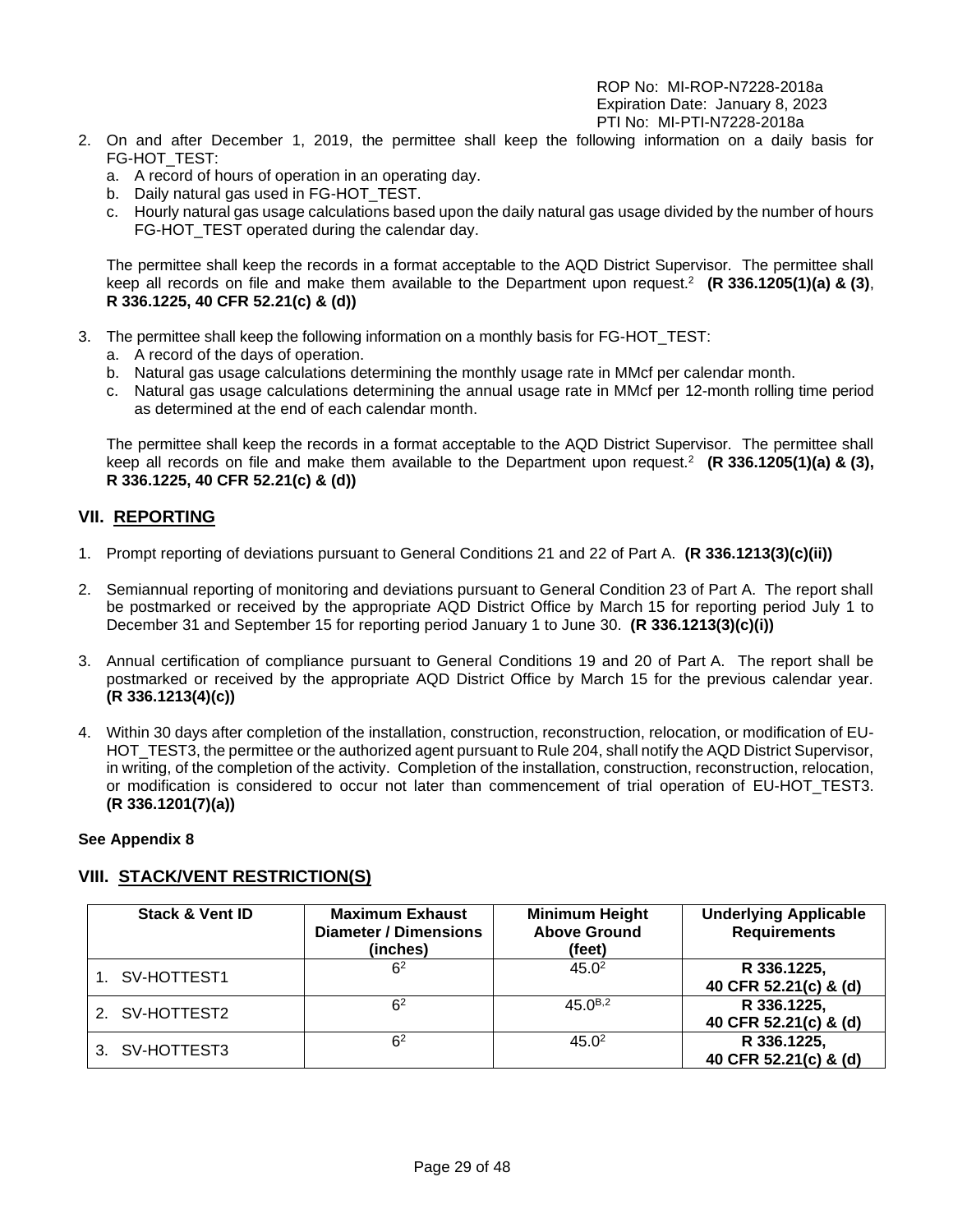# **IX. OTHER REQUIREMENT(S)**

1. The permittee shall comply with the minimum height above ground for SV-HOTTEST2.<sup>2</sup> **(R 336.1225, 40 CFR 52.21(c) & (d))**

#### **Footnotes:**

- $1$ This condition is state only enforceable and was established pursuant to Rule 201(1)(b).
- <sup>2</sup> This condition is federally enforceable and was established pursuant to Rule 201(1)(a).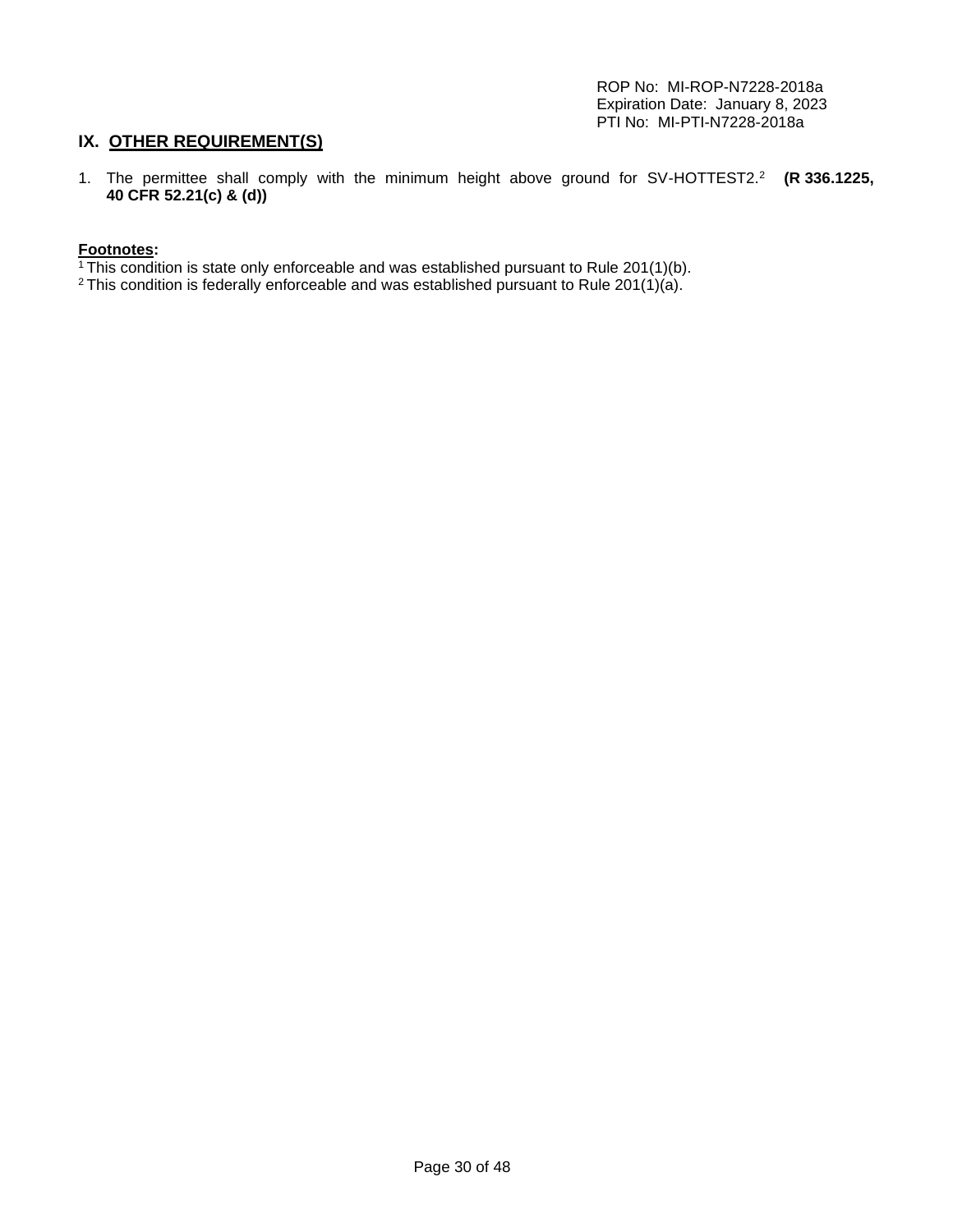# **FG-CIEMERG-RICE FLEXIBLE GROUP CONDITIONS**

## <span id="page-30-0"></span>**DESCRIPTION**

Existing emergency diesel fuel fired compression ignition (CI) internal combustion engines with applicability to the Area Source Reciprocating Internal Combustion Engine (RICE) NESHAP 40 CFR Part 63, Subpart ZZZZ. This is applicable to existing stationary CI engines located at an area source of HAPS that commenced construction or reconstruction before June 12, 2006.

**Emission Units:** EU-FIRE\_PUMP1, EU-FIRE\_PUMP2

## **POLLUTION CONTROL EQUIPMENT**

NA

## **LIST EMERGENCY RICE UNITS ≤ 500 BRAKE HP**

| Engine ID or<br>l Serial Number | <b>Engine</b><br><b>Manufacturer</b> | <b>Engine</b><br>Model | Model<br>Year* | Purchase<br>Date | Rated<br><b>Horsepower</b> | Fuel in<br>Use | <b>Comments</b>      |
|---------------------------------|--------------------------------------|------------------------|----------------|------------------|----------------------------|----------------|----------------------|
| 629418A                         | Peerless                             | 8AEF17Q                | 2003           | 2003             | 290                        | Diesel         | <b>EU-FIRE PUMP1</b> |
| 629418B                         | Peerless                             | 8AEF17Q                | 2003           | 2003             | 290                        | Diesel         | <b>EU-FIRE PUMP2</b> |

## **I. EMISSION LIMITS**

NA

# **II. MATERIAL LIMITS**

NA

# **III. PROCESS/OPERATIONAL RESTRICTIONS**

- 1. There is no time limit on the use of stationary RICE in emergency situations. **(40 CFR 63.6640(f)(1))**
- 2. The permittee may operate each CI engine for no more than 100 hours per calendar year for the purpose of necessary maintenance checks and readiness testing, provided that the tests are recommended by Federal, State, or local government, the manufacturer, the vendor, the regional transmission organization or equivalent balancing authority and transmission operator, or the insurance company associated with the engine. The permittee may petition the Department for approval of additional hours to be used for maintenance checks and readiness testing. A petition is not required if the owner or operator maintains records indicating that Federal, State, or local standards require maintenance and testing of emergency internal combustion engines beyond 100 hours per calendar year. **(40 CFR 63.6640(f)(2))**
- 3. Each engine in FG-CIEMERG-RICE may operate up to 50 hours per calendar year in non-emergency situations, but those 50 hours are counted towards the 100 hours per calendar year provided for maintenance and testing as provided in 40 CFR 60.4243(d)(2). The 50 hours per calendar year for non-emergency situations cannot be used for peak shaving or non-emergency demand response, or to generate income for the permittee to supply non-emergency power as part of a financial arrangement with another entity. **(40 CFR 63.6640(f))**
- 4. The permittee shall minimize the time spent at idle during startup and minimize the startup time of the stationary RICE to a period needed for appropriate and safe loading of the engine, not to exceed 30 minutes, after which time the emission standards applicable to all times other than startup apply. **(40 CFR 63.6625(h))**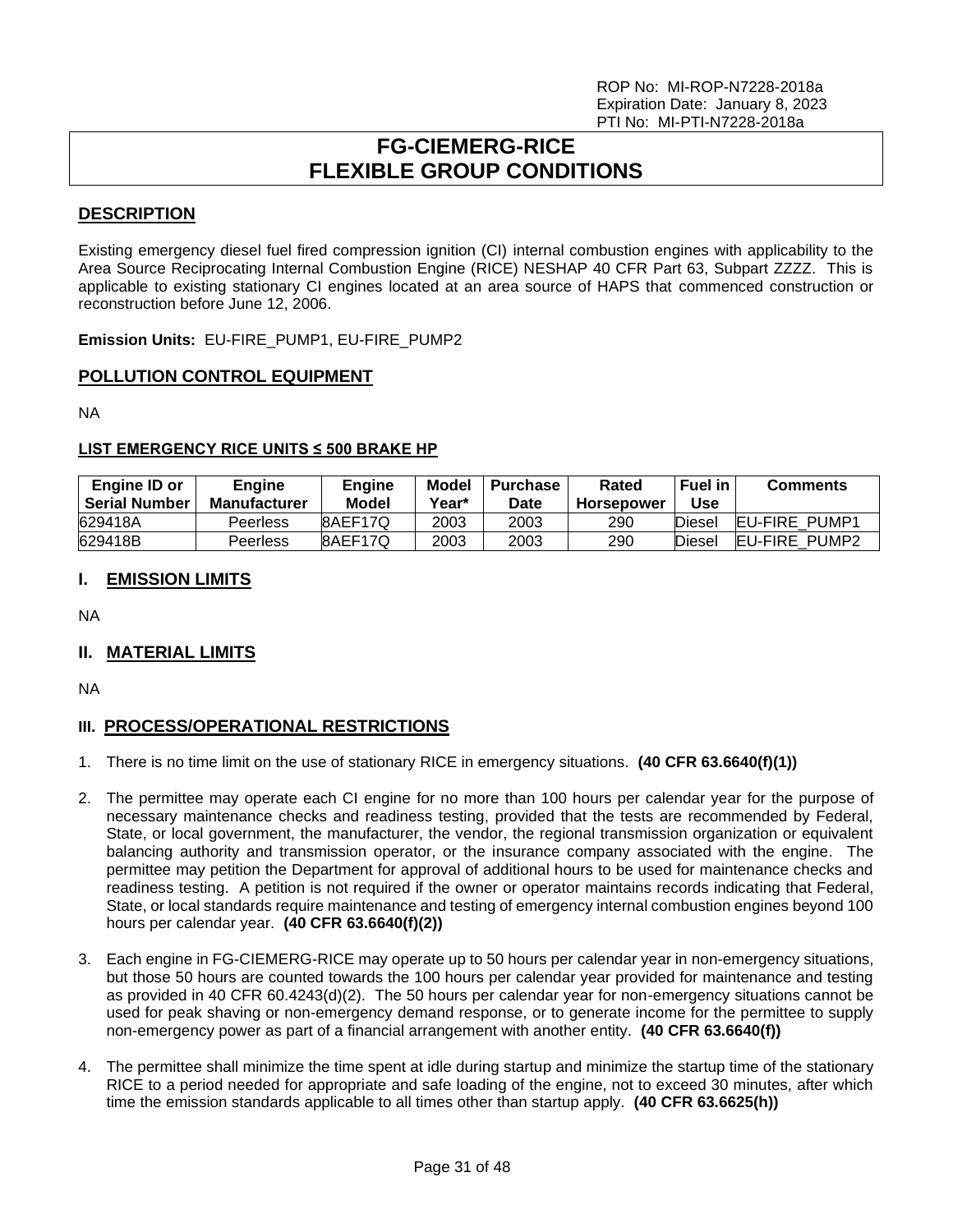- 5. Each engine in FG-CIEMERG-RICE shall be installed, maintained, and operated in a satisfactory manner. A list of recommended work practice standards as specified in 40 CFR 63.6603 and 40 CFR Part 63 Subpart ZZZZ Table 2d, Item 4. The following are the work practices specified in 40 CFR Part 63 Subpart ZZZZ Table 2d:**(40 CFR 63.6603, 40 CFR Part 63 Subpart ZZZZ Table 2d, Item 4)**Change oil and filter every 500 hours of operation or annually, whichever comes first.
	- b. Inspect the spark plugs every 1,000 hours of operation or annually, whichever comes first, and replace as necessary.
	- **c.** Inspect all hoses and belts every 500 hours of operation or annually, whichever comes first, and replace as necessary.
- 6. The permittee may utilize an oil analysis program in order to extend the specified oil change requirement. The oil analysis must be performed at the same frequency as oil changes are required. The oil analysis must be performed at the same frequency specified for changing the oil in Table 2d of 40 CFR Part 63, Subpart ZZZZ. **(40 CFR 63.6625(j))**

# **IV. DESIGN/EQUIPMENT PARAMETERS**

1. The permittee shall equip and maintain each engine in FG-CIEMERG-RICE with non-resettable hours meters to track the operating hours. **(40 CFR 63.6655(f))**

## **V. TESTING/SAMPLING**

Records shall be maintained on file for a period of five years. **(R 336.1213(3)(b)(ii), 40 CFR 63.6660)**

1. If using the oil analysis program in order to extend the specified oil change requirement in 40 CFR Part 63, Subpart ZZZZ, Table 2d, the permittee must at a minimum analyze the following three parameters: Total Base Number, viscosity, and percent water content. The condemning limits for these parameters are as follows: Total Acid Number increases by more than 3.0 milligrams of potassium hydroxide (KOH) per gram from Total Acid Number of the oil when new; viscosity of the oil has changed by more than 20 percent from the viscosity of the oil when new; or percent water content (by volume) is greater than 0.5. If all of these condemning limits are not exceeded, the engine owner or operator is not required to change the oil. If any of the limits are exceeded, the engine owner or operator must change the oil within 2 business days of receiving the results of the analysis; if the engine is not in operation when the results of the analysis are received, the engine owner or operator must change the oil within 2 business days or before commencing operation, whichever is later. The owner or operator must keep records of the parameters that are analyzed as part of the program, the results of the analysis, and the oil changes for the engine. The analysis program must be part of the maintenance plan for the engine. **(40 CFR 63.6625(j))**

## **VI. MONITORING/RECORDKEEPING**

Records shall be maintained on file for a period of five years. **(R 336.1213(3)(b)(ii))**

- 1. For each engine in FG-CIEMERG-RICE the permittee shall keep in a satisfactory manner, records of the occurrence and duration of each malfunction of operation or the air pollution control monitoring equipment. The permittee shall keep all records on file and make them available to the department upon request. **(40 CFR 63.6655(a)(2), 40 CFR 63.6660)**
- 2. For each engine in FG-CIEMERG-RICE the permittee shall keep in a satisfactory manner, records of actions taken during periods of malfunction to minimize emissions, including corrective actions to restore malfunctioning process and air pollution control and monitoring equipment to its normal or usual manner of operation. The permittee shall keep all records on file and make them available to the department upon request. **(40 CFR 63.6655(a)(5), 40 CFR 63.6660)**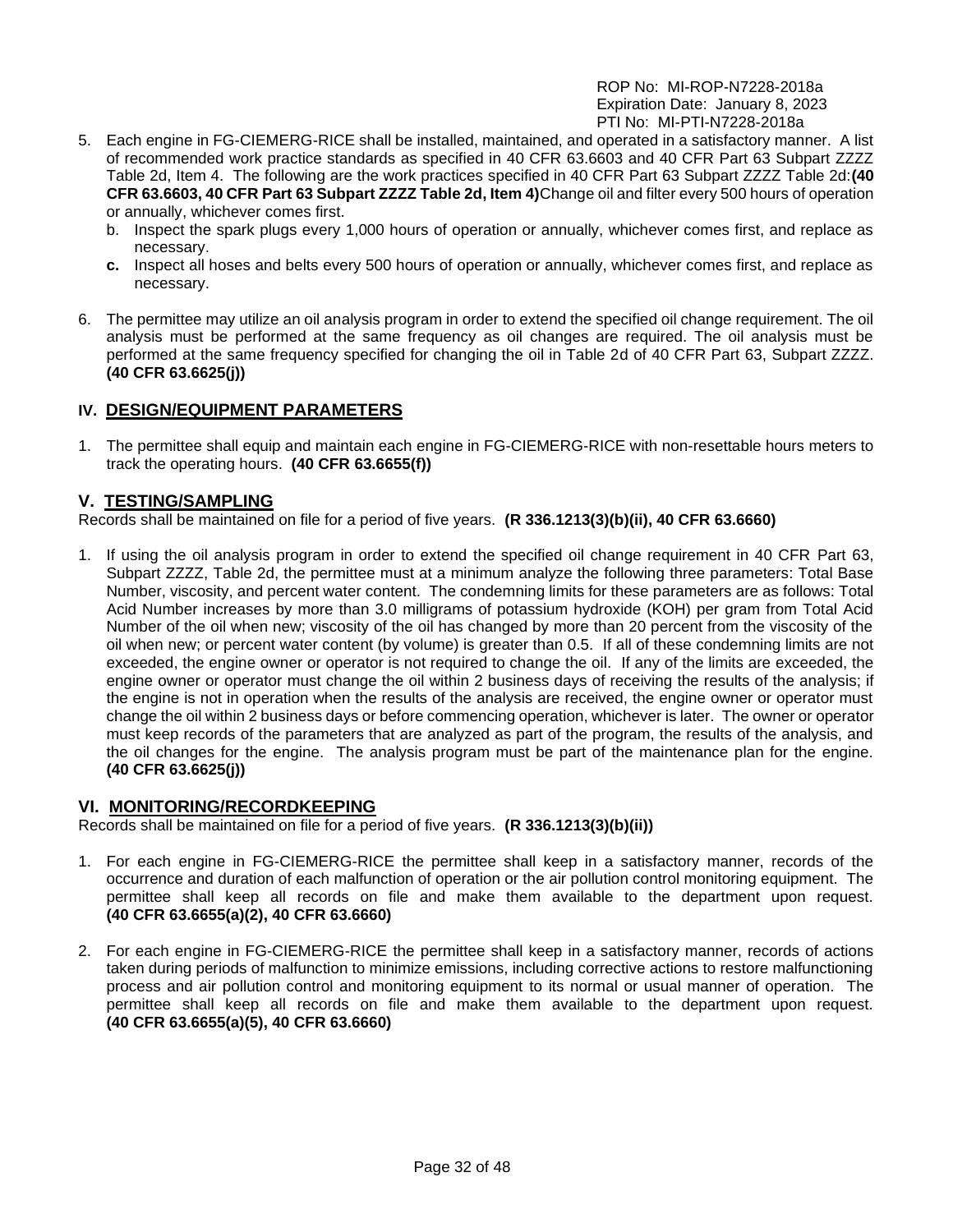- 3. For each engine in FG-CIEMERG-RICE the permittee shall monitor and record the total hours of operation per calendar year, recorded through the non-resettable hours meter, in a manner acceptable to the District Supervisor, Air Quality Division. The permittee shall document how many hours are spent for emergency operation; including what classified the operation as emergency and how many hours are spent for nonemergency operation. If the engine is used for the purposes specified in 40 CFR 63.6640(f)(4)(ii), the permittee must keep records of the notification of the emergency situation, and the date, start time, and end time of engine operation. **(40 CFR 63.6655(f))**
- 4. The permittee shall maintain records of preventative maintenance performed, as outlined in Appendix 9. **(R 336.1213(3))**

#### **See Appendix 9**

## **VII. REPORTING**

- 1. Prompt reporting of deviations pursuant to General Conditions 21 and 22 of Part A. **(R 336.1213(3)(c)(ii))**
- 2. Semiannual reporting of monitoring and deviations pursuant to General Condition 23 of Part A. The report shall be postmarked or received by the appropriate AQD District Office by March 15 for reporting period July 1 to December 31 and September 15 for reporting period January 1 to June 30. **(R 336.1213(3)(c)(i))**
- 3. Annual certification of compliance pursuant to General Conditions 19 and 20 of Part A. The report shall be postmarked or received by the appropriate AQD District Office by March 15 for the previous calendar year. **(R 336.1213(4)(c))**
- 4. The permittee shall submit to the AQD District Supervisor, a semiannual compliance report, as specified in 40 CFR 63.6650, which contains all deviations during the reporting period from any applicable emission limitation or operating limitation. If there are no deviations from any applicable emission limitations or operating limitations, the report shall contain a statement that there were no deviations during the reporting period. The first report shall cover the period beginning on the applicable compliance date specified in 40 CFR 63.6595 and ending on June 30 (postmarked or delivered by July 31) or December 31 (postmarked or delivered by January 31), whichever date is the first date following the end of the first calendar half after the applicable compliance date. Each subsequent report must cover the semi-annual period from January 1 through June 30, or from July 1 through December 31. The subsequent reports must be postmarked or delivered by July 31 or January 31, whichever date is the first date following the end of the semiannual reporting period, except as allowed in 40 CFR 63.6650(b)(5). The compliance report must also contain the following information, as specified in 40 CFR 63.6650(c) and (d):
	- a. Company name and address.
	- b. Certification of the report by a responsible official.
	- c. Date of report and beginning and ending dates of the reporting period.
	- d. The number of malfunctions, including a brief description of each event, that occurred during the reporting period and a demonstration that the Malfunction Plan was followed during such events.
	- e. The total operating time of the RICE at which the deviation occurred during the reporting period.
	- f. The number, duration, and cause of deviations and the corrective action taken.

A copy of the compliance report shall be kept on file for a period of at least five years (at least two years at the site) and made available to the Department upon request. **(40 CFR 63.6640(b), 40 CFR 63.6650(b),(c) & (d), 40 CFR 63.6660)**

5. Each affected source that has obtained a title V operating permit pursuant to 40 CFR Part 70 or 71 must report all deviations as defined in 40 CFR Part 63, Subpart ZZZZ in the semiannual monitoring report required by 40 CFR 70.6 (a)(3)(iii)(A) or 40 CFR 71.6(a)(3)(iii)(A). If an affected source submits a Compliance report pursuant to Table 7 of Subpart ZZZZ along with, or as part of, the semiannual monitoring report required by 40 CFR 70.6(a)(3)(iii)(A) or 40 CFR 71.6(a)(3)(iii)(A), and the Compliance report includes all required information concerning deviations from any emission or operating limitation in Subpart ZZZZ, submission of the Compliance report shall be deemed to satisfy any obligation to report the same deviations in the semiannual monitoring report.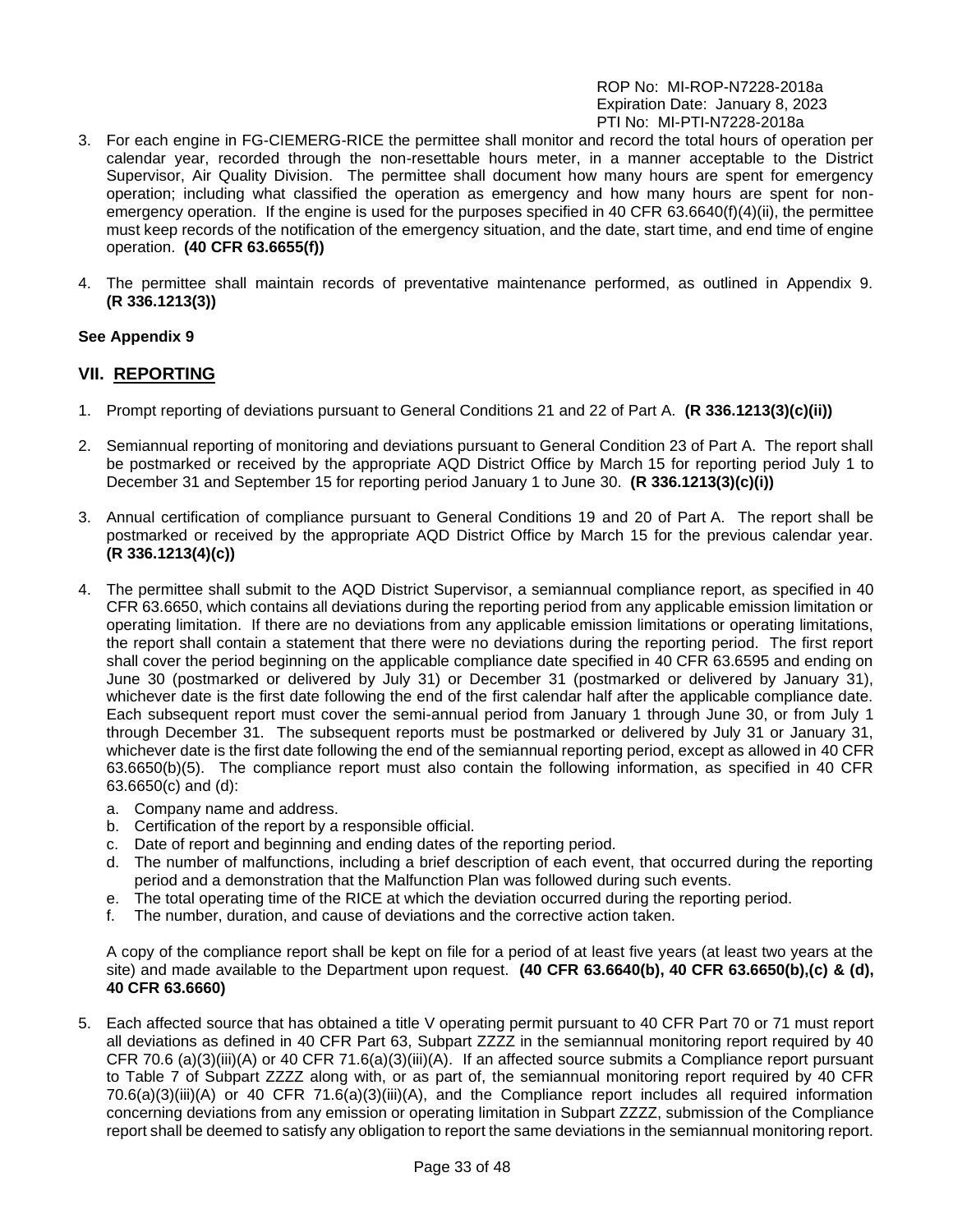However, submission of a Compliance report shall not otherwise affect any obligation the affected source may have to report deviations from permit requirements to the permit authority. **(40 CFR 63.6650(f))**

- 6. For each engine in FG-CIEMERG-RICE that is an emergency stationary engine with a site rating of more than 100 brake hp that operates or is contractually obligated to be available for more than 15 hours per calendar year for the purposes specified in 40 CFR 63.6640(f)(2)(ii) and (iii) or that operates for the purpose specified in 40 CFR 63.6640(f)(4)(ii), you must submit an annual report according to the requirements below and as specified in 40 CFR 63.6650(h):
	- a. The report must contain the following information:
		- i. Company name and address where the engine is located.
		- ii. Date of the report and beginning and ending dates of the reporting period.
		- iii. Engine site rating and model year.
		- iv. Latitude and longitude of the engine in decimal degrees reported to the fifth decimal place.
		- v. Hours operated for the purposes specified in 40 CFR 63.6640(f)(2)(ii) and (iii), including the date, start time, and end time for engine operation for the purposes specified in 40 CFR 63.6640(f)(2)(ii) and (iii).
		- vi. Number of hours the engine is contractually obligated to be available for the purposes specified in 40 CFR 63.6640(f)(2)(ii) and (iii).
		- vii. Hours spent for operation for the purpose specified in 40 CFR 63.6640(f)(4)(ii), including the date, start time, and end time for engine operation for the purposes specified in 40 CFR 63.6640(f)(4)(ii). The report must also identify the entity that dispatched the engine and the situation that necessitated the dispatch of the engine.
		- viii. If there were no deviations from the fuel requirements in 40 CFR 63.6604 that apply to the engine (if any), a statement that there were no deviations from the fuel requirements during the reporting period.
		- ix. If there were deviations from the fuel requirements in 40 CFR 63.6604 that apply to the engine (if any), information on the number, duration, and cause of deviations, and the corrective action taken.
	- b. The first annual report must cover the calendar year 2015 and must be submitted no later than March 31, 2016. Subsequent annual reports for each calendar year must be submitted no later than March 31 of the following calendar year.
	- c. The annual report must be submitted electronically using the subpart specific reporting form in the Compliance and Emissions Data Reporting Interface (CEDRI) that is accessed through EPA's Central Data Exchange (CDX) (www.epa.gov/cdx). However, if the reporting form specific to this subpart is not available in CEDRI at the time that the report is due, the written report must be submitted to the Administrator at the appropriate address listed in 40 CFR 63.13**. (40 CFR 63.6650(h), 40 CFR 63.6660)**

## **See Appendix 8**

## **VIII. STACK/VENT RESTRICTION(S)**

NA

# **IX. OTHER REQUIREMENTS**

- 1. The permittee shall comply with all applicable provisions of the National Emission Standards for Hazardous Air Pollutants, as specified in 40 CFR Part 63, Subpart A and Subpart ZZZZ, for Stationary Reciprocating Internal Combustion Engines by the initial compliance date of October 19, 2013. **(40 CFR 63.6595(a)(1), 40 CFR Part 63, Subparts A and ZZZZ)**
- 2. The permittee shall implement and maintain an approvable Preventative Maintenance Program. **(R 336.1213(3))**

#### **See Appendix 9**

#### **Footnotes:**

<sup>1</sup> This condition is state only enforceable and was established pursuant to Rule 201(1)(b).

<sup>2</sup> This condition is federally enforceable and was established pursuant to Rule 201(1)(a).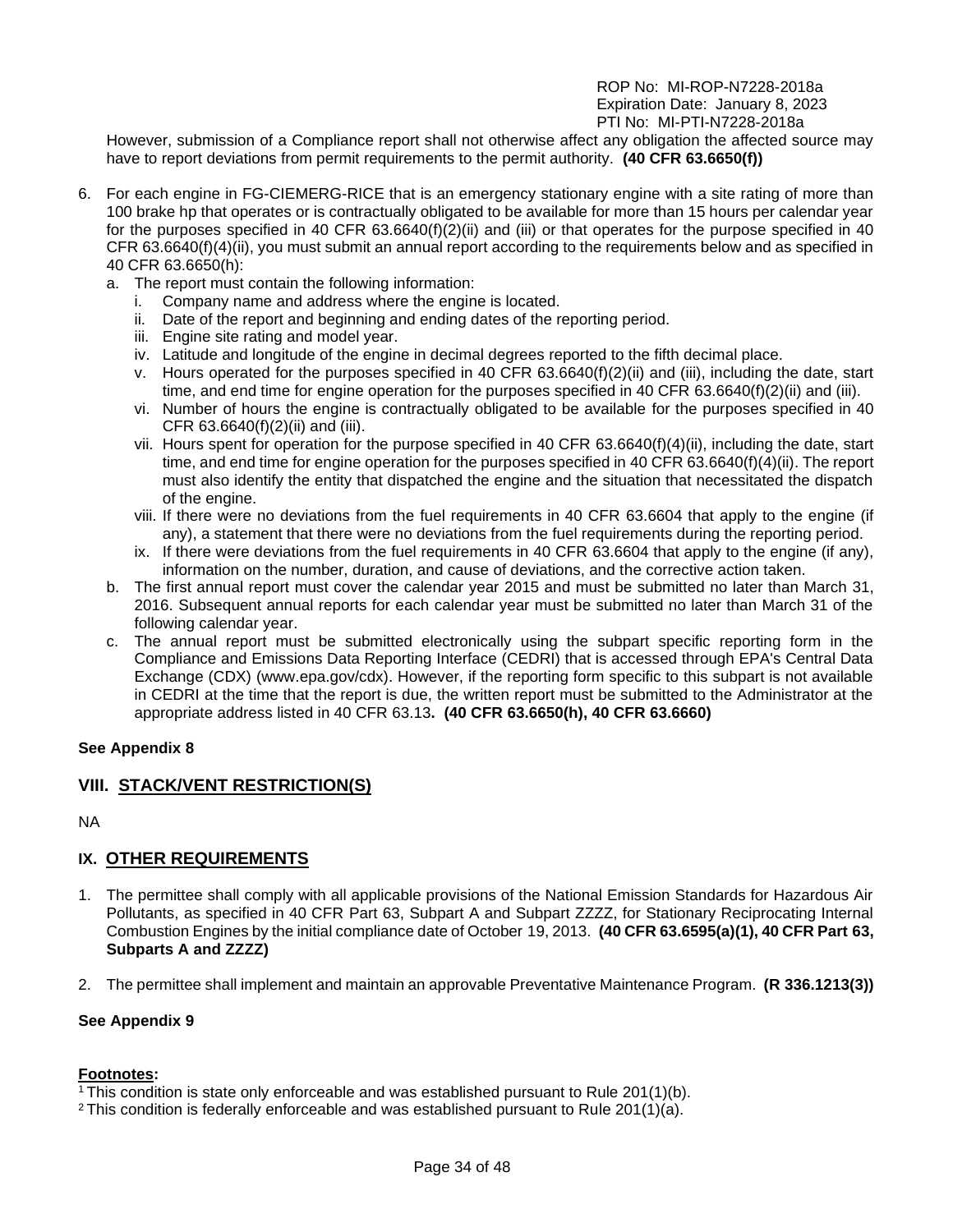# **FG-SIEMERG-RICE FLEXIBLE GROUP CONDITIONS**

## <span id="page-34-0"></span>**DESCRIPTION**

Existing emergency natural gas fired spark ignition (SI) internal combustion engines with applicability to the Area Source Reciprocating Internal Combustion Engine (RICE) NESHAP 40 CFR Part 63, Subpart ZZZZ. This is applicable to existing stationary SI engines located at an area source of HAPS that commenced construction or reconstruction before June 12, 2006.

**Emission Units:** EU-EM\_GEN1, EU-EM\_GEN2, EU-EM\_GEN3, EU-EM\_GEN4

## **POLLUTION CONTROL EQUIPMENT**

NA

## **LIST EMERGENCY RICE UNITS ≤ 500 BRAKE HP**

| Engine ID or<br><b>Serial Number</b> | <b>Engine</b><br><b>Manufacturer</b> | Engine<br>Model | Model  <br>Year* | <b>Purchase</b><br><b>Date</b> | Rated<br>Horsepower | <b>Fuel in</b><br><b>Use</b> | <b>Comments</b>    |
|--------------------------------------|--------------------------------------|-----------------|------------------|--------------------------------|---------------------|------------------------------|--------------------|
| 780768                               | GМ                                   | 80RZG           | 2004             | 2003                           | 150                 | Nat. Gas                     | <b>IEU-EM-GEN1</b> |
| 780767                               | GМ                                   | 80RZG           | 2004             | 2003                           | 150                 | Nat. Gas                     | <b>IEU-EM-GEN2</b> |
| 2010527                              | GМ                                   | 80RZG           | 2004             | 2004                           | 150                 | Nat. Gas                     | <b>IEU-EM-GEN3</b> |
| 2010528                              | GМ                                   | 80RZG           | 2004             | 2004                           | 150                 | Nat. Gas                     | <b>IEU-EM-GEN4</b> |

# **III. EMISSION LIMITS**

NA

# **IV. MATERIAL LIMITS**

NA

# **III. PROCESS/OPERATIONAL RESTRICTIONS**

- 1. There is no time limit on the use of stationary RICE in emergency situations. **(40 CFR 63.6640(f)(1))**
- 2. The permittee may operate each SI engine for no more than 100 hours per calendar year for the purpose of necessary maintenance checks and readiness testing, provided that the tests are recommended by Federal, State, or local government, the manufacturer, the vendor, the regional transmission organization or equivalent balancing authority and transmission operator, or the insurance company associated with the engine. The permittee may petition the Department for approval of additional hours to be used for maintenance checks and readiness testing. A petition is not required if the owner or operator maintains records indicating that Federal, State, or local standards require maintenance and testing of emergency internal combustion engines beyond 100 hours per calendar year. **(40 CFR 63.6640(f)(2))**
- 3. Each engine in FG-SIEMERG-RICE may operate up to 50 hours per calendar year in non-emergency situations, but those 50 hours are counted towards the 100 hours per calendar year provided for maintenance and testing as provided in 40 CFR 60.4243(d)(2). The 50 hours per calendar year for non-emergency situations cannot be used for peak shaving or non-emergency demand response, or to generate income for the permittee to supply non-emergency power as part of a financial arrangement with another entity. **(40 CFR 63.6640(f))**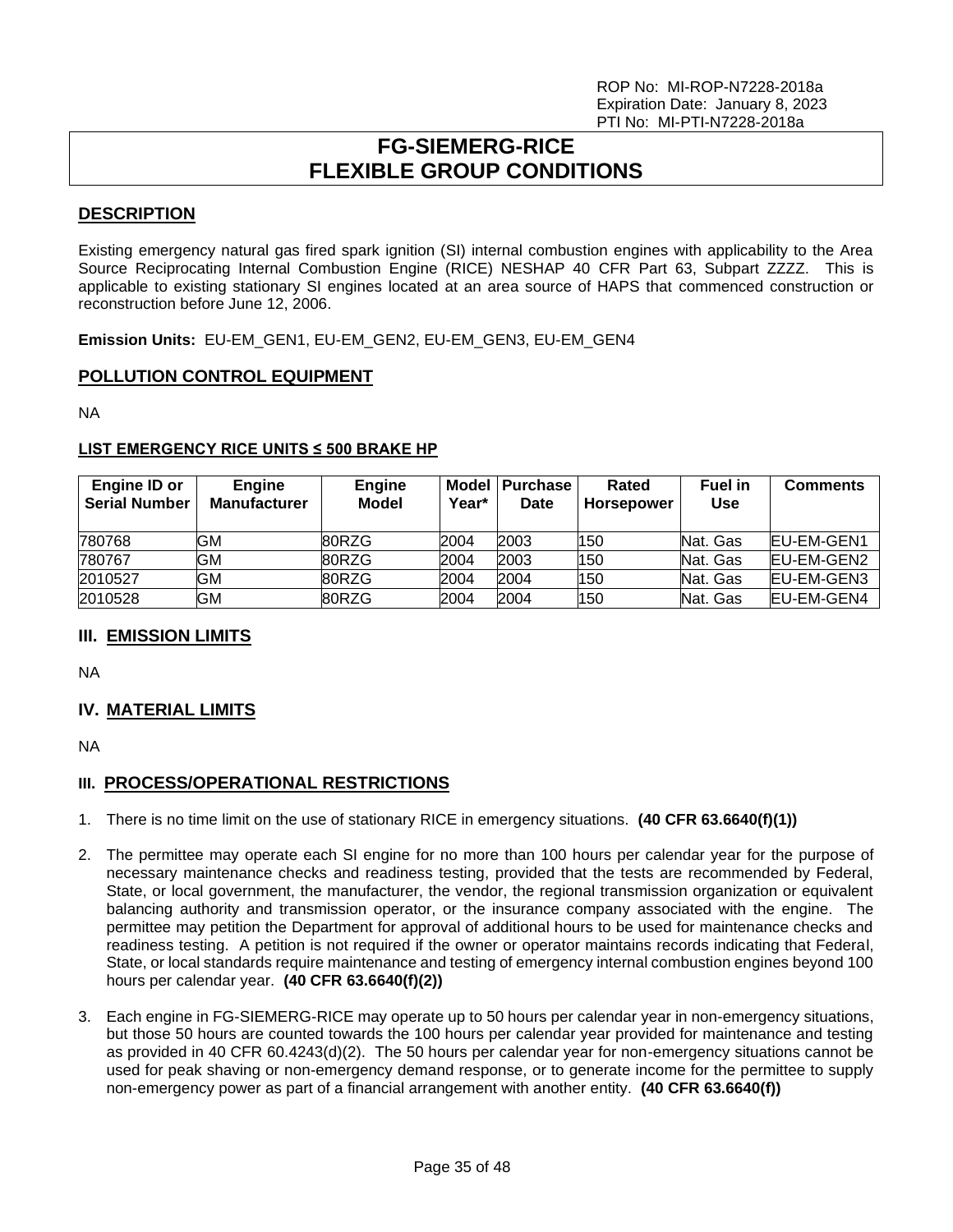- 4. The permittee shall minimize the time spent at idle during startup and minimize the startup time of the stationary RICE to a period needed for appropriate and safe loading of the engine, not to exceed 30 minutes, after which time the emission standards applicable to all times other than startup apply. **(40 CFR 63.6625(h))**
- 5. Each engine in FG-SIEMERG-RICE shall be installed, maintained, and operated in a satisfactory manner. A list of recommended work practice standards as specified in 40 CFR 63.6603 and 40 CFR Part 63 Subpart ZZZZ Table 2d, Item 5. The following are the work practices specified in 40 CFR Part 63 Subpart ZZZZ Table 2d: **40 CFR 63.6603, 40 CFR Part 63 Subpart ZZZZ Table 2d, Item 5)**
	- a. Change oil and filter every 500 hours of operation or annually, whichever comes first.
	- b. Inspect the spark plugs every 1,000 hours of operation or annually, whichever comes first, and replace as necessary.
	- **c.** Inspect all hoses and belts every 500 hours of operation or annually, whichever comes first, and replace as necessary.
- 6. The permittee may utilize an oil analysis program in order to extend the specified oil change requirement. The oil analysis must be performed at the same frequency as oil changes are required. The oil analysis must be performed at the same frequency specified for changing the oil in Table 2d of 40 CFR Part 63, Subpart ZZZZ. **(40 CFR 63.6625(j))**

## **IV. DESIGN/EQUIPMENT PARAMETERS**

1. The permittee shall equip and maintain each engine in FGSIRICEMACT with non-resettable hours meters to track the operating hours. **(40 CFR 63.6655(f))**

#### **V. TESTING/SAMPLING**

Records shall be maintained on file for a period of five years. **(R 336.1213(3)(b)(ii), 40 CFR 63.6660)**

1. If using the oil analysis program in order to extend the specified oil change requirement in 40 CFR Part 63, Subpart ZZZZ, Table 2d, the permittee must at a minimum analyze the following three parameters: Total Base Number, viscosity, and percent water content. The condemning limits for these parameters are as follows: Total Acid Number increases by more than 3.0 milligrams of potassium hydroxide (KOH) per gram from Total Acid Number of the oil when new; viscosity of the oil has changed by more than 20 percent from the viscosity of the oil when new; or percent water content (by volume) is greater than 0.5. If all of these condemning limits are not exceeded, the engine owner or operator is not required to change the oil. If any of the limits are exceeded, the engine owner or operator must change the oil within 2 business days of receiving the results of the analysis; if the engine is not in operation when the results of the analysis are received, the engine owner or operator must change the oil within 2 business days or before commencing operation, whichever is later. The owner or operator must keep records of the parameters that are analyzed as part of the program, the results of the analysis, and the oil changes for the engine. The analysis program must be part of the maintenance plan for the engine. **(40 CFR 63.6625(j))**

## **VI. MONITORING/RECORDKEEPING**

Records shall be maintained on file for a period of five years. **(R 336.1213(3)(b)(ii))**

- 1. For each engine in FG-SIEMERG-RICE the permittee shall keep in a satisfactory manner, records of the occurrence and duration of each malfunction of operation or the air pollution control monitoring equipment. The permittee shall keep all records on file and make them available to the department upon request. **(40 CFR 63.6655(a)(2), 40 CFR 63.6660)**
- 2. For each engine in FG-SIEMERG-RICE the permittee shall keep in a satisfactory manner, records of actions taken during periods of malfunction to minimize emissions, including corrective actions to restore malfunctioning process and air pollution control and monitoring equipment to its normal or usual manner of operation. The permittee shall keep all records on file and make them available to the department upon request. **(40 CFR 63.6655(a)(5), 40 CFR 63.6660)**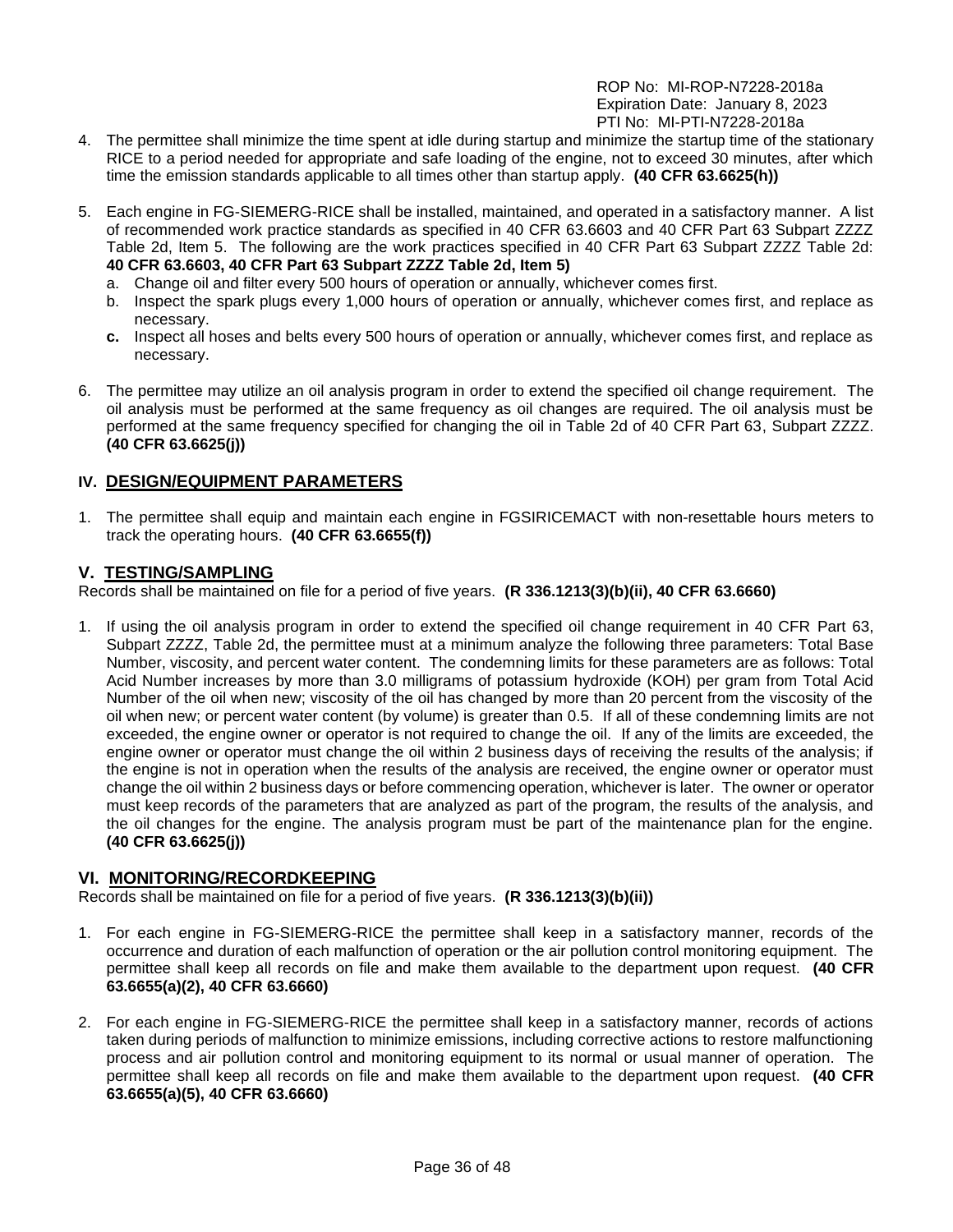- 3. For each engine in FG-SIEMERG-RICE the permittee shall monitor and record the total hours of operation per calendar year, recorded through the non-resettable hours meter, in a manner acceptable to the AQD District Supervisor. The permittee shall document how many hours are spent for emergency operation; including what classified the operation as emergency and how many hours are spent for non-emergency operation. If the engine is used for the purposes specified in 40 CFR 63.6640(f)(4)(ii), the permittee must keep records of the notification of the emergency situation, and the date, start time, and end time of engine operation. **(40 CFR 63.6655(f))**
- 4. The permittee shall maintain records of preventative maintenance performed, as outlined in Appendix 9. **(R 336.1213(3))**

## **See Appendix 9**

## **VII. REPORTING**

- 1. Prompt reporting of deviations pursuant to General Conditions 21 and 22 of Part A. **(R 336.1213(3)(c)(ii))**
- 2. Semiannual reporting of monitoring and deviations pursuant to General Condition 23 of Part A. The report shall be postmarked or received by the appropriate AQD District Office by March 15 for reporting period July 1 to December 31 and September 15 for reporting period January 1 to June 30. **(R 336.1213(3)(c)(i))**
- 3. Annual certification of compliance pursuant to General Conditions 19 and 20 of Part A. The report shall be postmarked or received by the appropriate AQD District Office by March 15 for the previous calendar year. **(R 336.1213(4)(c))**
- 4. The permittee shall submit to the AQD District Supervisor, a semiannual compliance report, as specified in 40 CFR 63.6650, which contains all deviations during the reporting period from any applicable emission limitation or operating limitation. If there are no deviations from any applicable emission limitations or operating limitations, the report shall contain a statement that there were no deviations during the reporting period. The first report shall cover the period beginning on the applicable compliance date specified in 40 CFR 63.6595 and ending on June 30 (postmarked or delivered by July 31) or December 31 (postmarked or delivered by January 31), whichever date is the first date following the end of the first calendar half after the applicable compliance date. Each subsequent report must cover the semiannual period from January 1 through June 30, or from July 1 through December 31. The subsequent reports must be postmarked or delivered by July 31 or January 31, whichever date is the first date following the end of the semiannual reporting period, except as allowed in 40 CFR 63.6650(b)(5). The compliance report must also contain the following information, as specified in 40 CFR 63.6650(c) and (d):
	- a. Company name and address.
	- b. Certification of the report by a responsible official.
	- c. Date of report and beginning and ending dates of the reporting period.
	- d. The number of malfunctions, including a brief description of each event, that occurred during the reporting period and a demonstration that the Malfunction Plan was followed during such events.
	- e. The total operating time of the RICE at which the deviation occurred during the reporting period.
	- f. The number, duration, and cause of deviations and the corrective action taken.

A copy of the compliance report shall be kept on file for a period of at least five years (at least two years at the site) and made available to the Department upon request. **(40 CFR 63.6640(b), 40 CFR 63.6650(b) (c) & (d), 40 CFR 63.6660)**

5. Each affected source that has obtained a title V operating permit pursuant to 40 CFR Part 70 or 71, must report all deviations as defined in 40 CFR Part 63, Subpart ZZZZ in the semiannual monitoring report required by 40 CFR 70.6 (a)(3)(iii)(A) or 40 CFR 71.6(a)(3)(iii)(A). If an affected source submits a Compliance report pursuant to Table 7 of Subpart ZZZZ along with, or as part of, the semiannual monitoring report required by 40 CFR 70.6(a)(3)(iii)(A) or 40 CFR 71.6(a)(3)(iii)(A), and the Compliance report includes all required information concerning deviations from any emission or operating limitation in Subpart ZZZZ, submission of the Compliance report shall be deemed to satisfy any obligation to report the same deviations in the semiannual monitoring report.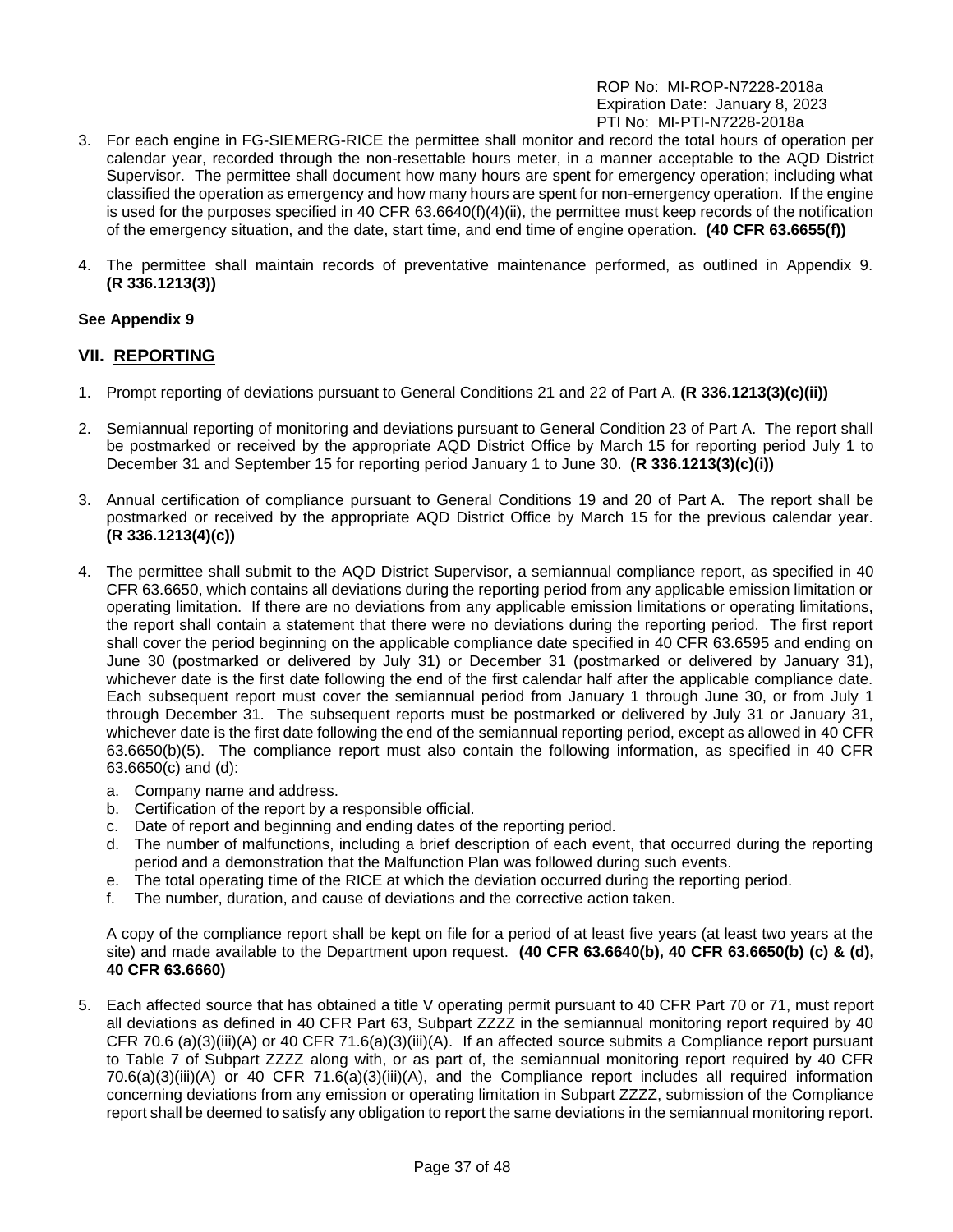However, submission of a Compliance report shall not otherwise affect any obligation the affected source may have to report deviations from permit requirements to the permit authority. **(40 CFR 63.6650(f))**

- 6. For each engine in FG-SIEMERG-RICE that is an emergency stationary engine with a site rating of more than 100 brake hp that operates or is contractually obligated to be available for more than 15 hours per calendar year for the purposes specified in 40 CFR 63.6640(f)(2)(ii) and (iii) or that operates for the purpose specified in 40 CFR 63.6640(f)(4)(ii), you must submit an annual report according to the requirements below and as specified in 40 CFR 63.6650(h):
	- a. The report must contain the following information:
		- i. Company name and address where the engine is located.
		- ii. Date of the report and beginning and ending dates of the reporting period.
		- iii. Engine site rating and model year.
		- iv. Latitude and longitude of the engine in decimal degrees reported to the fifth decimal place.
		- v. Hours operated for the purposes specified in 40 CFR 63.6640(f)(2)(ii) and (iii), including the date, start time, and end time for engine operation for the purposes specified in 40 CFR 63.6640(f)(2)(ii) and (iii).
		- vi. Number of hours the engine is contractually obligated to be available for the purposes specified in 40 CFR 63.6640(f)(2)(ii) and (iii).
		- vii. Hours spent for operation for the purpose specified in 40 CFR 63.6640(f)(4)(ii), including the date, start time, and end time for engine operation for the purposes specified in 40 CFR 63.6640(f)(4)(ii). The report must also identify the entity that dispatched the engine and the situation that necessitated the dispatch of the engine.
		- viii. If there were no deviations from the fuel requirements in 40 CFR 63.6604 that apply to the engine (if any), a statement that there were no deviations from the fuel requirements during the reporting period.
		- ix. If there were deviations from the fuel requirements in 40 CFR 63.6604 that apply to the engine (if any), information on the number, duration, and cause of deviations, and the corrective action taken.
	- b. The first annual report must cover the calendar year 2015 and must be submitted no later than March 31, 2016. Subsequent annual reports for each calendar year must be submitted no later than March 31 of the following calendar year.
	- c. The annual report must be submitted electronically using the subpart specific reporting form in the Compliance and Emissions Data Reporting Interface (CEDRI) that is accessed through EPA's Central Data Exchange (CDX) (www.epa.gov/cdx). However, if the reporting form specific to this subpart is not available in CEDRI at the time that the report is due, the written report must be submitted to the Administrator at the appropriate address listed in 40 CFR 63.13. **(40 CFR 63.6650(h), 40 CFR 63.6660)**

## **See Appendix 8**

## **VIII. STACK/VENT RESTRICTION(S)**

NA

# **IX. OTHER REQUIREMENTS**

- 1. The permittee shall comply with all applicable provisions of the National Emission Standards for Hazardous Air Pollutants, as specified in 40 CFR Part 63, Subpart A and Subpart ZZZZ, for Stationary Reciprocating Internal Combustion Engines by the initial compliance date of October 19, 2013. **(40 CFR 63.6595(a)(1), 40 CFR Part 63, Subparts A and ZZZZ)**
- 2. The permittee shall implement and maintain an approvable Preventative Maintenance Program. **(R 336.1213(3))**

#### **See Appendix 9**

#### **Footnotes:**

<sup>1</sup> This condition is state only enforceable and was established pursuant to Rule  $201(1)(b)$ .

<sup>2</sup> This condition is federally enforceable and was established pursuant to Rule 201(1)(a).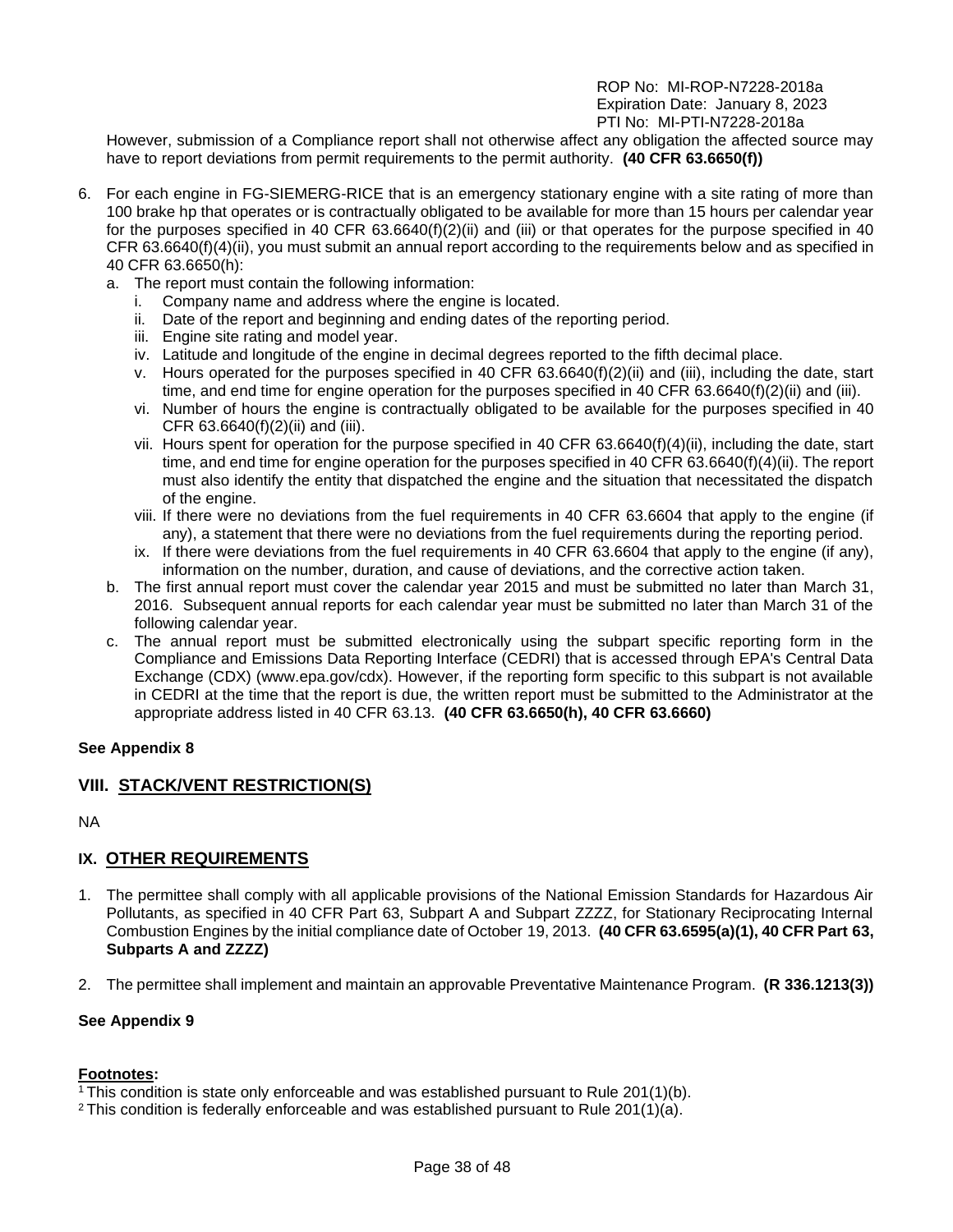# **FG-RULE290 FLEXIBLE GROUP CONDITIONS**

## <span id="page-38-0"></span>**DESCRIPTION**

Any emission unit that emits air contaminants and is exempt from the requirements of Rule 201; pursuant to Rules 278, 278a and 290.

**Emission Unit:** EU-ADHESIVE

## **POLLUTION CONTROL EQUIPMENT**

NA

# **I. EMISSION LIMIT(S)**

- 1. Each emission unit that emits only noncarcinogenic volatile organic compounds or noncarcinogenic materials which are listed in Rule 122(f) as not contributing appreciably to the formation of ozone, if the total uncontrolled or controlled emissions of air contaminants are not more than 1,000 or 500 pounds per month, respectively. **(R 336.1290(2)(a)(i))**
- 2. Each emission unit for which CO2 equivalent emissions are not more than 6,250 tons per month and for which the total uncontrolled or controlled emissions of all other air contaminants are not more than 1,000 or 500 pounds per month, respectively, and all the following criteria listed below are met: **(R 336.1290(2)(a)(ii))**
	- a. For toxic air contaminants, excluding noncarcinogenic volatile organic compounds and noncarcinogenic materials which are listed in Rule 122(f) as not contributing appreciably to the formation of ozone, with initial threshold screening levels greater than or equal to 0.04 micrograms per cubic meter and less than 2.0 micrograms per cubic meter, the uncontrolled or controlled emissions shall not exceed 20 or 10 pounds per month, respectively. **(R 336.1290(2)(a)(ii)(A))**
	- b. For toxic air contaminants with initial risk screening levels greater than or equal to 0.04 microgram per cubic meter, the uncontrolled or controlled emissions shall not exceed 20 or 10 pounds per month, respectively. **(R 336.1290(2)(a)(ii)(B))**
	- c. The emission unit shall not emit any toxic air contaminants, excluding non-carcinogenic volatile organic compounds and noncarcinogenic materials which are listed in Rule 122(f) as not contributing appreciably to the formation of ozone, with an initial threshold screening level or initial risk screening level less than 0.04 microgram per cubic meter. **(R 336.1290(2)(a)(ii)(C))**
	- d. For total mercury, the uncontrolled or controlled emissions shall not exceed 0.01 pounds per month. **(R 336.1290(2)(a)(ii)(D))**
	- e. For lead, the uncontrolled or controlled emissions shall not exceed 16.7 pounds per month. **(R 336.1290(2)(a)(ii)(E))**
- 3. Each emission unit that emits only particulate air contaminants without initial risk screening levels and other air contaminants that are exempted under Rule 290(2)(a)(i) or Rule 290(2)(a)(ii), if all of the following provisions are met: **(R 336.1290(2)(a)(iii))**
	- a. The particulate emissions are controlled by an appropriately designed and operated fabric filter collector or an equivalent control system which is designed to control particulate matter to a concentration of less than or equal to 0.01 pound of particulate per 1,000 pounds of exhaust gases and which does not have an exhaust gas flow rate more than 30,000 actual cubic feet per minute. **(R 336.1290(2)(a)(iii)(A))**
	- b. The visible emissions from the emission unit are not more than 5% opacity in accordance with the methods contained in Rule 303. **(R 336.1290(2)(a)(iii)(B))**
	- c. The initial threshold screening level for each particulate toxic air contaminant, excluding nuisance particulate, is more than 2.0 micrograms per cubic meter. **(R 336.1290(2)(a)(iii)(C))**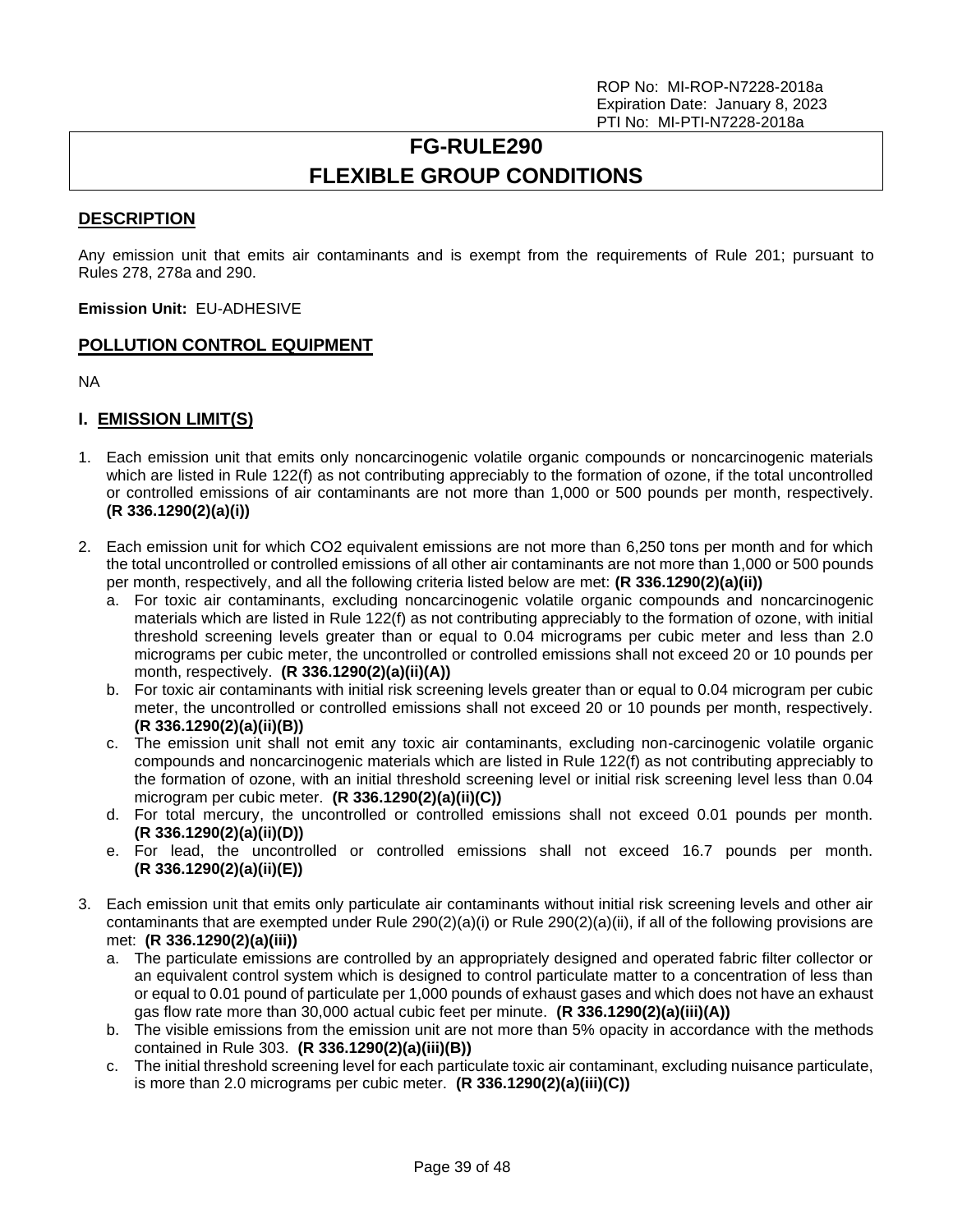## **II. MATERIAL LIMIT(S)**

NA

## **III. PROCESS/OPERATIONAL RESTRICTION(S)**

- 1. The provisions of Rule 290 apply to each emission unit that is operating pursuant to Rule 290. **(R 336.1290)**
- 2. The following requirements apply to emission units utilizing control equipment:
	- a. An air cleaning device for volatile organic compounds shall be installed, maintained, and operated in accordance with the manufacturer's specifications. Examples include the following: **(R 336.1290(2)(b)(i))**
		- i. Oxidizers and condensers equipped with a continuously displayed temperature indication device.
		- ii. Wet scrubbers equipped with a liquid flow rate monitor.
		- iii. Dual stage carbon absorption where the first canister is monitored for breakthrough and replaced if breakthrough is detected.
	- b. An air cleaning device for particulate matter shall be installed, maintained, and operated in accordance with the manufacturer's specifications or the owner or operators shall develop a plan that provides to the extent practicable for the maintenance and operation of the equipment in the manner consistent with good air pollution control practices for minimizing emissions. It shall also be equipped to monitor appropriate indicators of performance, for example, static pressure drop, water pressure, and water flow rate. **(R 336.1290(2)(b)(ii))**

## **IV. DESIGN/EQUIPMENT PARAMETER(S)**

NA

## **V. TESTING/SAMPLING**

NA

## **VI. MONITORING/RECORDKEEPING**

Records shall be maintained on file for a period of five years. **(R 336.1213(3)(b)(ii))**

- 1. The permittee shall maintain records of the following information for each emission unit for each calendar month using the methods outlined in the EGLE, AQD Rule 290; Permit to Install Exemption Record form (EQP 3558) or in a format that is acceptable to the AQD District Supervisor. **(R 336.1213(3))**
	- a. Records identifying each air contaminant that is emitted. **(R 336.1213(3))**
	- b. Records identifying if each air contaminant is controlled or uncontrolled. **(R 336.1213(3))**
	- c. Records identifying if each air contaminant is either carcinogenic or non-carcinogenic. **(R 336.1213(3))**
	- d. Records identifying the ITSL and IRSL, if established, of each air contaminant that is being emitted under the provisions of Rules 290(2)(a)(ii) and (iii). **(R 336.1213(3))**
	- e. Records of material use and calculations identifying the quality, nature, and quantity of the air contaminant emissions in sufficient detail to demonstrate that the actual emissions of the emission unit meet the emission limits outlined in this table and Rule 290. Volatile organic compound emissions shall be calculated using mass balance, generally accepted engineering calculations, or another method acceptable to the AQD District Supervisor. **(R 336.1213(3), R 336.1290(2)(d))**
	- f. Records are maintained on file for the most recent 2-year period and are made available to the department upon request. **(R 336.1213(3), R 336.1290(2)(e))**
- 2. The permittee shall maintain an inventory of each emission unit that is exempt pursuant to Rule 290. This inventory shall include the following information. **(R 336.1213(3))**
	- a. The permittee shall maintain a written description of each emission unit as it is maintained and operated throughout the life of the emission unit. **(R 336.1290(2)(c), R 336.1213(3))**
	- b. For each emission unit that emits noncarcinogenic particulate air contaminants pursuant to Rule 290(2)(a)(iii), the permittee shall maintain a written description of the control device, including the designed control efficiency and the designed exhaust gas flow rate. **(R 336.1213(3))**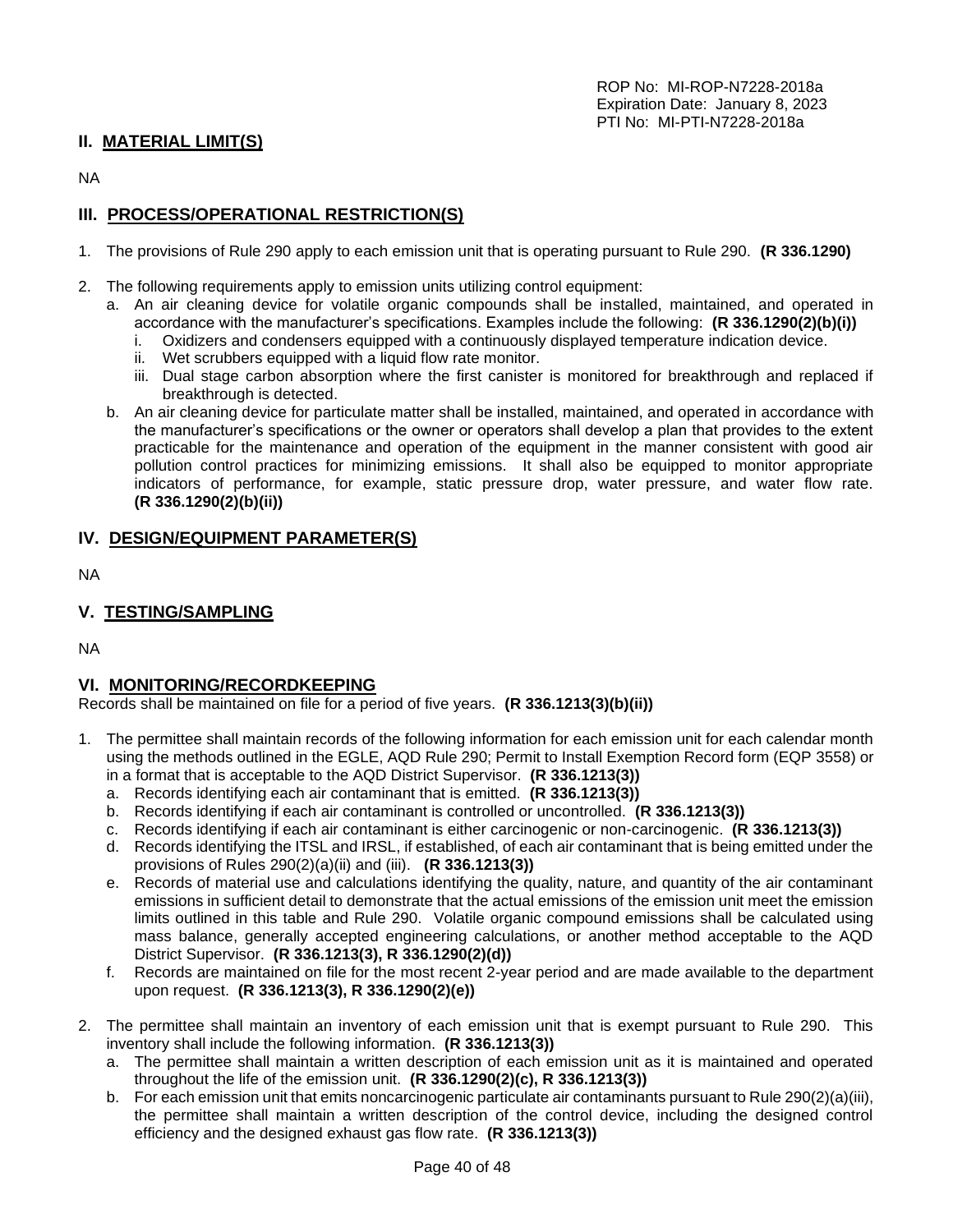3. For each emission unit that emits noncarcinogenic particulate air contaminants pursuant to Rule 290(2)(a)(iii), the permittee shall perform a monthly visible emission observation of each stack or vent during routine operating conditions. This observation need not be performed using Method 9. The permittee shall keep a written record of the results of each observation. **(R 336.1213(3))**

# **VII. REPORTING**

- 1. Prompt reporting of deviations pursuant to General Conditions 21 and 22 of Part A. **(R 336.1213(3)(c)(ii))**
- 2. Semiannual reporting of monitoring and deviations pursuant to General Condition 23 of Part A. The report shall be postmarked or received by the appropriate AQD District Office by March 15 for reporting period July 1 to December 31 and September 15 for reporting period January 1 to June 30. **(R 336.1213(3)(c)(i))**
- 3. Annual certification of compliance pursuant to General Conditions 19 and 20 of Part A. The report shall be postmarked or received by the appropriate AQD District Office by March 15 for the previous calendar year. **(R 336.1213(4)(c))**

## **See Appendix 8**

## **VIII. STACK/VENT RESTRICTION(S)**

NA

**IX. OTHER REQUIREMENT(S)**

NA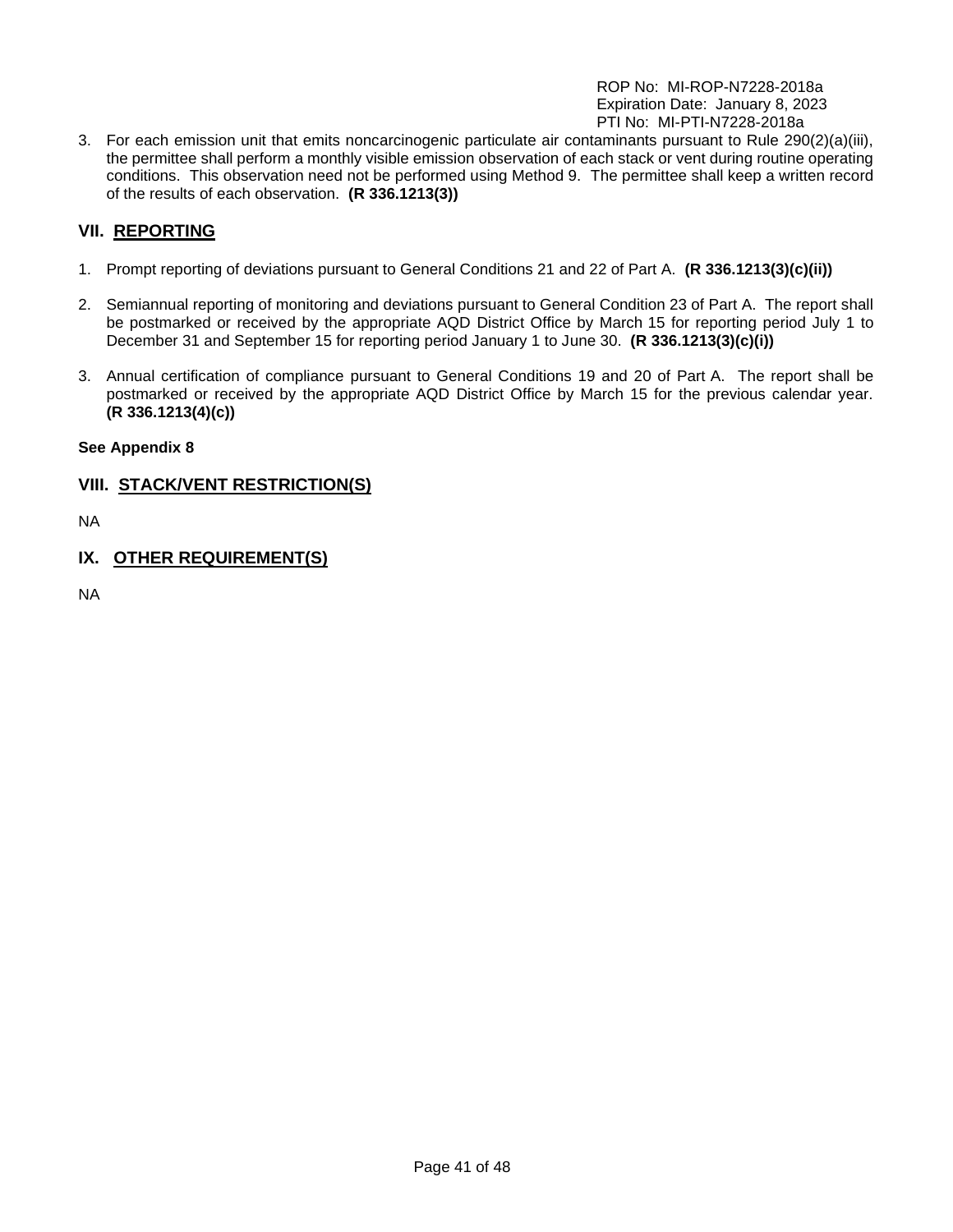# **FG-GASDISPENSE FLEXIBLE GROUP CONDITIONS**

# <span id="page-41-0"></span>**DESCRIPTION**

This flexible group includes existing and new/reconstructed stationary gasoline dispensing facilities (GDFs) that have a maximum monthly gasoline throughput of 10,000 gallons and located at an area source of hazardous air pollutants (HAPs). The gasoline distribution area source MACT (maximum achievable control technology) imposes Stage I controls to control emissions during the loading of gasoline storage tanks at each GDF and management (work) practices. **(40 CFR 63.11110)**

The federal regulations addressed by this flexible group include:

➢ Title 40 of the Code of Federal Regulations (CFR), Part 63, Subpart CCCCCC (40 CFR 63.11110-11132), herein called the "Gasoline Distribution Area MACT" as promulgated effective September 23, 2008.

Included as an affected source are the gasoline storage tank(s) and associated equipment components in vapor or liquid gasoline service and the gasoline cargo tank during the delivery of product (gasoline) to the GDF. Pressure/vacuum vents on gasoline storage tanks and the equipment necessary to unload product from cargo tanks into the storage tanks at a GDF are covered emission sources. The equipment used for the refueling of motor vehicles is not covered by the Gasoline Distribution Area MACT. **(40 CFR 63.11111, 40 CFR 63.11112(a)).**

At FCA US LLC – Dundee Engine Plant, the affected source includes the gasoline tank used to store gasoline for use in engines tested in dynamometer test cells, as listed below.

A GDF is an "existing" GDF if it was constructed or reconstructed on or before November 9, 2006. A GDF is "new" if it was constructed or reconstructed after November 9, 2006. **(40 CFR 63.11112(b & c))**

No initial notification and no report are required. **(40 CFR 63.11116(b))**

## **COMPLIANCE SCHEDULE**

"Existing" GDFs must comply with Gasoline Distribution Area MACT by January 10, 2011. **(40 CFR 63.11113(a)(1))**

New and reconstructed GDFs must comply with Gasoline Distribution Area MACT upon startup. **(40 CFR 63.11113(a)(2))**

Compliance with this Flexible Group represents compliance with 40 CFR Part 63, Subpart CCCCCC.

#### **LIST GDFs < 10,000 Gallons/Month Throughput**

| <b>GDF ID/Location</b> | List of GDF Tanks                                                        | Submerged GDF<br>Fill<br>(Yes/No) | <b>Installation</b><br>Date |
|------------------------|--------------------------------------------------------------------------|-----------------------------------|-----------------------------|
| Dyno Gasoline AST      | One 2,990-gallon tank for use in engines tested<br>in dynamometer cells. | Yes                               | 6/2010                      |

## **I. EMISSION LIMIT(S)**

NA

## **II. MATERIAL LIMIT(S)**

NA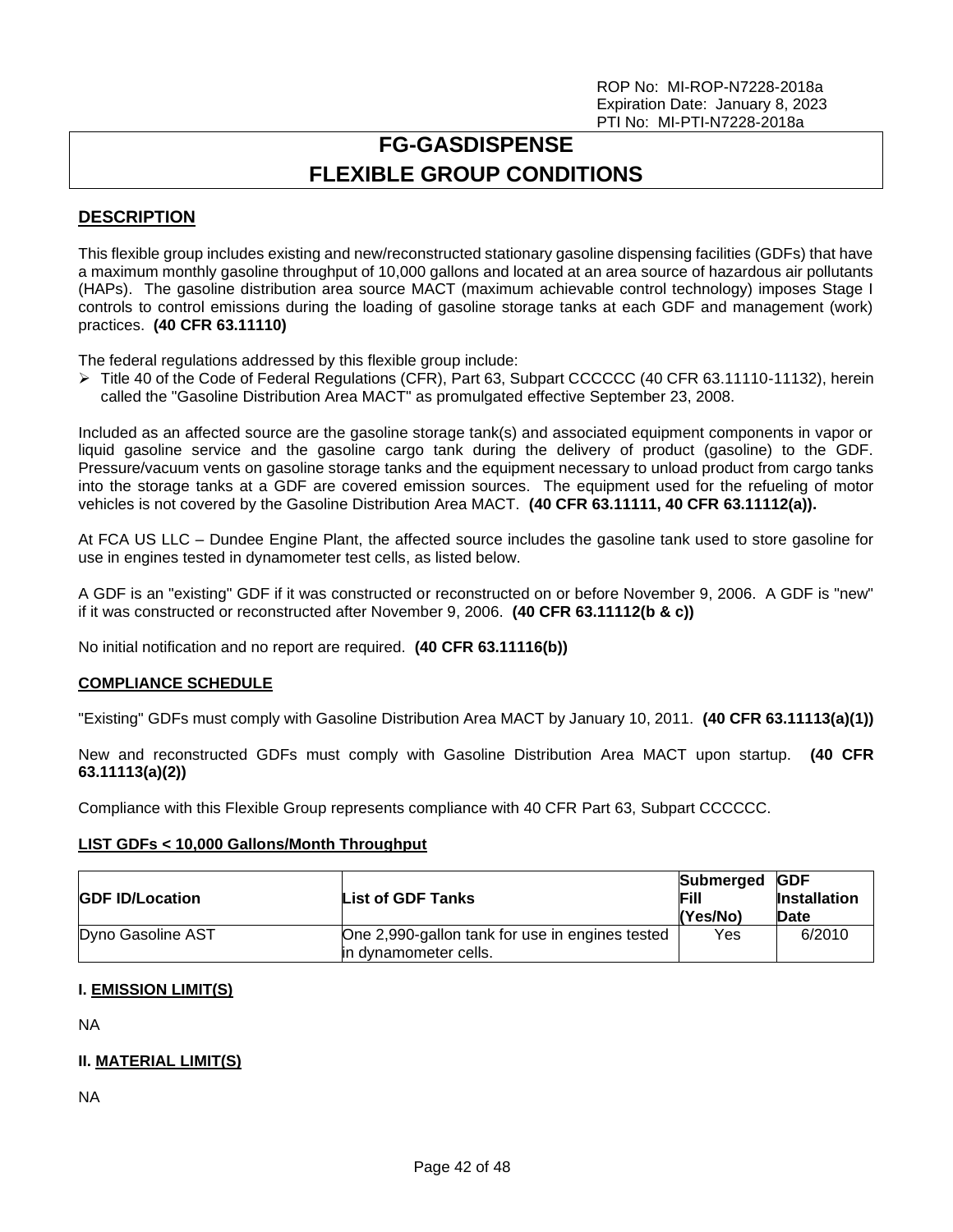#### **III. PROCESS/OPERATIONAL RESTRICTION(S)**

#### **Required Measures for GDF with Monthly Throughput < 10,000 Gallons**

Measures required to prevent handling of gasoline in a manner that would result in vapor releases to the atmosphere for extended periods of time include:

Minimize gasoline spills. **(40 CFR 63.1116(a)(1))**

Clean up spills as expeditiously as practicable. **(40 CFR 63.1116(a)(1))**

Cover all open gasoline containers and all gasoline storage tank fill-pipes with a gasketed seal when not in use. **(40 CFR 63.1116(a)(1))**

Minimize gasoline sent to open waste collection systems that collect and transport gasoline to reclamation and recycling devices, such as oil/water separators. **(40 CFR 63.1116(a)(1))**

#### **Provide Gasoline Throughput Records Upon Request by USEPA or EGLE**

Facilities are not required to submit notifications or reports, but must have records available within 24 hours of a request by the Administrator to document your gasoline throughput. **(40 CFR 63.11116(b))**

#### **IV. DESIGN/EQUIPMENT PARAMETER(S)**

NA

#### **V. TESTING/SAMPLING**

NA

#### **VI. MONITORING/RECORDKEEPING**

Records shall be maintained on file for a period of five years. **(R 336.1213(3)(b)(ii))**

#### **Record of Gasoline Throughput**

A record of gasoline throughput is necessary to be able to demonstrate that monthly throughput is less than 10,000 gallons and such record must be made available to USEPA or to EGLE within 24 hours of a request. **(40 CFR 63.11116(b))**

#### **VII. REPORTING**

Prompt reporting of deviations pursuant to General Conditions 21 and 22 of Part A. (R336.1213(3)(c)(ii))

Semiannual reporting of monitoring and deviations pursuant to General Condition 23 of Part A. The report shall be postmarked or received by the appropriate AQD District Office by March 15 for reporting period July 1 to December 31 and September 15 for reporting period January 1 to June 30. **(R336.1213(3)(c)(i))**

Annual certification of compliance pursuant to General Conditions 19 and 20 of Part A. The report shall be postmarked or received by the appropriate AQD District Office by March 15 for the previous calendar year. **(R336.1213(4)(c))**

There are no reports required by the "Gasoline Distribution Area MACT. **(40 CFR 63.1116(b))**

#### **VIII. STACK/VENT RESTRICTION(S)**

The exhaust gases from the stacks listed in the table below shall be discharged unobstructed vertically upwards to the ambient air unless otherwise noted:

| <b>Stack &amp; Vent ID</b> | <b>Maximum Exhaust</b><br><b>Dimensions</b><br>(inches) | <b>Minimum Height</b><br><b>Above Ground</b><br>(feet) | <b>Underlying Applicable</b><br>Requirements |
|----------------------------|---------------------------------------------------------|--------------------------------------------------------|----------------------------------------------|
| <b>NA</b>                  | ΝA                                                      | ΝA                                                     | NA                                           |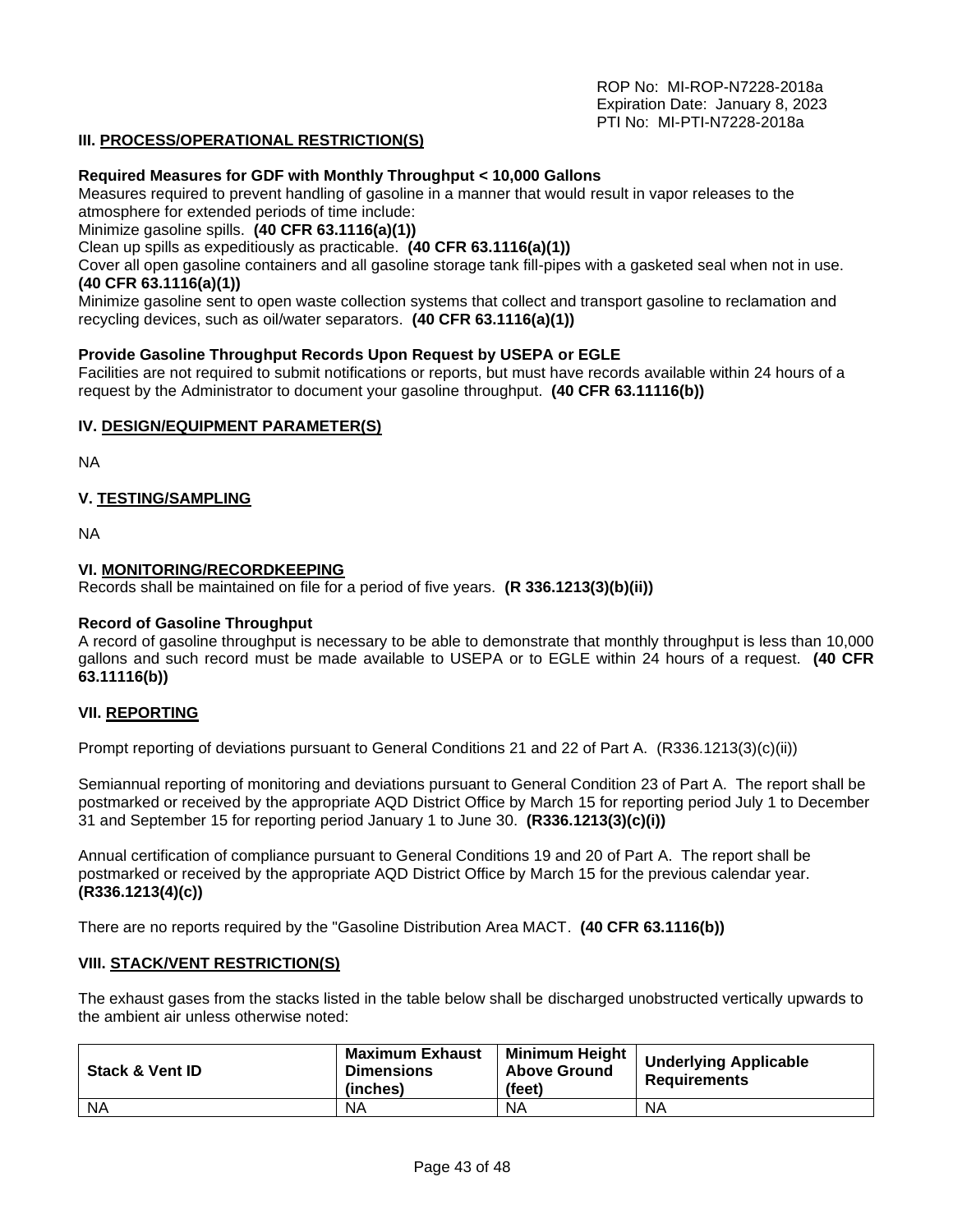# **IX. OTHER REQUIREMENT(S)**

1. Existing GDFs must comply with the "Gasoline Distribution Area MACT" by January 10, 2011. New and reconstructed GDFs must comply upon startup. **(40 CFR 1116(c))** 

#### **Footnotes:**

- $1$ <sup>1</sup>This condition is state only enforceable and was established pursuant to Rule 201(1)(b).
- <sup>2</sup>This condition is federally enforceable and was established pursuant to Rule 201(1)(a).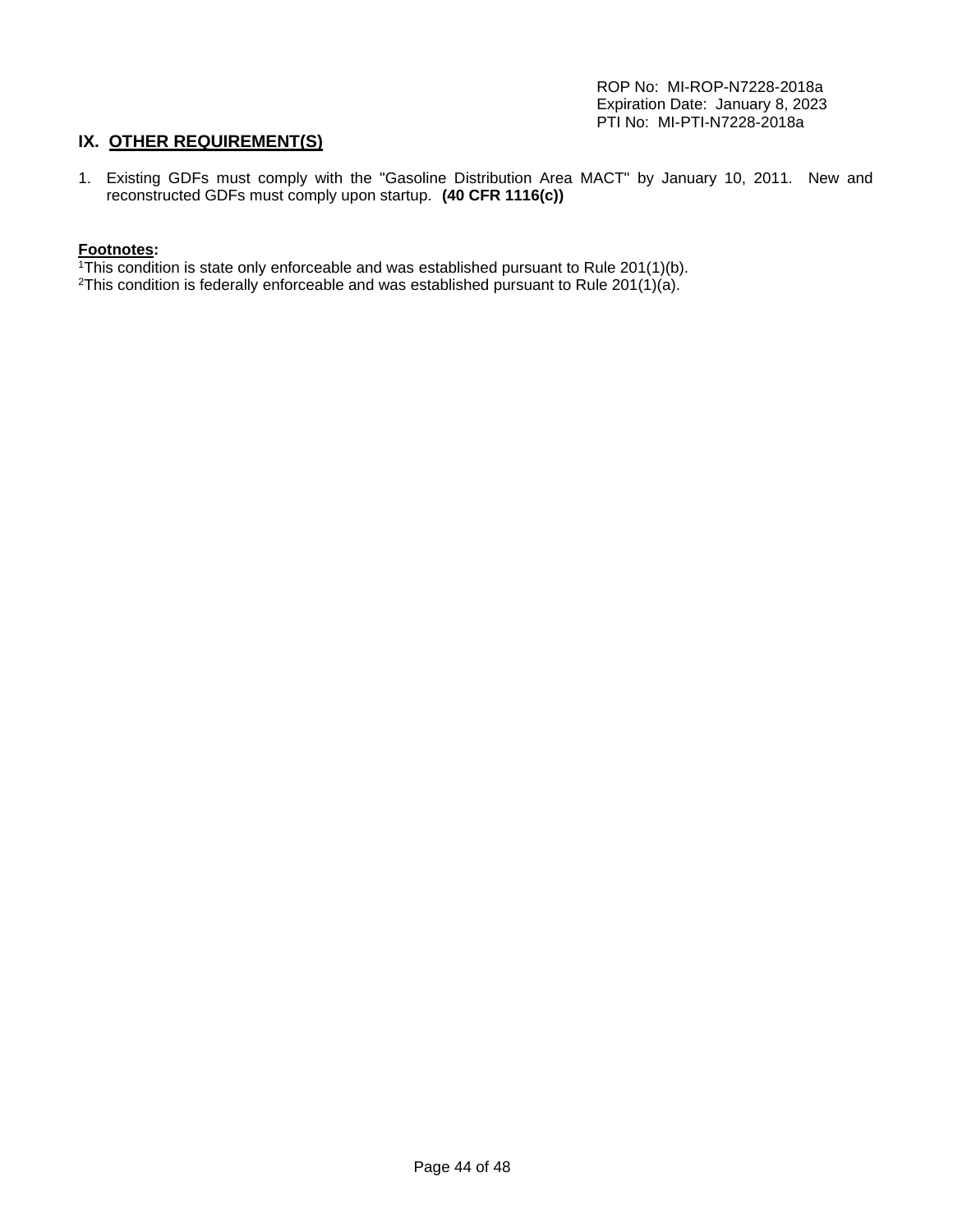# **E. NON-APPLICABLE REQUIREMENTS**

<span id="page-44-0"></span>At the time of the ROP issuance, the AQD has determined that no non-applicable requirements have been identified for incorporation into the permit shield provision set forth in the General Conditions in Part A pursuant to Rule 213(6)(a)(ii).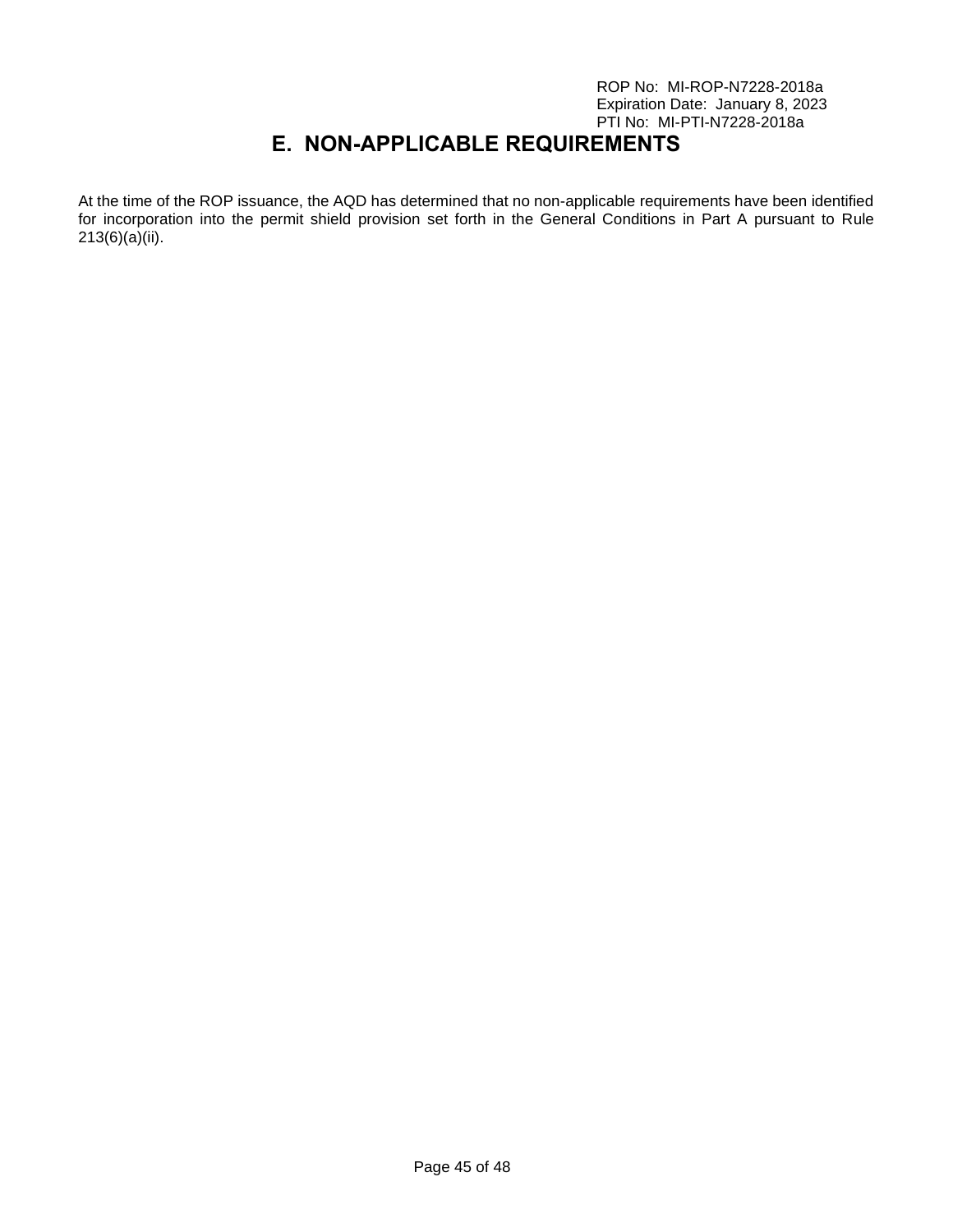# <span id="page-45-0"></span>**APPENDICES**

# <span id="page-45-1"></span>**Appendix 1. Acronyms and Abbreviations**

| <b>Common Acronyms</b> |                                              |                   | <b>Pollutant / Measurement Abbreviations</b>                        |
|------------------------|----------------------------------------------|-------------------|---------------------------------------------------------------------|
| <b>AQD</b>             | Air Quality Division                         | acfm              | Actual cubic feet per minute                                        |
| <b>BACT</b>            | Best Available Control Technology            | <b>BTU</b>        | <b>British Thermal Unit</b>                                         |
| CAA                    | Clean Air Act                                | $^{\circ}C$       | Degrees Celsius                                                     |
| CAM                    | <b>Compliance Assurance Monitoring</b>       | CO                | Carbon Monoxide                                                     |
| <b>CEM</b>             | <b>Continuous Emission Monitoring</b>        | CO <sub>2</sub> e | Carbon Dioxide Equivalent                                           |
| <b>CEMS</b>            | <b>Continuous Emission Monitoring System</b> | dscf              | Dry standard cubic foot                                             |
| <b>CFR</b>             | Code of Federal Regulations                  | dscm              | Dry standard cubic meter                                            |
| <b>COM</b>             | <b>Continuous Opacity Monitoring</b>         | $\overline{\ }$ F | Degrees Fahrenheit                                                  |
| Department/            | Michigan Department of Environment,          | gr                | Grains                                                              |
| department             | Great Lakes, and Energy                      | <b>HAP</b>        | <b>Hazardous Air Pollutant</b>                                      |
| <b>EGLE</b>            | Michigan Department of Environment,          | Hg                | Mercury                                                             |
|                        | Great Lakes, and Energy                      | hr                | Hour                                                                |
| EU                     | <b>Emission Unit</b>                         | HP                | Horsepower                                                          |
| FG                     | <b>Flexible Group</b>                        | H <sub>2</sub> S  | Hydrogen Sulfide                                                    |
| <b>GACS</b>            | <b>Gallons of Applied Coating Solids</b>     | kW                | Kilowatt                                                            |
| GC                     | <b>General Condition</b>                     | lb                | Pound                                                               |
| <b>GHGs</b>            | <b>Greenhouse Gases</b>                      | m                 | Meter                                                               |
| <b>HVLP</b>            | High Volume Low Pressure*                    | mg                | Milligram                                                           |
| ID                     | Identification                               | mm                | Millimeter                                                          |
| <b>IRSL</b>            | Initial Risk Screening Level                 | MM                | Million                                                             |
| <b>ITSL</b>            | Initial Threshold Screening Level            | <b>MW</b>         | Megawatts                                                           |
| LAER                   | Lowest Achievable Emission Rate              | <b>NMOC</b>       | Non-methane Organic Compounds                                       |
| <b>MACT</b>            | Maximum Achievable Control Technology        | NO <sub>x</sub>   | Oxides of Nitrogen                                                  |
| <b>MAERS</b>           | Michigan Air Emissions Reporting System      | ng                | Nanogram                                                            |
| <b>MAP</b>             | <b>Malfunction Abatement Plan</b>            | <b>PM</b>         | <b>Particulate Matter</b>                                           |
| <b>MSDS</b>            | <b>Material Safety Data Sheet</b>            | <b>PM10</b>       | Particulate Matter equal to or less than 10                         |
| <b>NA</b>              | Not Applicable                               |                   | microns in diameter                                                 |
| <b>NAAQS</b>           | National Ambient Air Quality Standards       | PM2.5             | Particulate Matter equal to or less than 2.5<br>microns in diameter |
| <b>NESHAP</b>          | National Emission Standard for Hazardous     | pph               | Pounds per hour                                                     |
|                        | <b>Air Pollutants</b>                        | ppm               | Parts per million                                                   |
| <b>NSPS</b>            | New Source Performance Standards             | ppmv              | Parts per million by volume                                         |
| <b>NSR</b>             | <b>New Source Review</b>                     | ppmw              | Parts per million by weight                                         |
| PS                     | Performance Specification                    | %                 | Percent                                                             |
| <b>PSD</b>             | Prevention of Significant Deterioration      | psia              | Pounds per square inch absolute                                     |
| PTE                    | <b>Permanent Total Enclosure</b>             | psig              | Pounds per square inch gauge                                        |
| PTI                    | Permit to Install                            | scf               | Standard cubic feet                                                 |
| <b>RACT</b>            | Reasonable Available Control Technology      | sec               | Seconds                                                             |
| <b>ROP</b>             | <b>Renewable Operating Permit</b>            | SO <sub>2</sub>   | Sulfur Dioxide                                                      |
| SC                     | <b>Special Condition</b>                     | <b>TAC</b>        | <b>Toxic Air Contaminant</b>                                        |
| <b>SCR</b>             | Selective Catalytic Reduction                | Temp              | Temperature                                                         |
| <b>SNCR</b>            | Selective Non-Catalytic Reduction            | <b>THC</b>        | <b>Total Hydrocarbons</b>                                           |
| <b>SRN</b>             | <b>State Registration Number</b>             | tpy               | Tons per year                                                       |
| <b>TEQ</b>             | <b>Toxicity Equivalence Quotient</b>         | μg                | Microgram                                                           |
| USEPA/EPA              | United States Environmental Protection       | μm                | Micrometer or Micron                                                |
|                        | Agency                                       | <b>VOC</b>        | Volatile Organic Compounds                                          |
| VE                     | Visible Emissions                            | уr                | Year                                                                |

\*For HVLP applicators, the pressure measured at the gun air cap shall not exceed 10 pounds per square inch gauge (psig).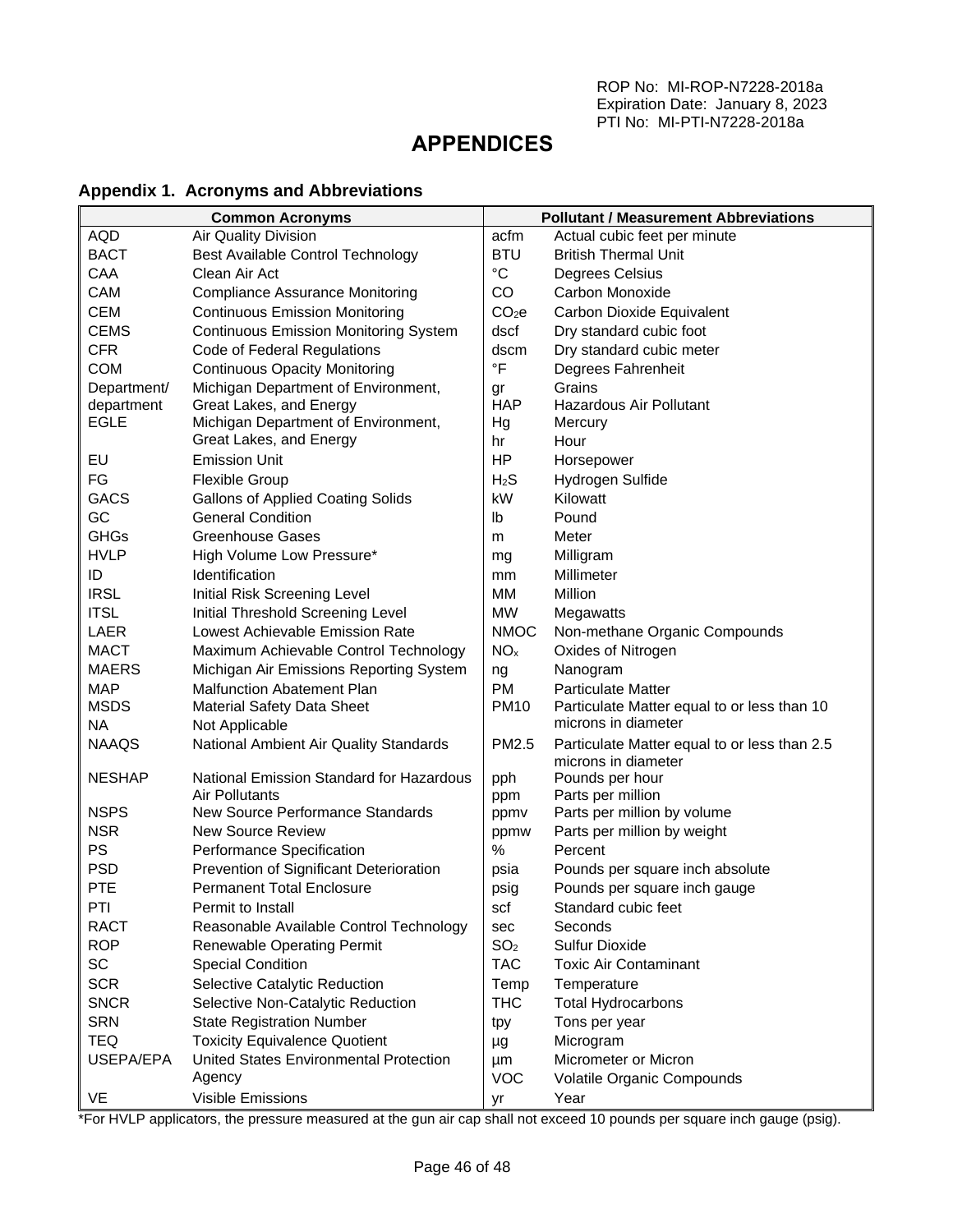## <span id="page-46-0"></span>**Appendix 2. Schedule of Compliance**

The permittee certified in the ROP application that this stationary source is in compliance with all applicable requirements and the permittee shall continue to comply with all terms and conditions of this ROP. A Schedule of Compliance is not required. **(R 336.1213(4)(a), R 336.1119(a)(ii))**

## <span id="page-46-1"></span>**Appendix 3. Monitoring Requirements**

Specific monitoring requirement procedures, methods or specifications are detailed in Part A or the appropriate Source-Wide, Emission Unit and/or Flexible Group Special Conditions. Therefore, this appendix is not applicable.

## <span id="page-46-2"></span>**Appendix 4. Recordkeeping**

Specific recordkeeping requirement formats and procedures are detailed in Part A or the appropriate Source-Wide, Emission Unit and/or Flexible Group Special Conditions. Therefore, this appendix is not applicable.

#### <span id="page-46-3"></span>**Appendix 5. Testing Procedures**

Specific testing requirement plans, procedures, and averaging times are detailed in the appropriate Source-Wide, Emission Unit and/or Flexible Group Special Conditions. Therefore, this appendix is not applicable.

#### <span id="page-46-4"></span>**Appendix 6. Permits to Install**

The following table lists any PTIs issued or ROP revision applications received since the effective date of the previously issued ROP No. MI-ROP-N7228-2013. Those ROP revision applications that are being issued concurrently with this ROP renewal are identified by an asterisk (\*). Those revision applications not listed with an asterisk were processed prior to this renewal.

Source-Wide PTI No MI-PTI-N7228-2013a is being reissued as Source-Wide PTI No. MI-PTI-N7228-2018.

| <b>Permit to</b><br><b>Install</b><br><b>Number</b> | <b>ROP Revision</b><br><b>Application Number</b> | <b>Description of Equipment or Change</b> | Corresponding<br><b>Emission Unit(s) or</b><br><b>Flexible Group(s)</b> |
|-----------------------------------------------------|--------------------------------------------------|-------------------------------------------|-------------------------------------------------------------------------|
| <b>NA</b>                                           | MI-ROP-N7228-2013a                               | Administrative changes                    | FG-GASDISPENSE,<br><b>FG-HEATERS</b>                                    |

The following table lists the ROP amendments or modifications issued after the effective date of ROP No. MI-ROP-N7228-2018.

| <b>Permit to</b><br><b>Install</b> | <b>ROP Revision</b><br><b>Application Number -</b> | <b>Description of Equipment or Change</b>   | Corresponding<br><b>Emission Unit(s) or</b> |
|------------------------------------|----------------------------------------------------|---------------------------------------------|---------------------------------------------|
| <b>Number</b>                      | <b>Issuance Date</b>                               |                                             | <b>Flexible Group(s)</b>                    |
| 42-19                              | 202000007 / April 28, 2020                         | Incorporation of PTI 42-19, which was to    | SOURCE-WIDE,                                |
|                                    |                                                    | utilize the south plant at FCA and add      | EU-DRYMACH-S,                               |
|                                    |                                                    | additional engine manufacturing of dry      | EU-WETMACH-S,                               |
|                                    |                                                    | and wet machining operations. The           | EU-HOT TEST3,                               |
|                                    |                                                    | facility will also replace three of the six | EU-SPACEHEAT1,                              |
|                                    |                                                    | dynameters, which will be situated          | EU-SPACEHEAT2,                              |
|                                    |                                                    | between the north and south plants.         | EU-SPACEHEAT3,                              |
|                                    |                                                    | With the new operations, a new hot test     | EU-SPACEHEAT4,                              |